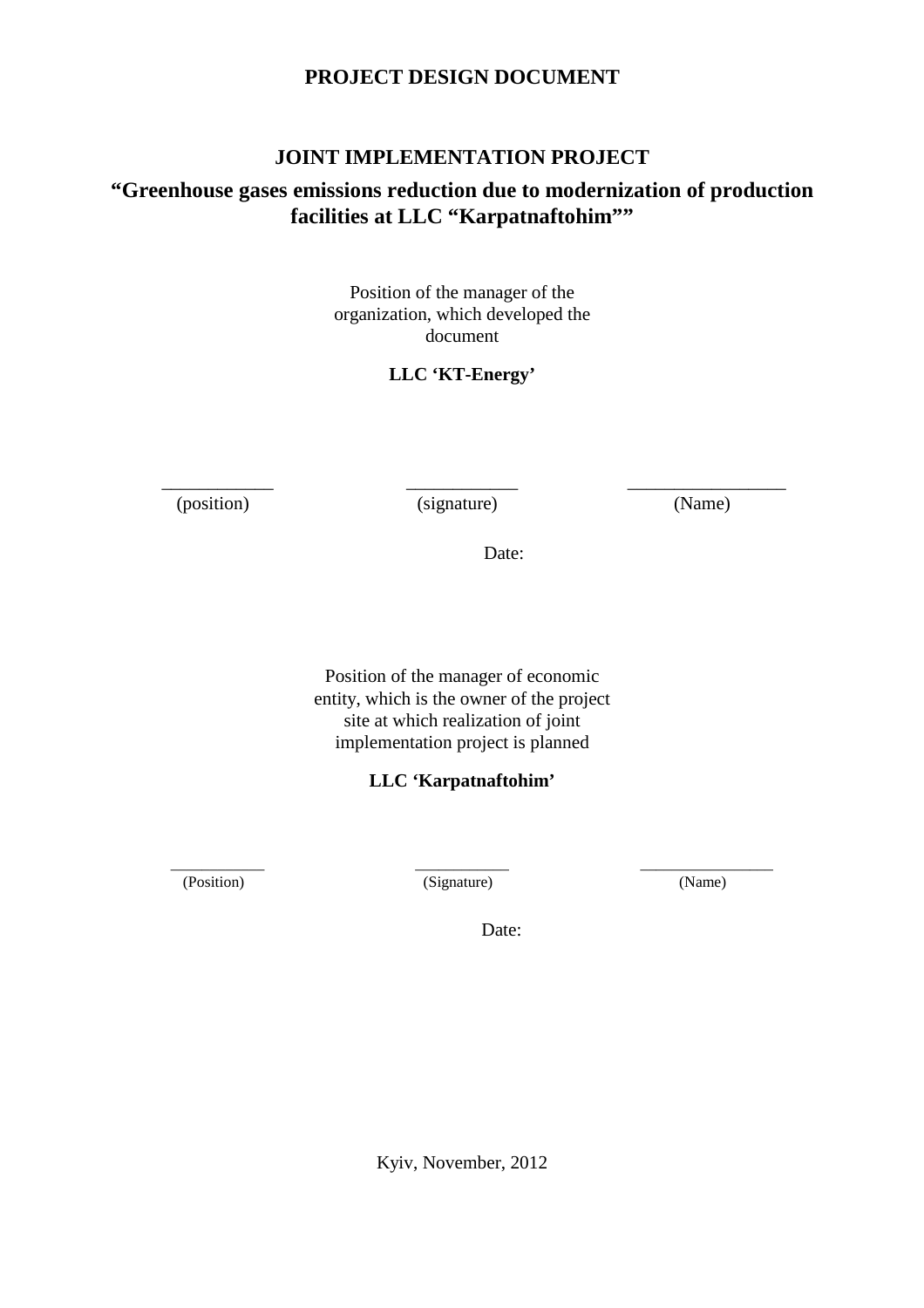## **JOINT IMPLEMENTATION PROJECT DESIGN DOCUMENT FORM Version 01 - in effect as of: 15 June 2006**

## **CONTENTS**

- A. General description of the project
- B. Baseline
- C. Duration of the project / crediting period
- D. Monitoring plan
- E. Estimation of greenhouse gas emission reductions
- F. Environmental impacts
- G. Stakeholders' comments

#### **Annexes**

- Annex 1: Contact information on project participants
- Annex 2: Baseline information
- Annex 3: Monitoring plan

Annex 4: Specific carbon dioxide non direct emissions factors for consumption of electricity generated by power stations of united energy system of Ukraine

Annex 5: Financial plan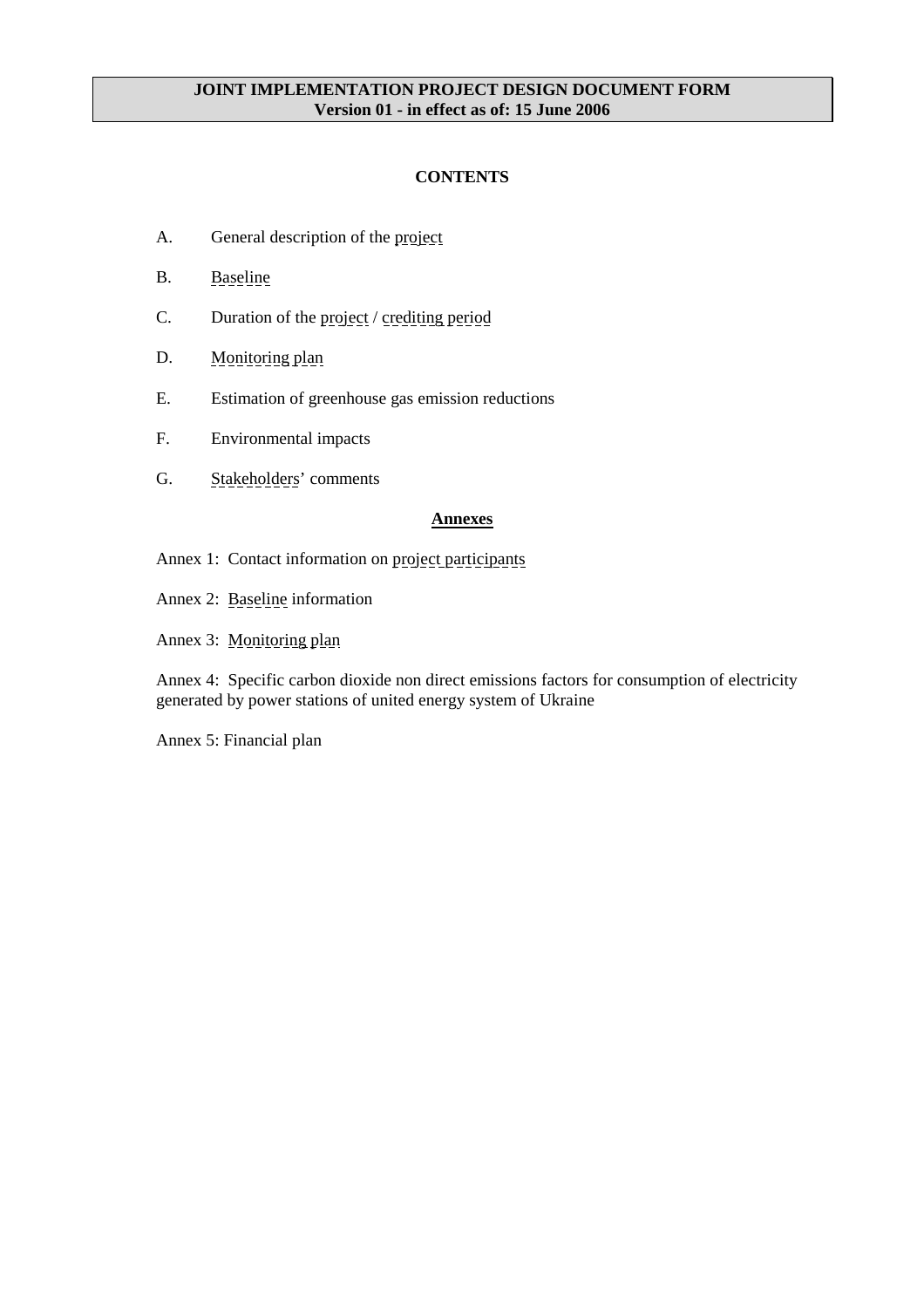

**TIVECO** 

**Joint Implementation Supervisory Committee** page 2

## **SECTION A. General description of the project**

## **A.1. Title of the project:**

Greenhouse gases emissions reduction due to modernization of production facilities at LLC "Karpatnaftohim"

Project pertains to the sectoral scope 3 Energy demand, Group I.

## **JI PDD version number:** 2.2

**Data of Completion:** 29 of November, 2012

## **A.2. Description of the project:**

#### **Situation before project implementation**

Before project implementation LLC "Karpatnaftohim" used diaphragm cell technology for caustic soda production and generated hydrogen has mostly been flared without useful utilization of energy.

#### **Baseline scenario**

Baseline scenario foresees continuation of previously existing practice of using diaphragm cell technology for caustic soda production and flaring of hydrogen without useful utilization of energy.

#### **Purpose of the project**

Project foresees greenhouse gases emissions reduction due to modernization of caustic soda production process and implementation of energy efficiency measures leading to decrease of specific energy resources consumption.

#### **Project scenario**

Project scenario foresees modernization of caustic soda production facilities by installing of new production unit using modern membrane technology.

#### **Brief project history**

The decision about project implementation has been made on  $14<sup>th</sup>$  of November, 2005 taking into account the possibility of attracting additional investment using Kyoto Protocol's flexible mechanisms. Project implementation lasted during 2005-2010 and the new chlorine and caustic soda production facilities (membrane electrolysis unit or membrane electrolysis plant) have been put into operation at  $11<sup>th</sup>$  of November, 2010.

#### **Technical description of the project**

Installed caustic soda production unit has the capacity of 200 000 tonnes per year. Main installed equipment includes 9 electrolysis units and 3 evaporation units. Besides, project allowed partial substitution of natural gas for heat energy generation by hydrogen, which is a by-product of caustic soda production process. Detailed technical description of the project is presented in Section A.4 below.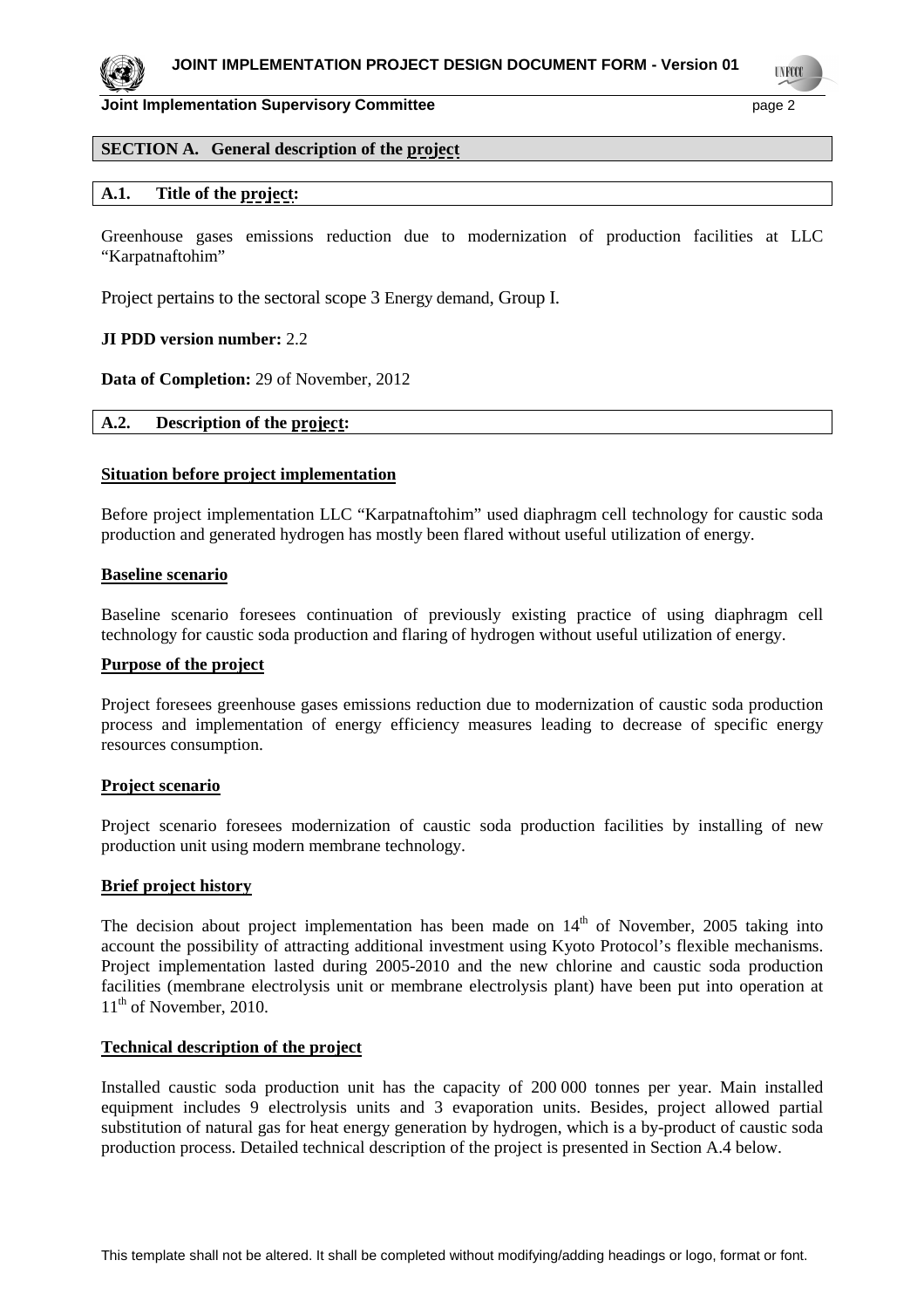**TIVECO** 

# **Joint Implementation Supervisory Committee** page 3

#### **Non technical project summary**

Reduction of greenhouse gases emissions within the potential joint implementation project is achieved due to introduction of modern energy-efficient technology of caustic soda production, which leads to decrease in specific heat energy and electricity consumption for production needs of the enterprise and allows partially substitution of natural gas by hydrogen.

## **Expected results of the project:**

Project realization will help to achieve the following results:

- reduce energy resources (electricity and steam) consumption for caustic soda production;
- utilise energy potential of hydrogen that has been previously wasted:
- reduce anthropogenic greenhouse gases emissions due to fossil fuel combustion.

## **A.3. Project participants:**

| Party involved                      | Legal entity project participant<br>(as applicable) | Please indicate if the<br>Party involved<br>wishes to be<br>considered as<br>project participant<br>(Yes/No) |
|-------------------------------------|-----------------------------------------------------|--------------------------------------------------------------------------------------------------------------|
| Party A:<br>Ukraine<br>(Host Party) | LLC "Karpatnaftohim"                                | N <sub>0</sub>                                                                                               |
| Party B:<br>Switzerland             | LITASCO S.A.                                        | No                                                                                                           |

**LLC "Karpatnaftohim"** is a petrochemical enterprise located on the West of Ukraine and is a part of LUKOIL group. Product range of Karpatnaftohim includes polyethylene, polyvinyl chloride, ethylene, propylene, chlorine and caustic soda.

Entry number at Uniform State Register of Enterprises and Organizations of Ukraine – 33129683. Economic activity types according to Ukrainian Classification for Economic Activities (KVED): 20.11 production of industrial gases; 20.13 production of others basic non organic chemical products; 20.14 production of others basic organic chemical products; 20.16 production of plastic material in primary moulds; 49.20 freight railway transportation; 71.20 technical experiments and investigations.

**LITASCO S.A.** belongs and heads LITASCO Group – LUKOIL international trading and supply company. Main activity of the LITASCO SA consists in marketing production of crude oil and petroleum products in the markets outside of Russia, including sourcing and optimization the delivery of crude oil to LUKOIL refineries outside of Russia and of petroleum products to other LUKOIL Companies. LITASCO S.A. is also involved in carbon emissions reduction projects in Russian Federation and Ukraine as a project participant in joint implementation projects.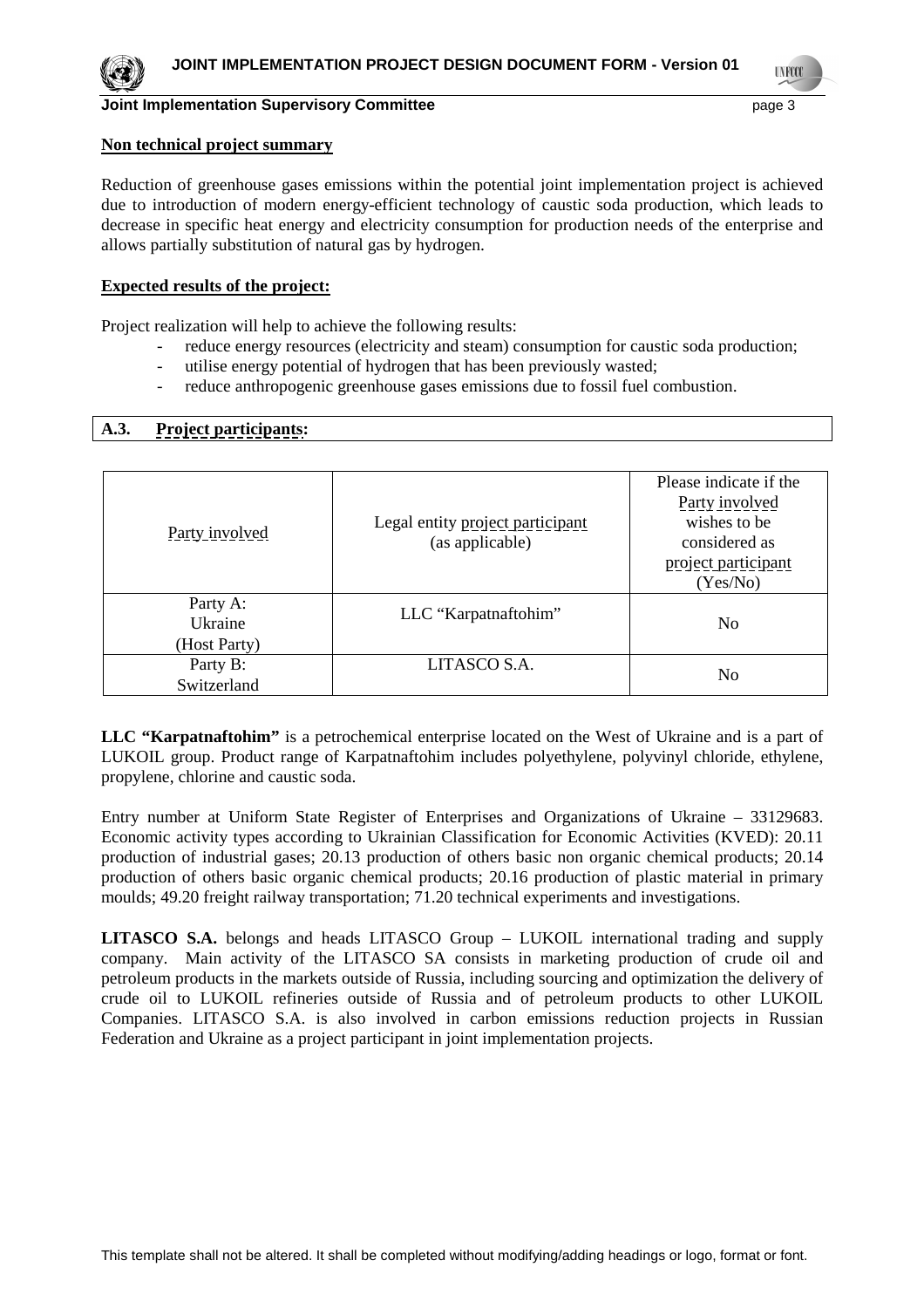

**UNFCCC** 

**Joint Implementation Supervisory Committee** page 4

## **A.4. Technical description of the project:**

## **A.4.1. Location of the project:**

Project is being realized in Kalush, Ivano-Frankivsk region, Ukraine.

## **A.4.1.1. Host Party(ies):**

Ukraine

Article 5 of the Kyoto Protocol requires 'Annex 1 Parties to having in place, no later than 2007, national systems for the estimation of greenhouse gas emissions by sources and removal by sinks.' National Inventory System of Ukraine was created by Government Decision "Procedure of the Functioning National System of the Estimation of Anthropogenic Emissions by Sources and Removals by Sinks of GHG not Controlled by the Montreal Protocol" (21.04.06, №554). According to Article 7 of the Kyoto Protocol Ukraine have submitted annual greenhouse gas inventories on a regular basis. First National Inventory report was submitted on  $20<sup>th</sup>$  of February, 2004. The last one was submitted on  $13<sup>th</sup>$  of April, 2012. Ukraine has also submitted its Fifth National Communication report on 29<sup>th</sup> of December 2009.

## **A.4.1.2. Region/State/Province etc.:**

Project is located in Ivano – Frankivsk region (Western Ukraine).

## **A.4.1.3. City/Town/Community etc.:**

Project is located in Kalush city, 4 Promyslova Str.



*Pic.1 Project area location.*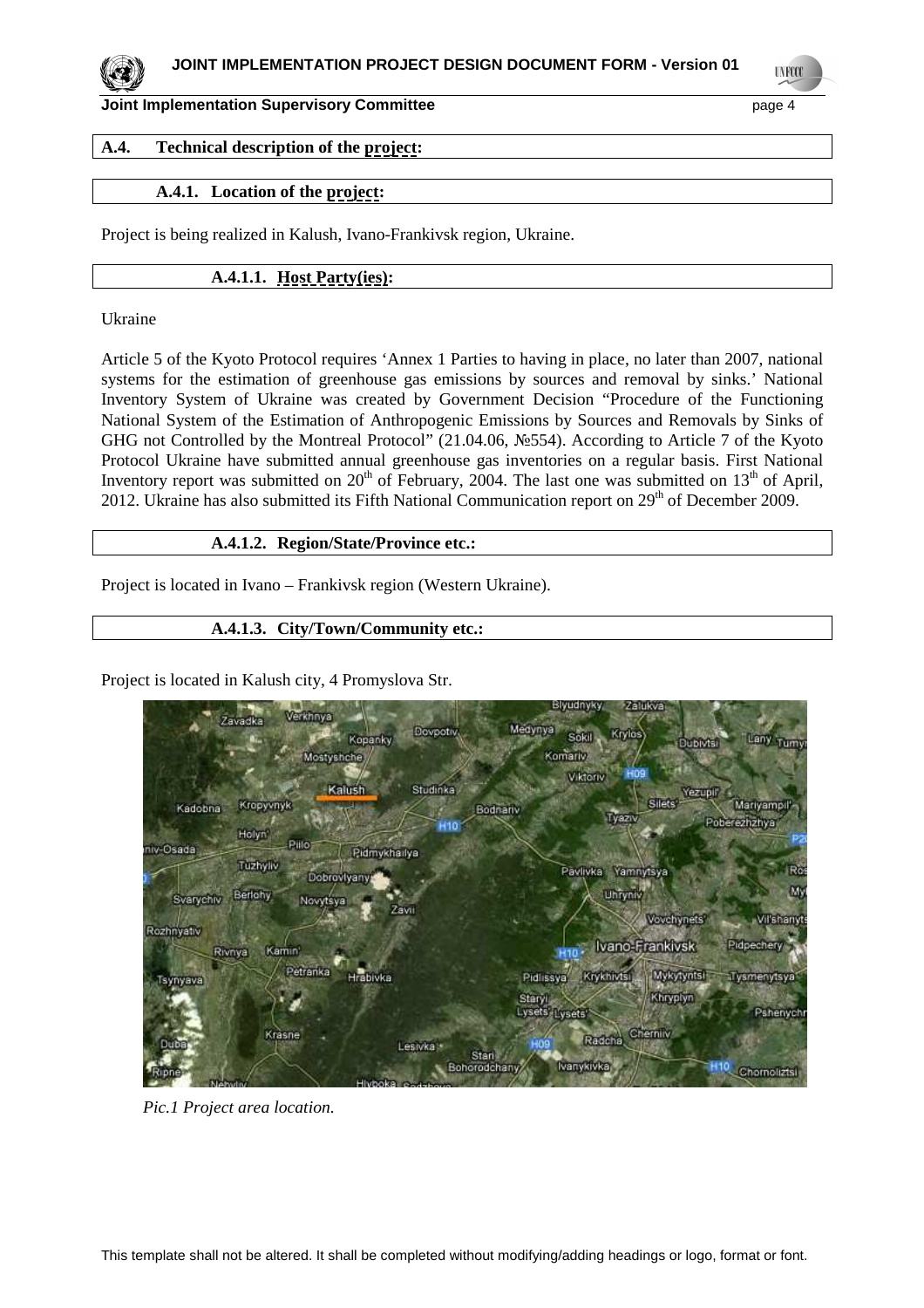

**INFOX** 

## **A.4.1.4. Detail of physical location, including information allowing the unique identification of the project (maximum one page):**

Geographical coordinates of the project site is the following: 49°08' N, 24°31' E.



*Pic.2 Detailed location of project site*

## **A.4.2. Technology(ies) to be employed, or measures, operations or actions to be implemented by the project:**

Project activity foresees the replacement of diaphragm cell technology with more energy efficient membrane cell technology for caustic soda production by construction membrane electrolysis unit with the capacity of 200 thousand tonnes per annum (new membrane electrolysis plant). The project is initiated in order to optimize energy resource consumption by the enterprise and to reduce greenhouse gases emissions.

Caustic soda (sodium hydroxide, NaOH) is a reagent used in the chemical industry, petrochemical industry, paper manufacturing, textile manufacturing and other industries as well as in the color metallurgical sector.

Before proposed project implementation caustic soda at LLC "Karpatnaftohim" was produced using diaphragm cell technology. Within this process saturated brine (sodium chloride solution) enters the anode compartment of the cell, where chlorine gas is liberated. The function of the diaphragm is to separate the brine from the caustic solution at the cathode side, which is also where hydrogen gas is released. Diaphragm cell technology supposes consumption of relatively high amounts of heat energy and electricity and thus causes relatively high emissions of greenhouse gases into the atmosphere.

The decision about project implementation has been made on  $14<sup>th</sup>$  of November, 2005 taking into account the possibility of attracting additional investment using Kyoto Protocol's flexible mechanisms. Project implementation lasted during 2005-2010 and the new chlorine and caustic soda production facilities (membrane electrolysis unit or membrane electrolysis plant) have been put into operation at 11<sup>th</sup> of November, 2010. Implementation schedule of the project is presented below.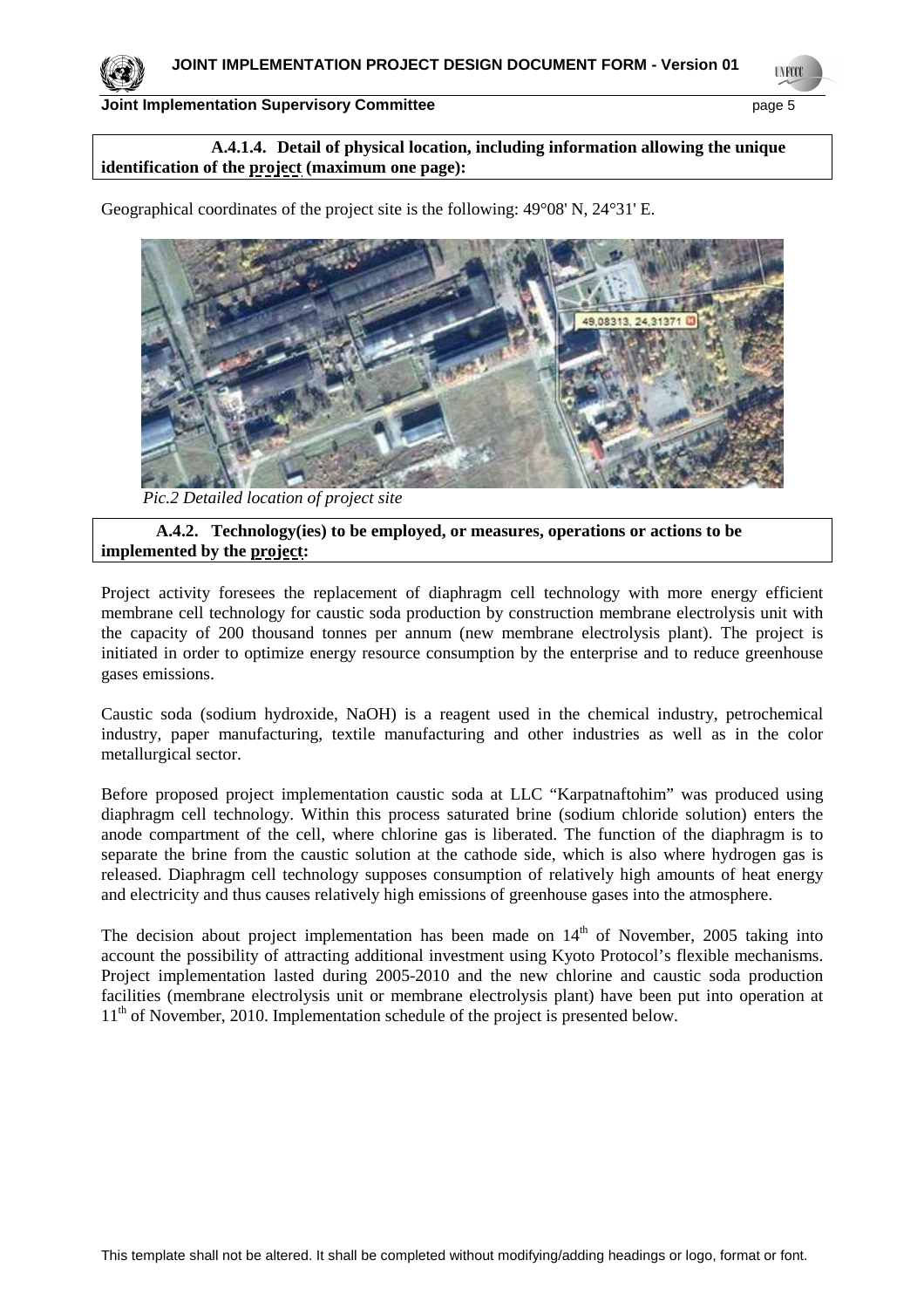$\overline{a}$ 

## **Joint Implementation Supervisory Committee** page 6

|  | Table A.4-1.Implementation schedule of the project |
|--|----------------------------------------------------|
|  |                                                    |

| Year | <b>Implemented measures</b>                                                                      |
|------|--------------------------------------------------------------------------------------------------|
| 2005 | The contract with the technology supplier (German company UHDE) on the construction of           |
|      | membrane cell caustic soda production unit has been signed on 16 <sup>th</sup> of December 2005. |
| 2006 | Definition of the list of object for design works. Design works have been started in June,       |
|      | 2006.                                                                                            |
| 2007 | Design works. In May, 2007 agreement for construction and assembling works has been              |
|      | signed. Construction and assembling works have started in August, 2007.                          |
| 2008 | Construction and assembling works. Assembling of electrolysis units and other equipment.         |
| 2009 | Construction and assembling works. Assembling of electrolysis units and other equipment.         |
| 2010 | Commissioning of the constructed objects. Testing of the technological stages of caustic         |
|      | soda production by the specialists of UHDE company and confirmation of technological             |
|      | readiness. Cleaning of technological pipes and technological equipment. Testing and              |
|      | calibration of automatic control systems and measuring equipment. Supply of raw materials        |
|      | and chemicals for the start of operation. New caustic soda production unit has been              |
|      | commissioned on 11 <sup>th</sup> of November, 2010.                                              |

Within the framework of proposed project implementation the existed chlorine and caustic soda production unit #2 with the capacity of 125 000 tonnes per annum has been taken out from operation at the  $1<sup>st</sup>$  of August 2006 and the chlorine and caustic soda production unit #1 with the capacity of 66 000 tonnes per annum has been taken out from operation at  $1<sup>st</sup>$  of June 2008 (both units were using diaphragm cell technology).



*Pic. 3. Diaphragm cell technology of caustic soda production<sup>1</sup> .* 

<sup>&</sup>lt;sup>1</sup> Source: Euro Chlor. Available online at http://www.eurochlor.org/media/7818/diaphragm\_cell\_process.pdf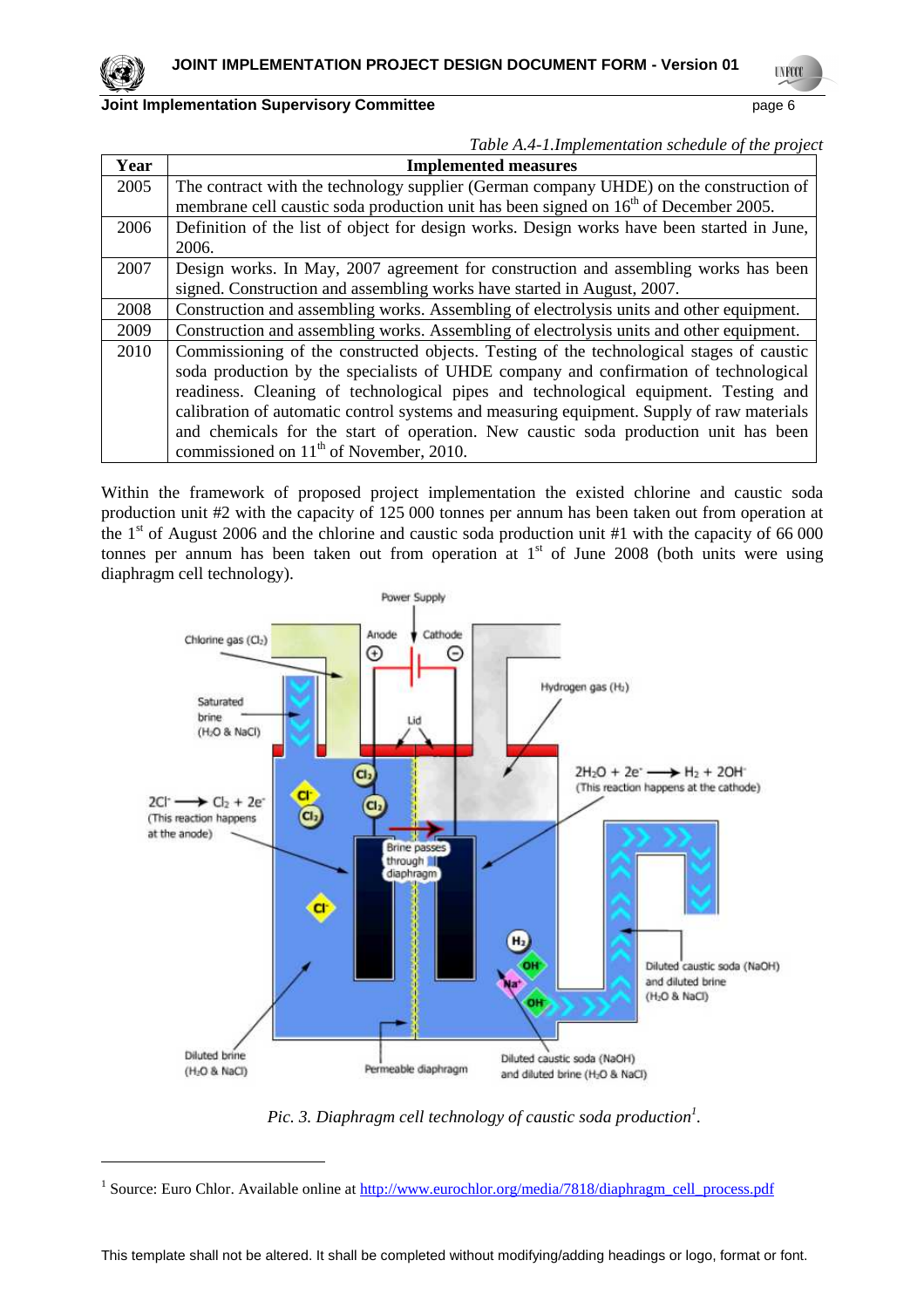```
UNFCCC
```
The historical data on the production volumes and energy consumption is provided in the table A.4-2 below.

| Data                              | 2004   | 2005   | 2006   | 2007   | 2008  | <b>Total</b> |
|-----------------------------------|--------|--------|--------|--------|-------|--------------|
| Production volumes, tonnes        | 117716 | 100571 | 98320  | 53362  | 23033 | 393002       |
| Heat energy consumption, Gkal     | 395955 | 352304 | 328499 | 169123 | 80005 | 1325886      |
| Electricity consumption, MWh      | 362924 | 311012 | 313572 | 176835 | 76881 | 1241224      |
| Specific electricity consumption, | 3,083  | 3,092  | 3,189  | 3,314  | 3,338 | 3,158        |
| MWh/tonne                         |        |        |        |        |       |              |
| Specific heat energy consumption, | 3,364  | 3,503  | 3,341  | 3,169  | 3,473 | 3,374        |
| Gkal/tonne                        |        |        |        |        |       |              |

*Table A.4-2. Data on caustic soda production and energy consumption volumes.* 



*Pic. 4. Caustic soda production unit based on membrane technology.* 

New production facilities employ membrane cell technology, which is significantly more energy efficient. Production facility consists of a single technological line. In the electrolysis department three groups of bipolar electrolysis units with three electrolysis units in each are installed.

The technology is provided by the German company UHDE. UHDE's scope of services included the basic and detail engineering, supply of equipment and supervision of the erection and commissioning work.

The technological process of caustic soda production consists of the following stages:

- 1. Unloading, preparation and storage of sodium chloride;
- 2. Saturation of the brine;
- 3. Sedimentation of the brine;
- 4. Brightening of the brine;
- 5. Filtration of the brine;
- 6. Fine purification of the brine;
- 7. Dechlorinating of anode solution;
- 8. Decomposing of chlorates;
- 9. Removal of sulphates;

This template shall not be altered. It shall be completed without modifying/adding headings or logo, format or font.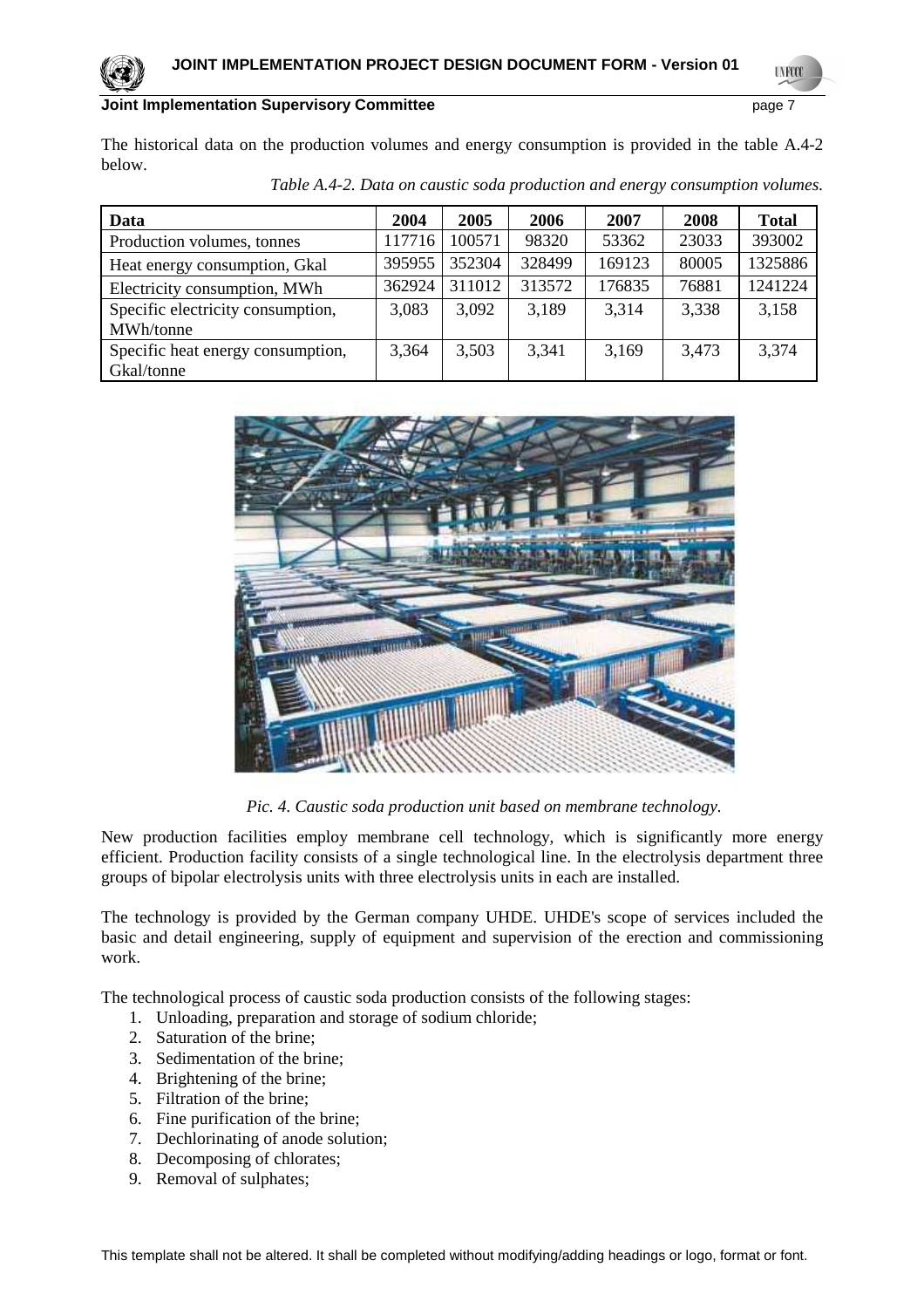**TNECO** 

- 10. Electrolysis;
- 11. Cooling and drying of chlorine and deconcentration of sulphuric acid;
- 12. Compression of chlorine;
- 13. Deconcentration of caustic soda;
- 14. Storage and loading of caustic soda;
- 15. Cooling of hydrogen;
- 16. Compression and drying of hydrogen.

Sodium chloride is delivered to the enterprise by rail and after unloading is transported by conveyer to the grinding machine and further either to the storage or to saturators. In the saturators the sodium chloride is diluted by weak sodium chloride solution and demineralized water. Sodium chloride solution with the concentration of about 300-310  $g/dm<sup>3</sup>$  is further with the help of sodium carbonate and sodium alkali is being sedimented and significant part of the ions of  $Ca^{2+}$  ra  $Mg^{2+}$  are converted into not soluble form.

After several stages of filtration and purification sodium chloride solution is heated up to 75ºC and transported to the electrolysis units. There are 9 electrolysis units UHDE ВМ 2.7.



*Pic. 5. Scheme of the electrolysis unit UHDE ВМ 2.7.* 

In the electrolysis process a sodium chloride solution is electrolytically decomposed to elemental chlorine (in the anode compartment), and sodium hydroxide solution and elemental hydrogen (in the cathode compartment). It differs from diaphragm cell technology in that the solutions surrounding each electrode are separated by a membrane rather than a diaphragm. The membrane is very selective and primarily allows the migration of sodium ions from the anode chamber to the cathode chamber.

Ion-selective membranes are produced from fluorine polymers with high molecular weight, which have ionogenic groups in their structure (channels) connected with ions, which are capable to exchange with the ions from the solutions that have the same charge. For caustic soda production cathion selective membranes with acid based ionogenic groups (i.e. — SO3Na, — СООNa, — SO2Na) are used. Membranes are developed in order to produce cathodic solution with the concentration of caustic soda 32%-NaOH under optimal production conditions. Minimal lifetime of the membrane is 4 years.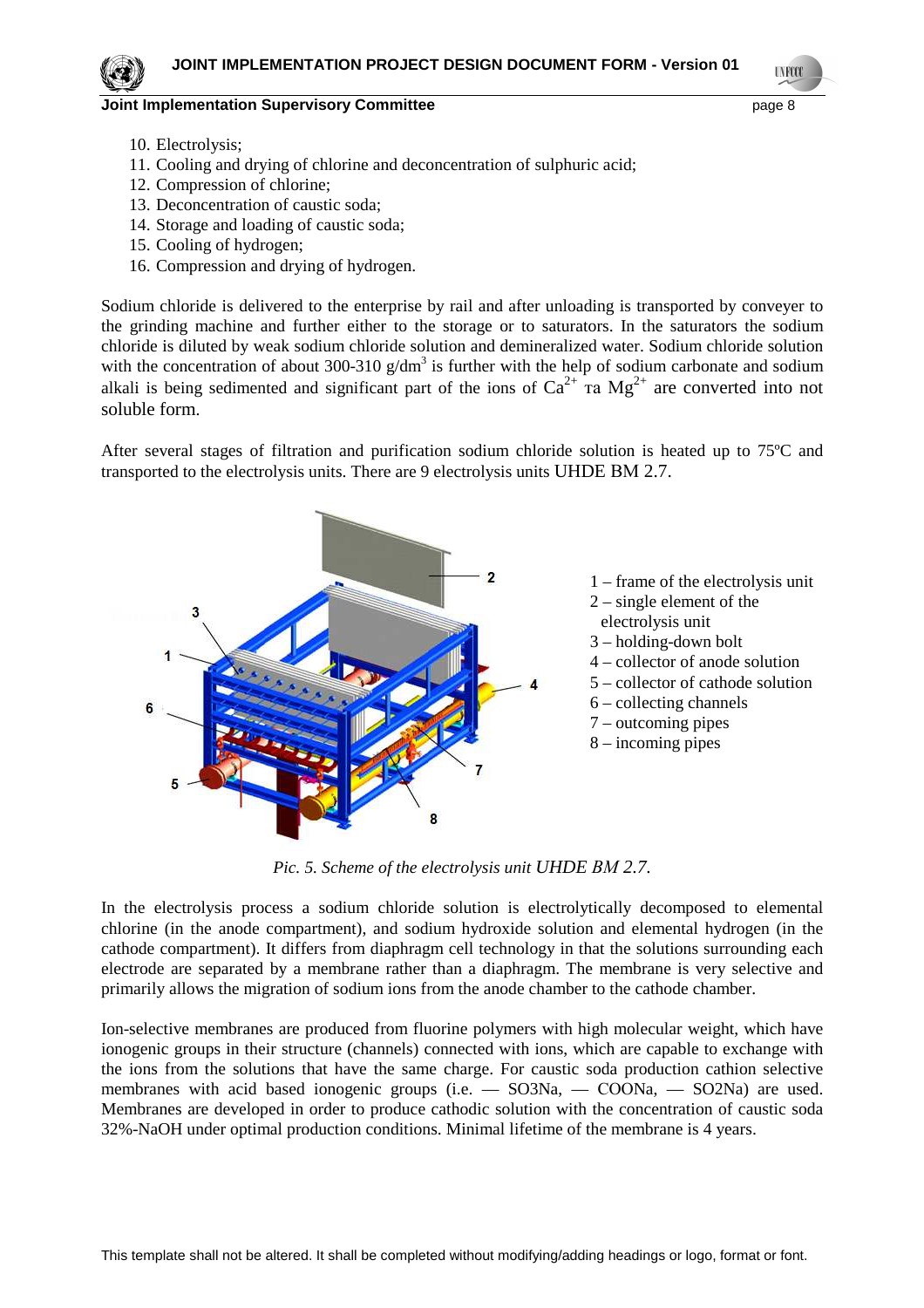**UNFCCC** 

Saturated brine (305  $g/dm<sup>3</sup>$  NaC1) enters the anode compartment of the cell where chlorine gas is liberated. Since only sodium ions can pass through the membrane to the cathode (brine cannot pass through the membrane), the caustic soda (cell effluent) contains substantially less sodium chloride. No salt removal capabilities are required as in the diaphragm cell process. As a result of the process, from the anode compartment weak sodium chloride solution is removed and from the cathode compartment hydrogen and 32% solution of caustic soda is removed. Further, hydrogen is separated from the cathode solution in a special separator and is directed to a main collector of hydrogen. Cathode solution with a temperature of 84-90ºC is directed to a main collector of cathode solution and then pumped for cooling to the heat exchangers.



## *Pic. 6. Membrane cell technology of caustic soda production<sup>2</sup> .*

After the cooling solution of caustic soda is pumped to evaporation units, where the concentration of caustic soda reaches 50%.

The process is taking place in three sequential evaporator units manufactured by Bertrams company (Switzerland). Reverse-flow scheme of heating steam and 32% solution of caustic soda supply allows maximum utilization of heat energy of the solution. In order to decrease the boiling temperature of caustic soda solution two evaporator units are working under vacuum conditions.

Further, caustic soda (solution of NaOH with the concentration of 50%) is directed to storage facilities.

Under full utilization of power for each 1000 ampere-hours of electric charge, which passes through the electrolysis unit 1.323 kg of chlorine should be released at the anode and 0.0376 kg of hydrogen and 1.492 kg of caustic soda should be released in cathode compartment. However, due to the fact that some secondary reactions are taking place at the electrodes and in the solution the real output of products is at the level of 97-98% of theoretical output.

 $\overline{a}$ 

<sup>&</sup>lt;sup>2</sup> Source: Euro Chlor. Available online at http://www.eurochlor.org/media/7812/membrane\_cell\_process.pdf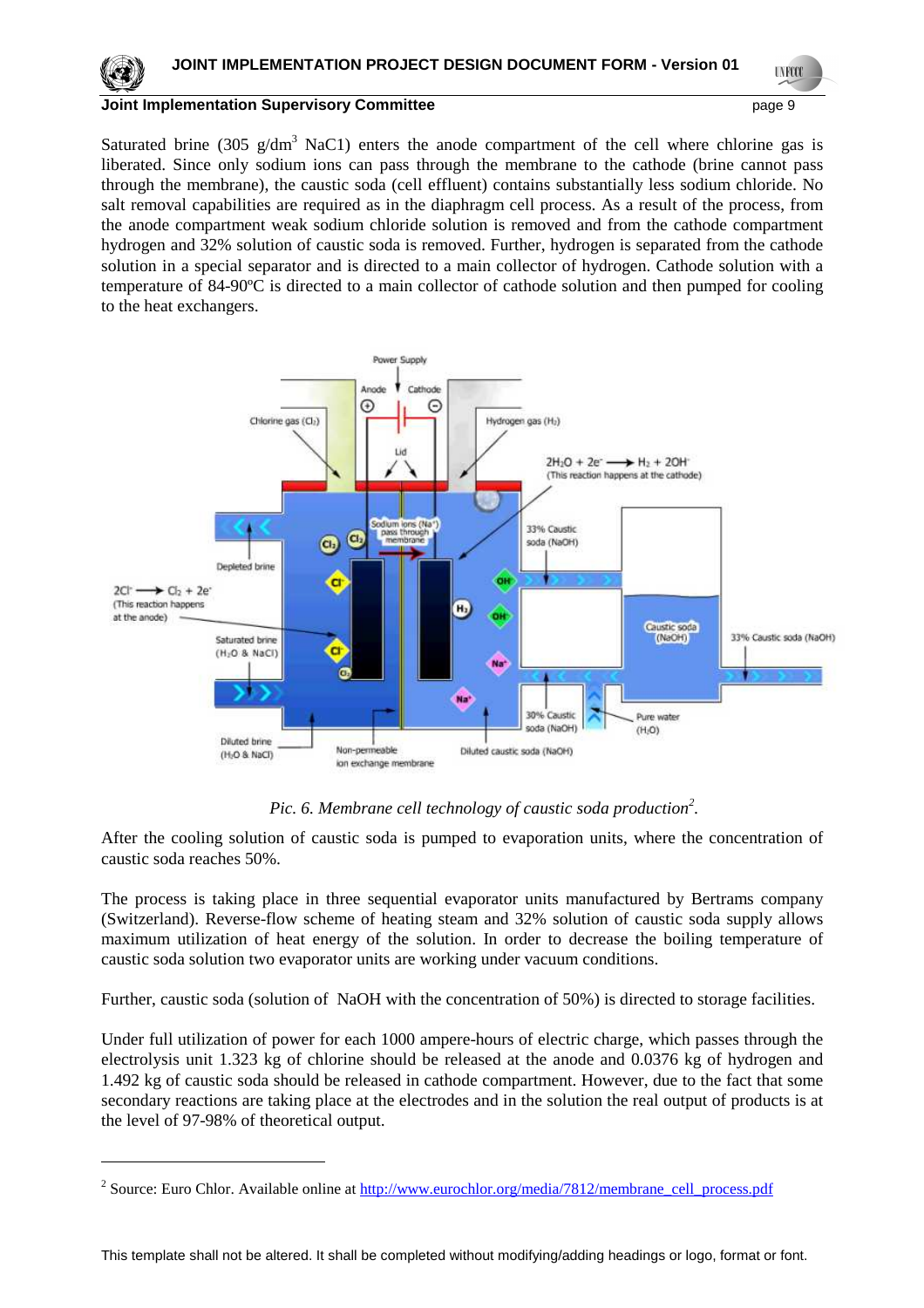**UNFCC** 

Main technical parameters of applied technology (technical parameters of main technological equipment, namely, electrolysis units and evaporation units) are presented in table below.

| Name of the equipment: evaporation unit with falling film $N21$                                   |                               |  |  |
|---------------------------------------------------------------------------------------------------|-------------------------------|--|--|
| permissible jacket temperature                                                                    | 150 °C                        |  |  |
| permissible heating chamber pipe temperature                                                      | 120 °C                        |  |  |
| permissible jacket pressure                                                                       | $-0,5-1$ kgf/sm <sup>2</sup>  |  |  |
| permissible pipe pressure                                                                         | $-0.5-1$ kgf/sm <sup>2</sup>  |  |  |
| heat exchange temperature                                                                         | $311 \text{ m}^2$             |  |  |
| material                                                                                          | stainless steel/nickel        |  |  |
| evaporation unit height                                                                           | 11400 mm                      |  |  |
| heating chamber height                                                                            | 6878 mm                       |  |  |
| separator diameter                                                                                | 2600 mm                       |  |  |
| Name of the equipment: evaporation unit with falling film No2                                     |                               |  |  |
| permissible heating chamber pipe temperature                                                      | 210 °C                        |  |  |
| permissible jacket pressure                                                                       | $150\text{ °C}$               |  |  |
| permissible pipe pressure                                                                         | $-1-3$ kgf/sm <sup>2</sup>    |  |  |
| heat exchange temperature                                                                         | $-0,5-1$ kgf/sm <sup>2</sup>  |  |  |
| material                                                                                          | 193,2 $m2$                    |  |  |
| evaporation unit height                                                                           | stainless steel/nickel        |  |  |
| heating chamber height                                                                            | 9908 mm                       |  |  |
| separator diameter                                                                                | 6723 mm                       |  |  |
| permissible heating chamber pipe temperature                                                      | 1400 mm                       |  |  |
| Name of the equipment: evaporation unit with falling film $N23$                                   |                               |  |  |
| permissible heating chamber pipe temperature                                                      | 250 °C                        |  |  |
| permissible jacket pressure                                                                       | 210 °C                        |  |  |
| permissible pipe pressure                                                                         | $-1-13,8$ kgf/sm <sup>2</sup> |  |  |
| heat exchange temperature                                                                         | $-1-3$ kgf/sm <sup>2</sup>    |  |  |
| material                                                                                          | $192.1 \text{ m}^2$           |  |  |
| evaporation unit height                                                                           | stainless steel/nickel        |  |  |
| heating chamber height                                                                            | 9643 mm                       |  |  |
| separator diameter                                                                                | 6250 mm                       |  |  |
| permissible heating chamber pipe temperature                                                      | 1000 mm                       |  |  |
| Name of the equipment: membrane electrolysis unit (electrolysis of sodium chloride water solution |                               |  |  |
| through ion exchanging membrane).                                                                 |                               |  |  |
| quantity                                                                                          | 9                             |  |  |
| length                                                                                            | 12320 mm                      |  |  |
| height                                                                                            | 2715 mm                       |  |  |
| width                                                                                             | 2792 mm                       |  |  |
| active membrane surface area                                                                      | $2,72 \text{ m}^2$            |  |  |
| number of single elements                                                                         | 136                           |  |  |

*Table A.4-3. Main technical parameters of applied technology* 

*Source of data: technical specification of the equipment provided in the Temporary operating procedure of the caustic soda production workshop using membrane technology* 

The consumption of electric energy during caustic soda production using membrane technology is lower than in diaphragm process of caustic soda production and the amount of steam needed for concentration of the caustic soda is relatively small. As a result of project implementation electricity consumption has decreased from 3.158 MWh per tonne of produced caustic soda (average value for the years 2004-2008)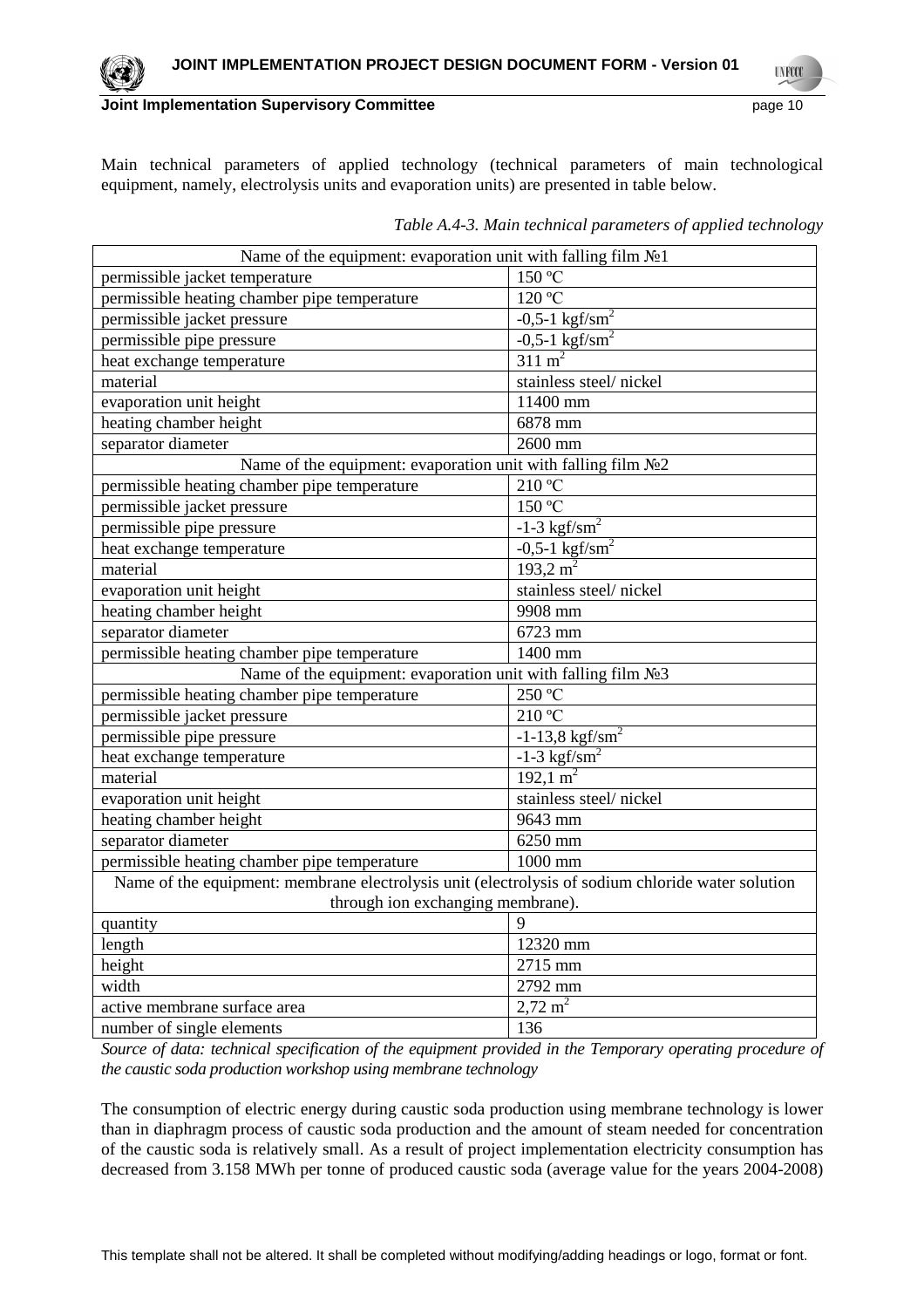

**TIVECO** 

#### **Joint Implementation Supervisory Committee** *page 11* **page 11**

to 2.425 MWh per tonne of produced caustic soda (based on the results of operation in 2011), and heat energy consumption has decreased from 3.374 Gkal per tonne of produced caustic soda (average value for the years 2004-2008) to 0.699 Gkal per tonne of produced caustic soda (based on the results of operation in 2011).

Both in baseline and project scenario electricity for caustic soda production is supplied from the national grid of Ukraine, and heat energy for caustic soda production in form of steam – from the nearby natural gas fired Kalush TPP.

Besides, project implementation has allowed using hydrogen, being generated during caustic soda production process, for covering energy demand of the enterprise (ethylene and polyethylene production) by combusting it in fuel screen system of pyrogas pyrolysis, compression and separation workshop proportionally substituting natural gas. The fuel screen system of pyrogas pyrolysis, compression and separation workshop consists of the system of pipes and equipment, which combust fuel gas (natural gas or hydrogen), namely: pyrolysis ovens (F-0101, F-0201, F-0301, F-0401, F-0501, F-0601, F-0701, F-0801) and boiler house К-С 420/02. Before project realization, about 87% of generated hydrogen has been flared without any utilization of resulting energy, and energy demand of ethylene and polyethylene production has been covered by natural gas only. Within project realization the pipeline from the caustic soda production unit to the pyrogas pyrolysis, compression and separation workshop fuel screen system was constructed allowing substitution of natural gas with hydrogen.

The capacity of new caustic soda production facilities is 206 000 tonnes per annum. The plant can operate with the capacity in the range of 40% and 100% of the total production capacity.

The project uses the state-of-the-art technology, which is based on the latest scientific research and development efforts, and will result in a significantly better performance than commonly used technologies in the Host country. Besides, the technologyy is not likely to be substituted by other or more efficient technologies within the project period. All the technological parameters of the project equipment meet environment protection normative requirements. Due to the use of modern technology project requires initial training of the personal and introduction of special instructions at the enterprise, namely: instruction on occupational safety and fire safety during caustic soda and chlorine production by membrane technology, instruction on liquidation of emergency situations during caustic soda and chlorine production by membrane technology, etc.

 **A.4.3. Brief explanation of how the anthropogenic emissions of greenhouse gases by sources are to be reduced by the proposed JI project, including why the emission reductions would not occur in the absence of the proposed project, taking into account national and/or sectoral policies and circumstances:**

Greenhouse gases emissions reduction will be achieved due to lowering of specific heat energy and electricity consumption for caustic soda production and consequent reduction of fossil fuel combustion for heat and electricity generation. Besides, greenhouse gases emissions reduction will be achieved due to partial substitution of natural gas by hydrogen. Emission reductions would not occur in the absence of the proposed project as the project scenario is not the most financially attractive option for the project owner as described in Section B within the financial analysis. Besides, it has been confirmed that using of more energy intensive diaphragm cell technology for caustic soda production is a common practice in the region of project implementation. Moreover, national and/or sectoral policies and circumstances do not oblige producers to switch the technology for caustic soda production or reduce energy consumption (see section B for details).

Taking into account prevailing practice and financial barriers described in details in Section B, it is concluded that emission reductions would not occur in the absence of the proposed project.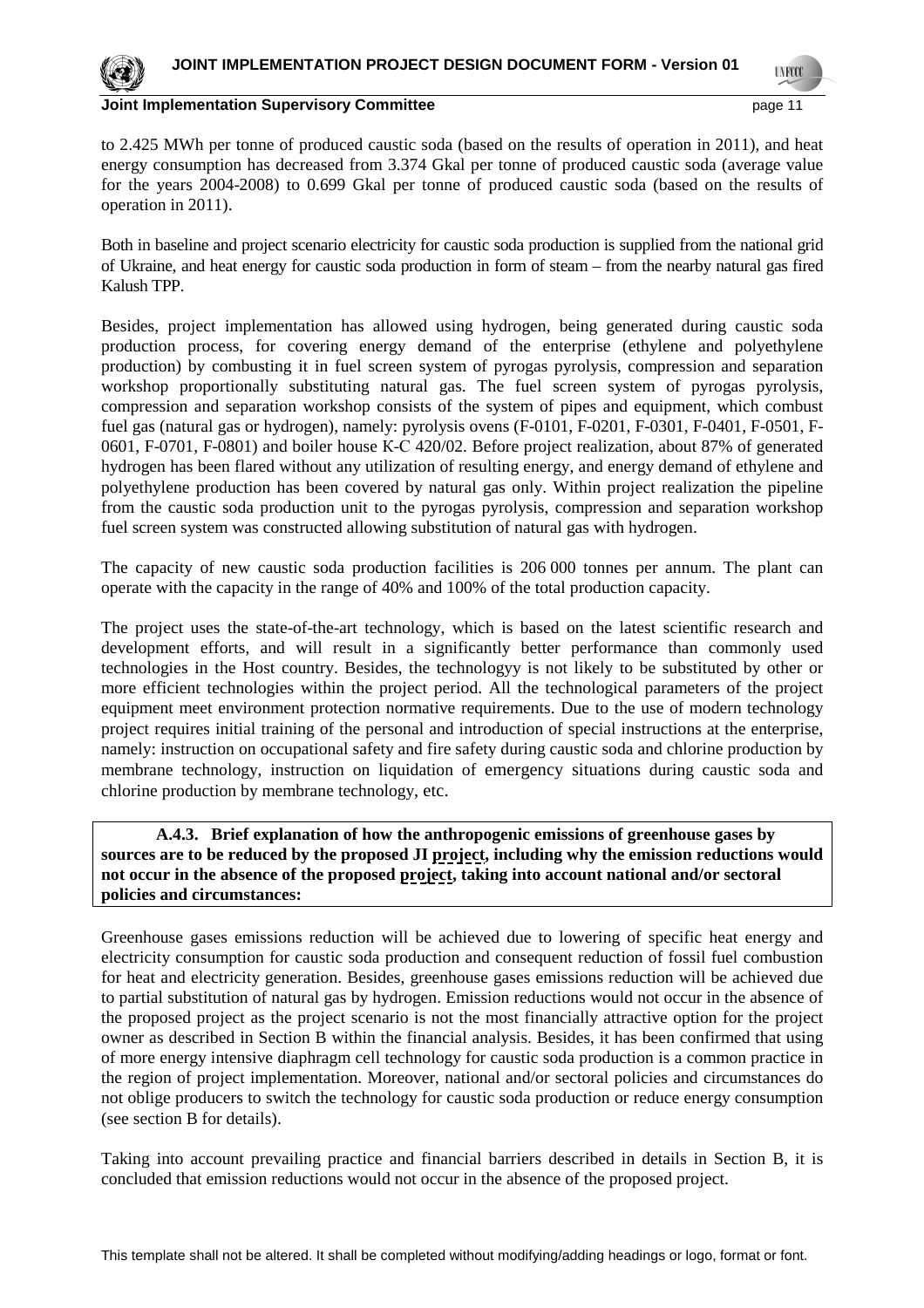**UNFCCC** 

## **Joint Implementation Supervisory Committee** <br>
page 12

Only CO2 emissions connected with fossil fuel combustion and electricity generation are included in the project boundary and addressed in PDD. CH<sub>4</sub> emissions and  $NO<sub>x</sub>$  emissions were considered negligibly low and were not taken into consideration. Detailed description of project boundaries is presented in Section B.

## **A.4.3.1. Estimated amount of emission reductions over the crediting period:**

|                                                 | Years                                  |
|-------------------------------------------------|----------------------------------------|
| Length of the crediting period                  | 16                                     |
| Year                                            | Estimate of annual emission reductions |
|                                                 | in tonnes of $CO2$ equivalent          |
| 2010                                            | 35 371                                 |
| 2011                                            | 172 183                                |
| 2012                                            | 294 375                                |
| Subtotal estimated emission reductions over the | 501 929                                |
| period 2010-2012                                |                                        |
| (tonnes of CO <sub>2</sub> equivalent)          |                                        |
| Annual average of estimated emission reductions | 231 660                                |
| over the first commitment period                |                                        |
| (tonnes of $CO2$ equivalent)                    |                                        |
| 2013                                            | 294 375                                |
| 2014                                            | 294 375                                |
| 2015                                            | 294 375                                |
| 2016                                            | 294 375                                |
| 2017                                            | 294 375                                |
| 2018                                            | 294 375                                |
| 2019                                            | 294 375                                |
| 2020                                            | 294 375                                |
| 2021                                            | 294 375                                |
| 2022                                            | 294 375                                |
| 2023                                            | 294 375                                |
| 2024                                            | 294 375                                |
| 2025                                            | 294 375                                |
| Subtotal estimated emission reductions over the | 3 826 875                              |
| period 2013-2025                                |                                        |
| (tonnes of $CO2$ equivalent)                    |                                        |
| Total estimated emission reductions over the    | 4 328 804                              |
| crediting period                                |                                        |
| (tonnes of $CO2$ equivalent)                    |                                        |
| Annual average of estimated emission reductions | 285 416                                |
| over the crediting period                       |                                        |
| (tonnes of CO <sub>2</sub> equivalent)          |                                        |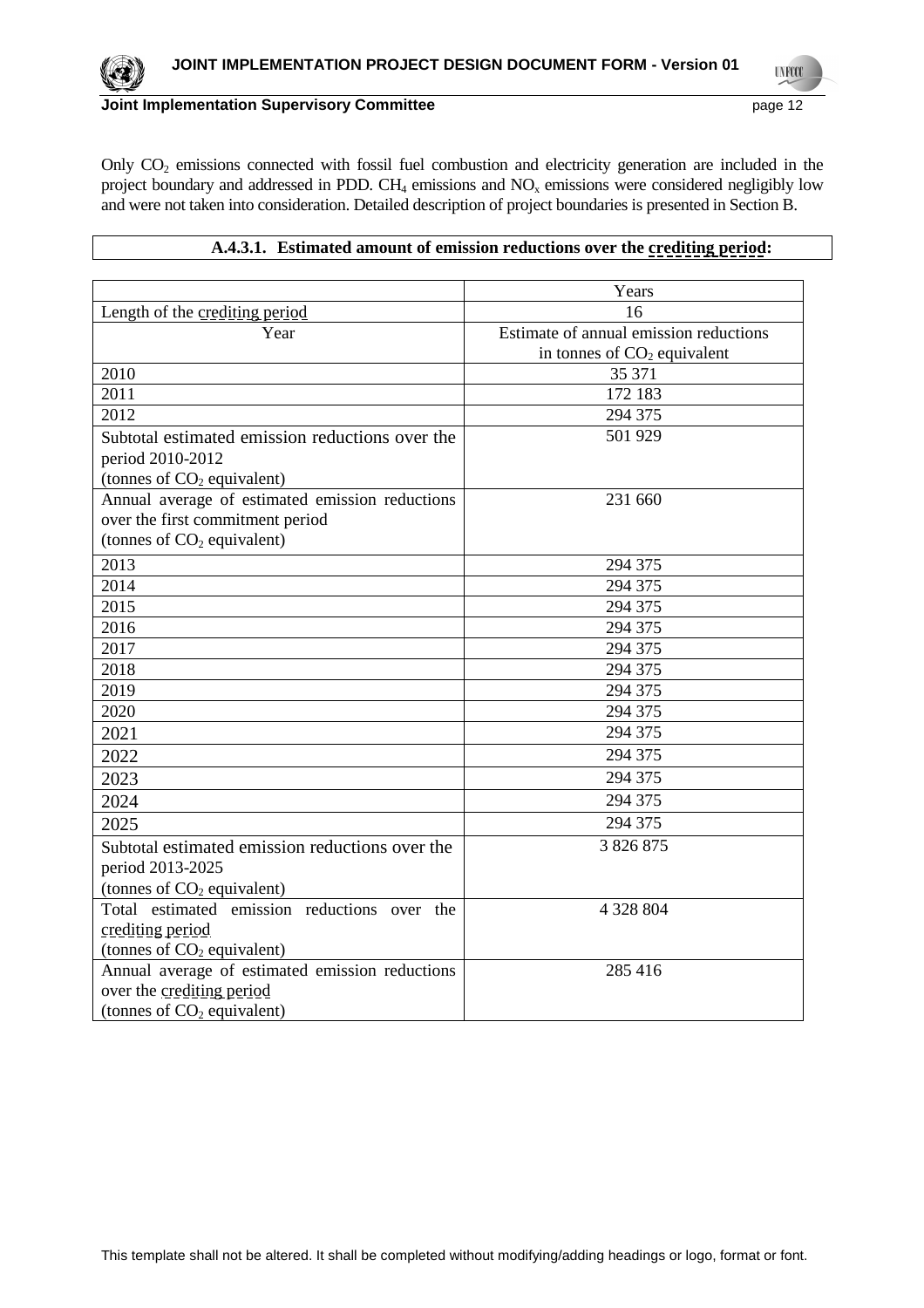

**TNECO** 

## **A.5. Project approval by the Parties involved:**

The substantiating materials of the project have been submitted for review of the State Environmental Investment Agency of Ukraine. The State Environmental Investment Agency of Ukraine has issued a Letter of Endorsement #3412/23/7 dated 13<sup>th</sup> of November, 2012 for the project providing its support for further development of proposed joint implementation project.

In accordance with the "Requirements for the Joint Implementation Projects Preparation" approved by National Environmental Investment Agency of Ukraine (Order #33 from  $25<sup>th</sup>$  of June, 2008) to receive a Letter of Approval for the JI project the project proponent should provide to the National Environmental Investment Agency of Ukraine the final determination report of the proposed project along with project design documentation and the copy of Letter of Endorsement. Therefore, the final PDD will be sent along with the final determination report to the State Environmental Investment Agency of Ukraine for receiving of the Letter of Approval, which usually is expected within 30 days after PDD submission.

The project has received a Letter of Approval from designated focal point of Switzerland (Federal Office for the Environment (FOEN)) on  $23<sup>rd</sup>$  of November, 2012.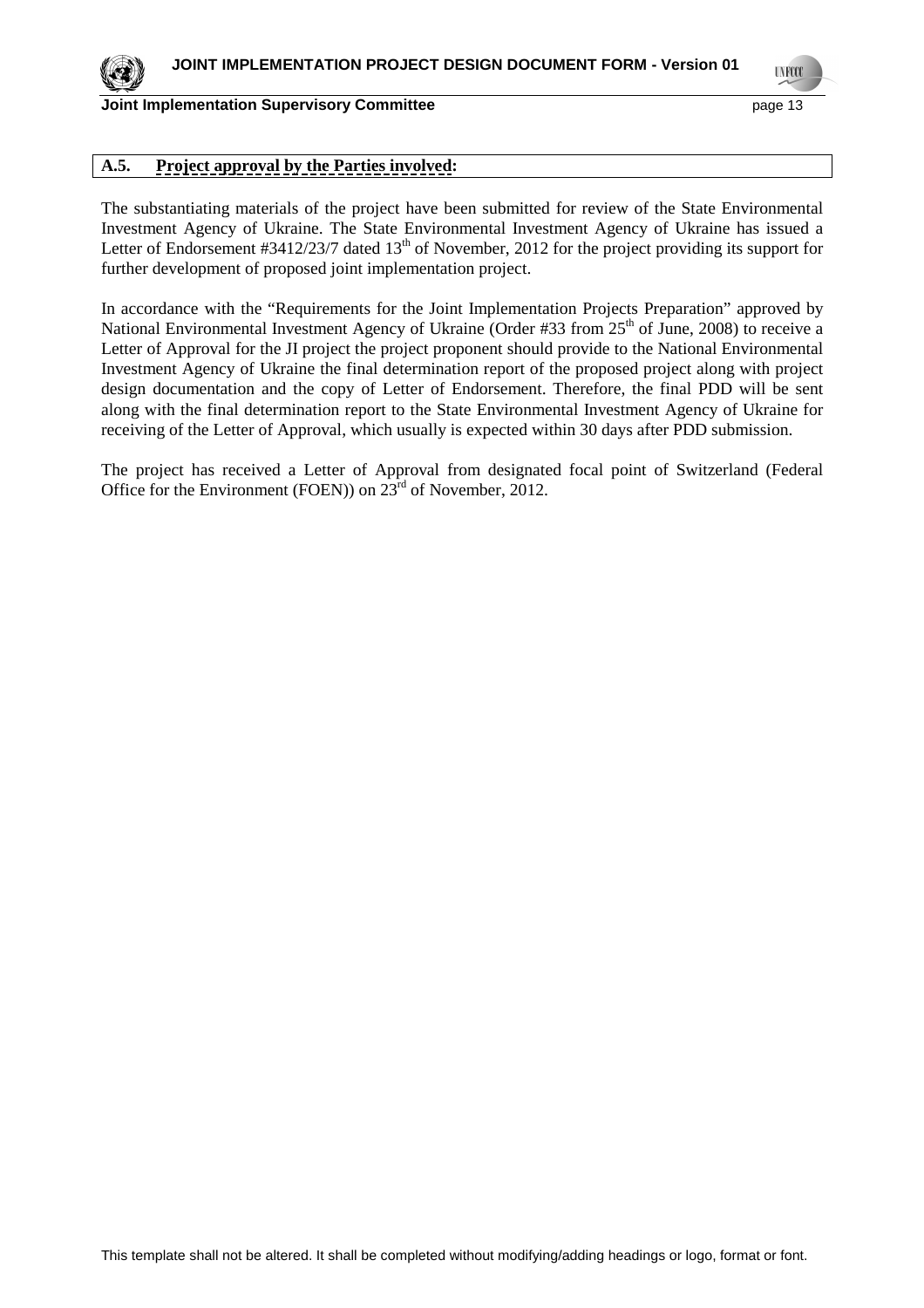

**Joint Implementation Supervisory Committee** *page* **14 and 50 and 514 and 52 and 52 and 53 and 54 and 54 and 55 and 55 and 55 and 55 and 55 and 55 and 55 and 55 and 55 and 55 and 55 and 55 and 55 and 55 and 55 and 55 and 55** 

**TNECO** 

## **SECTION B. Baseline**

#### **B.1. Description and justification of the baseline chosen:**

The baseline scenario has been established in accordance with Appendix B of the JI Guidelines and in accordance with the Guidance on Criteria for Baseline Setting and Monitoring (version  $3$ )<sup>3</sup> by the JISC.

The Guidance on Criteria for Baseline Setting and Monitoring (version 3)<sup>4</sup> established by the JISC states: 'The *baseline for a JI project is the scenario that reasonably represents the anthropogenic emissions by sources or anthropogenic removals by sinks of GHGs that would occur in the absence of the proposed project.'* 

Taking into account guidelines mentioned above project participants established the baseline using JI specific approach by identifying and listing possible alternatives on the basis of conservative assumptions and identifying the most plausible one.

#### **Analysis of alternatives for the project activity**

Identifying and listing of the plausible future scenarios has been accomplished on the basis of conservative assumptions, taking into account relevant national and/or sectoral policies and circumstances, such as sectoral reform initiatives, local fuel availability and the economic situation in the project sector. Therefore, project participants indentified the following possible alternative scenarios to project implementation:

- Continuation of previously existed practice of caustic soda production using diaphragm cell technology;
- Implementation of the project activity without being registered as a JI project
- Introduction of mercury technology for caustic soda production.

## *Alternative 1. Continuation of previously existed practice of caustic soda production using diaphragm cell technology*

Before proposed project implementation caustic soda at LLC "Karpatnaftohim" was produced using diaphragm cell technology. LLC "Karpatnaftohim" operated two caustic soda producing units – chlorine and caustic soda plants (further CCS-1 and CCS-2). Unit CCS-1 has been commissioned in 1973 and had a capacity of 66 000 tonnes of caustic soda per year and CCS-2 has been commissioned in 1983 and had a capacity of 125 000 tonnes of caustic soda per year*.* Thus, the total capacity of caustic soda production facilities was 191 000 tonnes per year. Both caustic soda producing units could continue operation with the repairing and maintenance works being undertaken.

Caustic soda producing units – chlorine and caustic soda plants consists of different elements and equipment and thus there is no specific exploitation lifetime for the units. Both caustic soda producing units could continue operation with the repairing and maintenance works being undertaken. Regular repairing and maintenance works include repairing of electrolysis units, evaporative units, centrifugal separators, compressors of chlorine and hydrogen as well as maintenance works at pumping, compressing equipment and at different technological units.

Moreover it is reported<sup>5</sup> that even taken into account the inherent ecological advantages of membrane

 $\overline{a}$ 

<sup>&</sup>lt;sup>3</sup> http://ji.unfccc.int/Ref/Documents/Baseline\_setting\_and\_monitoring.pdf

<sup>4</sup> Same as above.

<sup>5</sup> *Reference Document on Best Available Techniques in the Chlor-Alkali Manufacturing industry http://www.bvt.umweltbundesamt.de/archiv-e/bvt\_chloralkaliindustrie\_zf.pdf*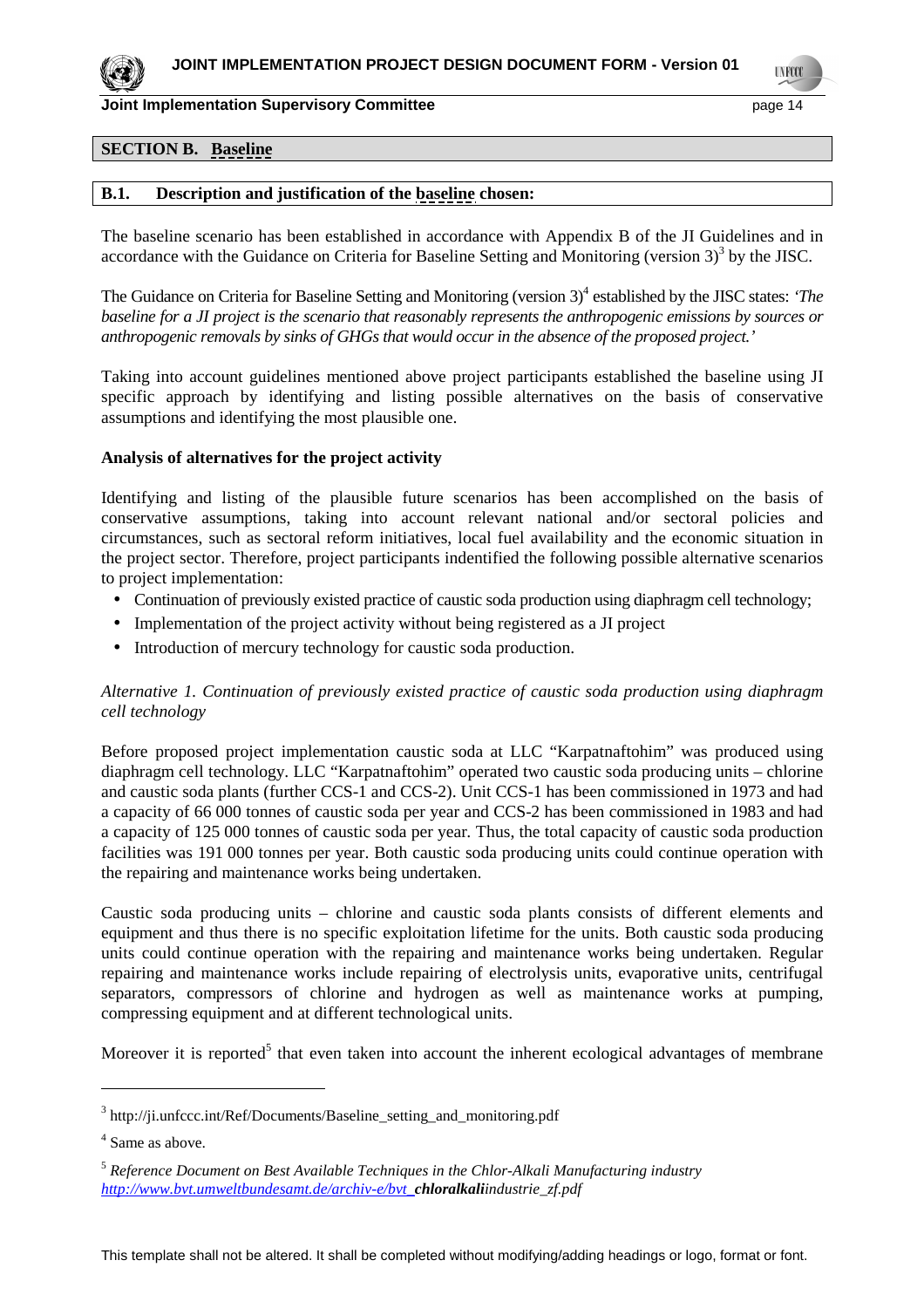**TNECO** 

cell process the change of technology to membrane cells has been slow even in Western Europe because the majority of existing plants were installed in the 1970s with a plant life of 40-60 years and there has been no need for new production capacity. Nor has there been a legislative drive to change technology. The situation in Ukraine is similar and the continuation of exploitation of low energy efficiency technologies and equipment is even more likely due to poor investment climate and technological barriers.

Using diaphragm cell technology for caustic soda production is a common practice technology for Ukraine and for the former Soviet union countries in general and the continuation of existed practice faces no significant technological barriers (see also section on common practice analysis below). This alternative does not need intensive capital investments and thus it a plausible and realistic scenario for the project owner.

## *Alternative 2. Implementation of the project activity without being registered as a JI project*

The realization of the project activity is a plausible and realistic scenario for the project owner but foresees intensive capital investments (total indicative budgeted cost of the project is about EUR 82.5) without any additional revenues from carbon units' sales and thus is less financially attractive and is not the most economically feasible for the project owner (see also section on financial analysis below).

## *Alternative 3. Introduction of mercury technology for caustic soda production*

Introduction of mercury technology is a possible option for caustic soda production, however this alternative has not been considered by the project owner due to economic and environmental reasons. Modernization of caustic soda production facilities for the introduction of mercury technology requires stopping of the enterprise and significant investment in new equipment and construction works as in case of introduction of membrane technology. However, the reduction in specific energy consumption and associated greenhouse gases emissions reduction will be very low and will not cover the investment cost. Mercury technology does not require heat energy, however electricity demand is 20% higher than in diaphragm process and almost 30% higher than in membrane process. Overall energy consumption during mercury process is only less than 1% lower than in diaphragm process<sup>6</sup>. Besides, mercury technology brings concerns regarding the negative environmental impact of the project and demands measures to prevent contamination of air, water and land with mercury. Thus, this alternative has not been considered as a plausible and realistic scenario for the project owner and is not discussed further.

All alternatives are compliant with national laws and regulations.

The basic assumptions of the baseline methodology in the context of the project activity could be summarized as following:

- production volumes are assumed based on the historical and forecasted data from the enterprise as well as based on the technical characteristics of installed equipment; production volumes are conservatively assumed equal both in the baseline and project scenarios;
- specific electricity and natural gas consumption was assumed based on historical data on electricity and natural gas consumption and production volumes;
- emission factors for fossil fuel combustion (natural gas) were assumed based on the default n national values according to the latest available data from National Inventory Reports;
- specific carbon dioxide non direct emissions factors for consumption of electricity generated by power stations of united energy system of Ukraine were assumed based on standardised determined values for each year of the crediting period (See Annex 4 for more details).

 $\overline{a}$ 

<sup>&</sup>lt;sup>6</sup> The European Chlor-Alkali industry: an electricity intensive sector exposed to carbon leakage http://www.eurochlor.org/media/9385/3-2-the\_european\_chlor-alkali\_industry\_-

\_an\_electricity\_intensive\_sector\_exposed\_to\_carbon\_leakage.pdf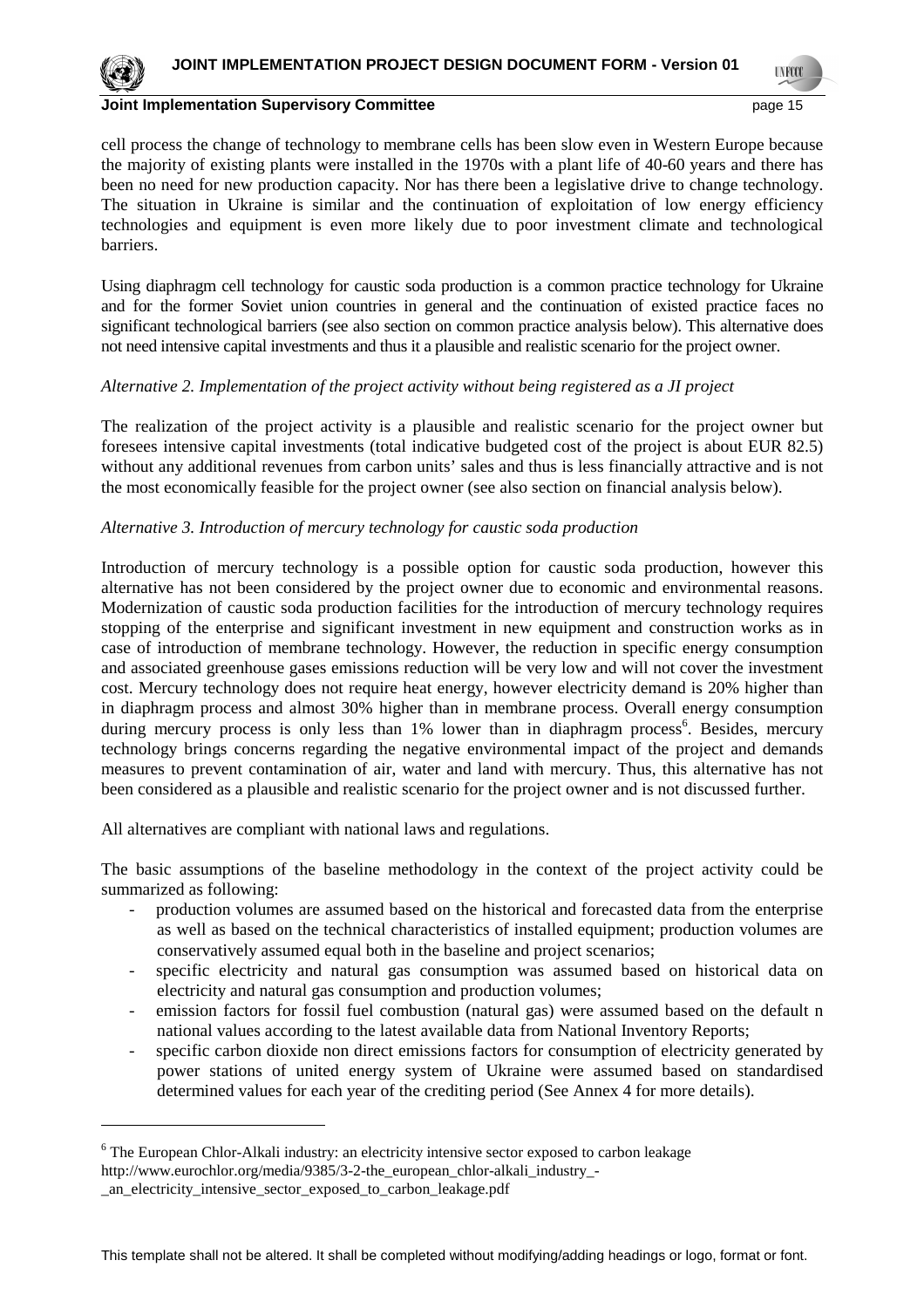#### **Joint Implementation Supervisory Committee** *page* **16 and the page 16**

**TNECO** 

Formulae used for calculation of baseline emissions are presented below:

$$
BE = BE_{electricity} + BE_{heat} + BE_{NG} (B.1),
$$

where:

 $BE$  – total baseline greenhouse gases emissions, tonnes of  $CO<sub>2</sub>e$ ;

 $BE<sub>electricity</sub>$  – non-direct greenhouse gases emissions due to consumption of electricity, generated by power stations of united energy system of Ukraine under the baseline scenario, tonnes of  $CO<sub>2</sub>e$ ;

BE<sub>heat</sub> – non-direct greenhouse gases emissions due to consumption of heat energy generated by Kalush TPP by combusting of natural gas under the baseline scenario, tonnes  $CO<sub>2e</sub>$ ;

 $BE<sub>NG</sub>$  – greenhouse gases emissions due to combustion of natural gas for heat energy generation under the baseline scenario in the amount that would be equal to the amount of heat energy generated due to hydrogen combustion under the project scenario, tonnes  $CO<sub>2e</sub>$ .

Non-direct greenhouse gases emissions due to consumption of electricity, generated by power stations of united energy system of Ukraine will be calculated according to the following formula:

where:

$$
BE_{electricity} = SEC_{baseline} \cdot P_{caustic} \cdot EF_{grid} (B.2),
$$

SECbaseline – specific electricity consumption for caustic soda production under the baseline, MWh/tonne; parameter is not monitored during the crediting period and is estimated based on historic data on electricity consumption for caustic soda production as an average value for last 5 years of using diaphragm technology at the enterprise (years 2004-2008) – 3.158 MWh/tonne (See also section B);

Pcaustic – caustic soda production, tonnes; parameter is monitored during the crediting period (See M-6 from table D.1.1.3);

 $EF_{\text{grid}}$  – specific carbon dioxide non direct emissions factor for consumption of electricity generated by power stations of united energy system of Ukraine, tonnes  $CO<sub>2e</sub>/MWh$ ; parameter is monitored during the crediting period (See M-2 from table D.1.1.1).

Non-direct greenhouse gases emissions due to consumption of heat energy generated by Kalush TPP by combusting of natural gas under the baseline scenario are calculated according to the following formula:

$$
BE_{heat} = SHC_{baseline} \cdot 4.1868 \cdot P_{caustic} \cdot EF_{NG} \cdot OXID_{NG} \cdot 10^{-3} / \eta_{NG} (B.3),
$$

where:

 $SHC_{baseline}$  – specific heat energy consumption for caustic soda production under the baseline, GJ/tonne; estimated based on historic data on heat energy consumption for caustic soda production as an average value for last 5 years of using diaphragm technology at the enterprise (years 2004- 2008) – 3.374 Gkal/tonne (See also section B);

 $P_{\text{caustic}}$  – caustic soda production, tonnes; assumed to be equal both in project and baseline scenario, and for the preliminary calculation of baseline greenhouse gases emissions is defined based on production plans of the enterprise (See M-6 from table D.1.1.3);

 $EF_{NG}$  -  $CO_2$  emission factor for natural gas combustion, kg  $CO_{2e}/GU$ ; value of the carbon content in natural gas according to National inventory of anthropogenic emissions from sources and removals by sinks of GHG in Ukraine in 1990-2010 (Table П2.41 on page 470) converted to carbon dioxide emissions factor based on molar mass ratio (according to the step 6 on page 1.8 of the Workbook, Module "Energy" of 1996 IPCC Guidelines for national greenhouse gas inventories) and presented in kg  $CO<sub>2e</sub>/GI$  has been used for preliminary calculations – 55.62 kg  $CO<sub>2e</sub>/GI$  (See M-4 from table D.1.1.1);

 $OXID<sub>NG</sub>$  – carbon oxidation factor for combustion of natural gas; value according to National inventory of anthropogenic emissions from sources and removals by sinks of GHG in Ukraine in

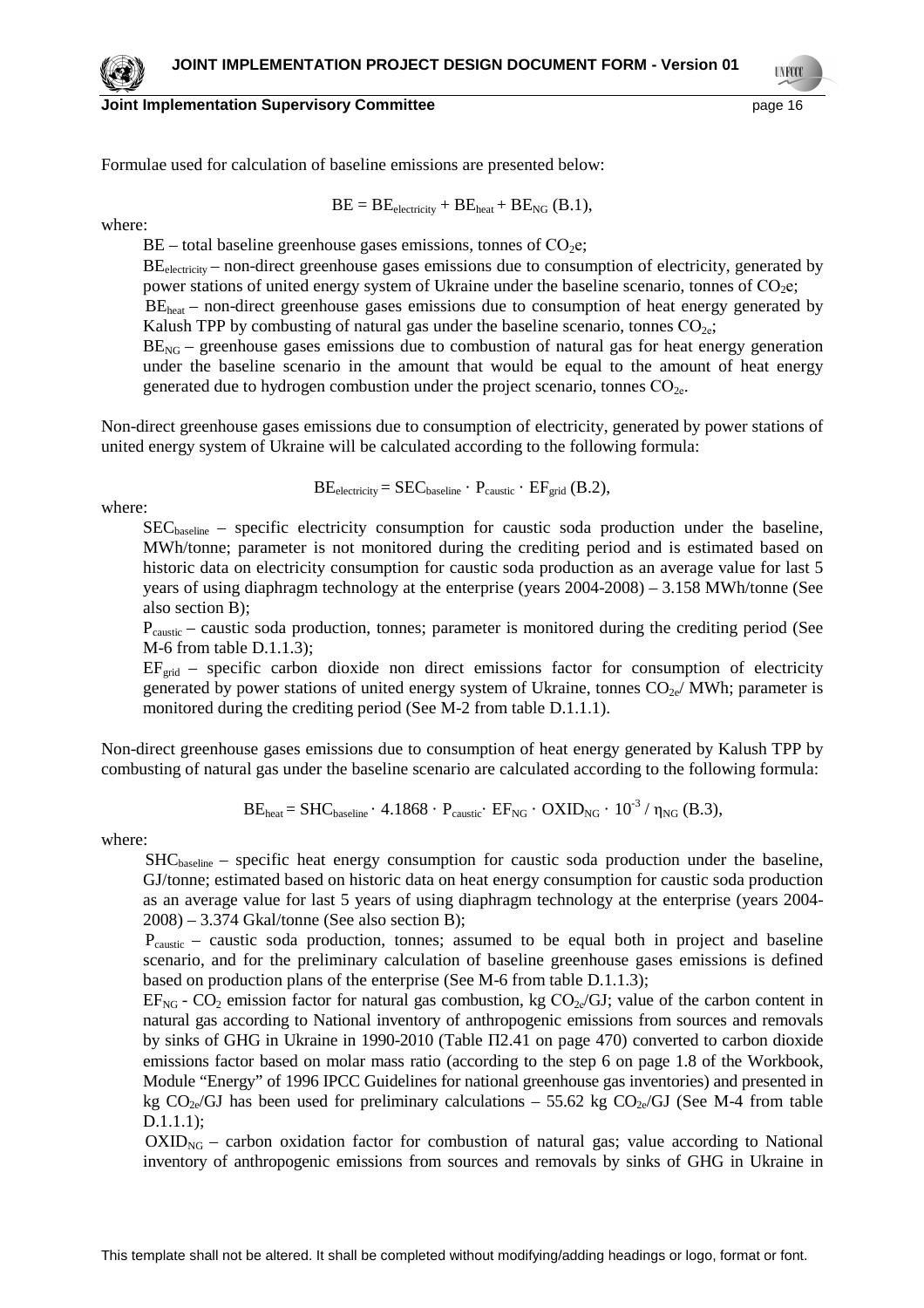#### **Joint Implementation Supervisory Committee** *page* **17 and the page 17**

1990-2010 (Table П2.42 on page 471) has been used for preliminary calculations – 0,995 (see M-5 from table D.1.1.1);

 $\eta_{NG}$  – efficiency factor for natural gas fired boilers used for heat energy generation – 90%; parameter is not monitored during the crediting period (See also section B).

Greenhouse gases emissions due to combustion of natural gas for heat energy generation under the baseline scenario in the amount that would be equal to the amount of heat energy generated due to hydrogen combustion under the project scenario are calculated according to the following formula:

$$
BE_{NG} = HG_{hydrogen} \cdot EF_{NG} \cdot OXID_{NG} \cdot 10^{-3} / \eta_{hydrogen}(B.4),
$$

where:

 $\overline{a}$ 

 $EF_{NG}$  -  $CO_2$  emission factor for natural gas combustion, kg  $CO_{2e}/GU$ ; value of the carbon content in natural gas according to National inventory of anthropogenic emissions from sources and removals by sinks of GHG in Ukraine in 1990-2010 (Table П2.41 on page 470) converted to carbon dioxide emissions factor based on molar mass ratio (according to the step 6 on page 1.8 of the Workbook, Module "Energy" of 1996 IPCC Guidelines for national greenhouse gas inventories) and presented in kg  $CO_{2e}/GJ$  has been used for preliminary calculations – 55.62 kg  $CO_{2e}/GJ$  (See M-4 from table D.1.1.1);

 $OXID<sub>NG</sub>$  – carbon oxidation factor for combustion of natural gas; value according to National inventory of anthropogenic emissions from sources and removals by sinks of GHG in Ukraine in 1990-2010 (Table П2.42 on page 471) has been used for preliminary calculations – 0,995 (see M-5 from table D.1.1.1);

 $HG_{hydrogen}$  – amount of heat energy generation due to hydrogen combustion under the project

scenario, GJ. Calculated according to the following formula:

$$
HG_{hydrogen} = FC_{hydrogen} \cdot NCV_{hydrogen} \cdot \eta_{hydrogen} (B.5),
$$

where:

FChydrogen – amount of hydrogen combusted for heat energy generation under the project scenario,  $1000 \text{ m}^3$ ; parameter is monitored during the crediting period (See M-7 from table D.1.1.3);

 $NCV_{hydrogen}$  – net calorific value of hydrogen,  $GI/1000m^3$ ; the value according to GOST 3022-80 "Hydrogen technical. Technical specifications" (28 670 kcal/kg), converted to GJ/1000m<sup>3</sup> is used  $-10.8^7$  GJ/1000m<sup>3</sup>; parameter is not monitored during the crediting period (See also section B);

 $\eta_{hydrogen}$  – efficiency of the equipment used for hydrogen combustion for heat energy generation – 90%; parameter is not monitored during the crediting period (See also section B).

Detailed information about the parameters used to estimate baseline scenario greenhouse gases emissions within the project boundaries as well as key factors and data sources are clearly described in the tables below.

<sup>7</sup> Rounded value is presented here. In calculations not rounded value is used.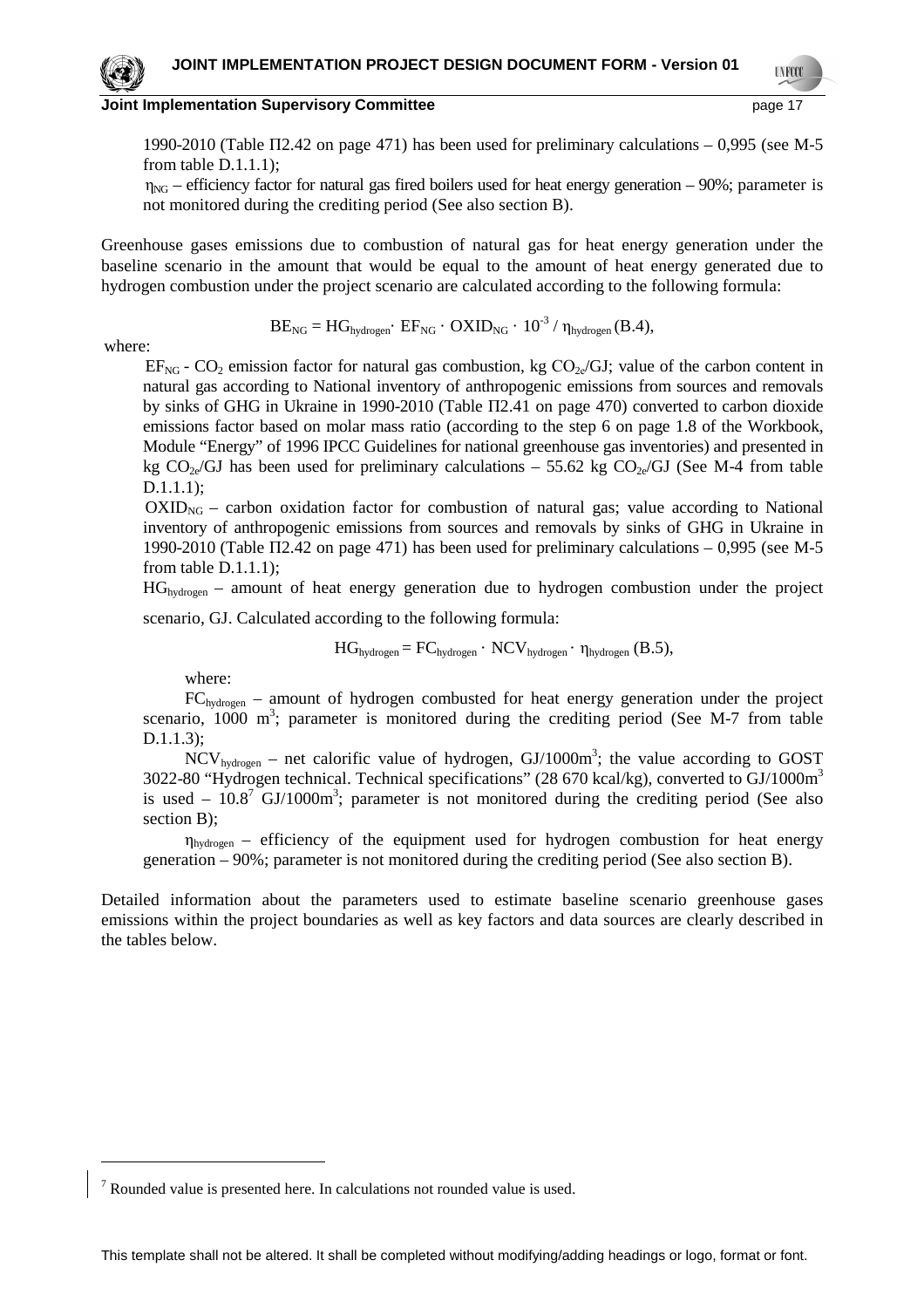

**UNFCCC** 

| Data / Parameter                                                                                                  | $P_{caustic}$                                                                                                                                                                                                                                                      |
|-------------------------------------------------------------------------------------------------------------------|--------------------------------------------------------------------------------------------------------------------------------------------------------------------------------------------------------------------------------------------------------------------|
| Data unit                                                                                                         | tonne                                                                                                                                                                                                                                                              |
| Description                                                                                                       | Caustic soda production                                                                                                                                                                                                                                            |
| Time of                                                                                                           | Parameter is monitored during the crediting period on a monthly                                                                                                                                                                                                    |
| determination / monitoring                                                                                        | basis.                                                                                                                                                                                                                                                             |
| Source of data (to be) used                                                                                       | Statistical form 11-MTP "Report on the consumption of fuel, heat<br>energy and electricity". Monthly technical reports of the caustic<br>soda and chlorine production workshop using membrane method<br>could also be used as an additional source of information. |
| Value of data applied                                                                                             | For the preliminary calculation of baseline greenhouse gases                                                                                                                                                                                                       |
| (for ex ante<br>calculations / determinations)                                                                    | emissions is defined based on production plans of the enterprise.<br>See Section E for details.                                                                                                                                                                    |
| Justification of the choice of<br>data or description of<br>measurement methods and<br>procedures (to be) applied | The source of information has been chosen according to the<br>procedures established at the enterprise and existing accounting<br>practices at the enterprise. Measurement methods and procedures<br>are described in details in Section D.                        |
| $QA / QC$ procedures (to be)<br>applied                                                                           | QA / QC is assured by regular calibration of measurement<br>equipment in accordance with the recommendations<br>of<br>manufacturer and high accuracy level of measurement equipment.<br>See Section D for details.                                                 |
| Any comment                                                                                                       |                                                                                                                                                                                                                                                                    |

| Data / Parameter               | $SEC_{baseline}$                                                      |
|--------------------------------|-----------------------------------------------------------------------|
| Data unit                      | MWh/tonne                                                             |
| Description                    | Specific electricity consumption for caustic soda production under    |
|                                | the baseline                                                          |
| Time of                        | Parameter is not monitored during the crediting period but            |
| determination / monitoring     | estimated ex ante based on historical data.                           |
| Source of data (to be) used    | Estimated based on historic data on electricity consumption for       |
|                                | caustic soda production as an average value for last 5 years of using |
|                                | diaphragm technology at the enterprise (years 2004-2008) based on     |
|                                | the data of statistical form 11-MTP "Report on the consumption of     |
|                                | fuel, heat energy and electricity"                                    |
| Value of data applied          | 3.158                                                                 |
| (for ex ante                   |                                                                       |
| calculations / determinations) |                                                                       |
| Justification of the choice of | For conservative purposes data for the last 5 years of using          |
| data or description of         | diaphragm technology at the enterprise have been used for the         |
| measurement methods and        | calculation of average specific electricity consumption for caustic   |
| procedures (to be) applied     | soda production under the baseline, while the small scale             |
|                                | methodology II.D. Energy efficiency and fuel switching measures       |
|                                | for industrial facilities (Version 12) recommends using data for 3    |
|                                | years only.                                                           |
| $QA / QC$ procedures (to be)   |                                                                       |
| applied                        |                                                                       |
| Any comment                    |                                                                       |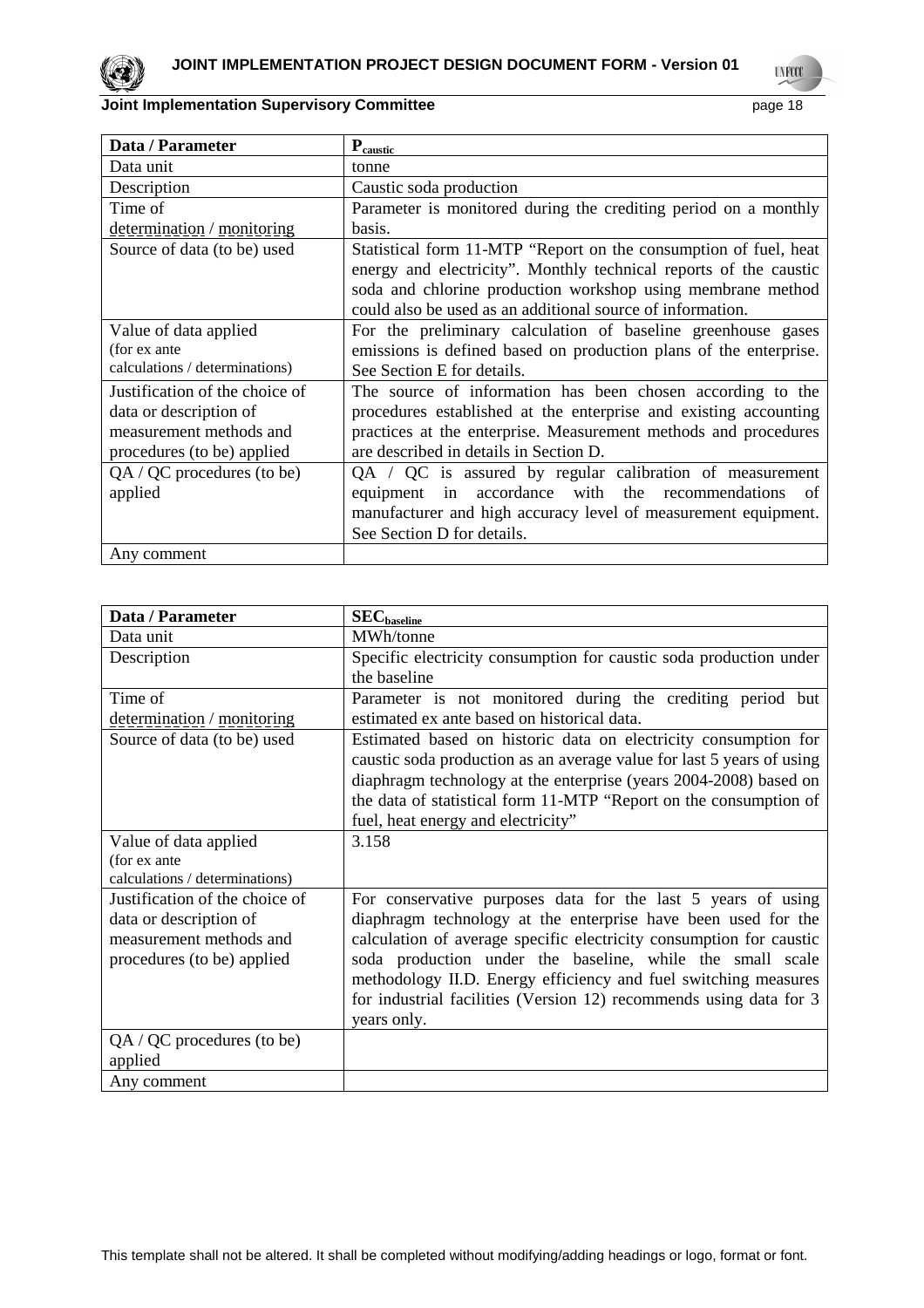

**UNFCCC** 

# **Joint Implementation Supervisory Committee** *page* **19 page 19**

| Data / Parameter               | $EF_{grid}$                                                         |
|--------------------------------|---------------------------------------------------------------------|
| Data unit                      | tonnes $CO2e/MWh$                                                   |
| Description                    | Specific carbon dioxide non direct emissions factor for             |
|                                | consumption of electricity generated by power stations of united    |
|                                | energy system of Ukraine                                            |
| Time of                        | Parameter is monitored during the crediting period on an annual     |
| determination / monitoring     | <b>basis</b>                                                        |
| Source of data (to be) used    | See Annex 4                                                         |
| Value of data applied          | See Annex 4                                                         |
| (for ex ante                   |                                                                     |
| calculations / determinations) |                                                                     |
| Justification of the choice of | The choice of data is based on the orders of the National           |
| data or description of         | Environmental Investment Agency of Ukraine, which approves          |
| measurement methods and        | emission factors for electricity of Ukrainian grid recommended to   |
| procedures (to be) applied     | be used for calculation of emission reductions due to joint         |
|                                | implementation projects realization.                                |
| $QA / QC$ procedures (to be)   | For the period 2012-2025 the value for the year 2011 was used,      |
| applied                        | however the value of the parameter would be changed in case of      |
|                                | new emission factors for electricity of Ukrainian grid are properly |
|                                | approved.                                                           |
| Any comment                    |                                                                     |

| Data / Parameter                                                                                                  | $SHC_{baseline}$                                                                                                                                                                                                                                                                                                                                                                                                          |
|-------------------------------------------------------------------------------------------------------------------|---------------------------------------------------------------------------------------------------------------------------------------------------------------------------------------------------------------------------------------------------------------------------------------------------------------------------------------------------------------------------------------------------------------------------|
| Data unit                                                                                                         | Gkal/tonne                                                                                                                                                                                                                                                                                                                                                                                                                |
| Description                                                                                                       | Specific heat energy consumption for caustic soda production under                                                                                                                                                                                                                                                                                                                                                        |
|                                                                                                                   | the baseline                                                                                                                                                                                                                                                                                                                                                                                                              |
| Time of                                                                                                           | Parameter is not monitored during the crediting period                                                                                                                                                                                                                                                                                                                                                                    |
| determination / monitoring                                                                                        |                                                                                                                                                                                                                                                                                                                                                                                                                           |
| Source of data (to be) used                                                                                       | Estimated based on historic data on heat energy consumption for<br>caustic soda production as an average value for last 5 years of using<br>diaphragm technology at the enterprise (years 2004-2008) based on<br>the data of statistical form 11-MTP "Report on the consumption of<br>fuel, heat energy and electricity"                                                                                                  |
| Value of data applied                                                                                             | 3.374                                                                                                                                                                                                                                                                                                                                                                                                                     |
| (for ex ante                                                                                                      |                                                                                                                                                                                                                                                                                                                                                                                                                           |
| calculations / determinations)                                                                                    |                                                                                                                                                                                                                                                                                                                                                                                                                           |
| Justification of the choice of<br>data or description of<br>measurement methods and<br>procedures (to be) applied | For conservative purposes data for the last 5 years of using<br>diaphragm technology at the enterprise have been used for the<br>calculation of average specific heat energy consumption for caustic<br>soda production under the baseline, while the small scale<br>methodology II.D. Energy efficiency and fuel switching measures<br>for industrial facilities (Version 12) recommends using data for 3<br>years only. |
| $QA / QC$ procedures (to be)<br>applied                                                                           |                                                                                                                                                                                                                                                                                                                                                                                                                           |
| Any comment                                                                                                       |                                                                                                                                                                                                                                                                                                                                                                                                                           |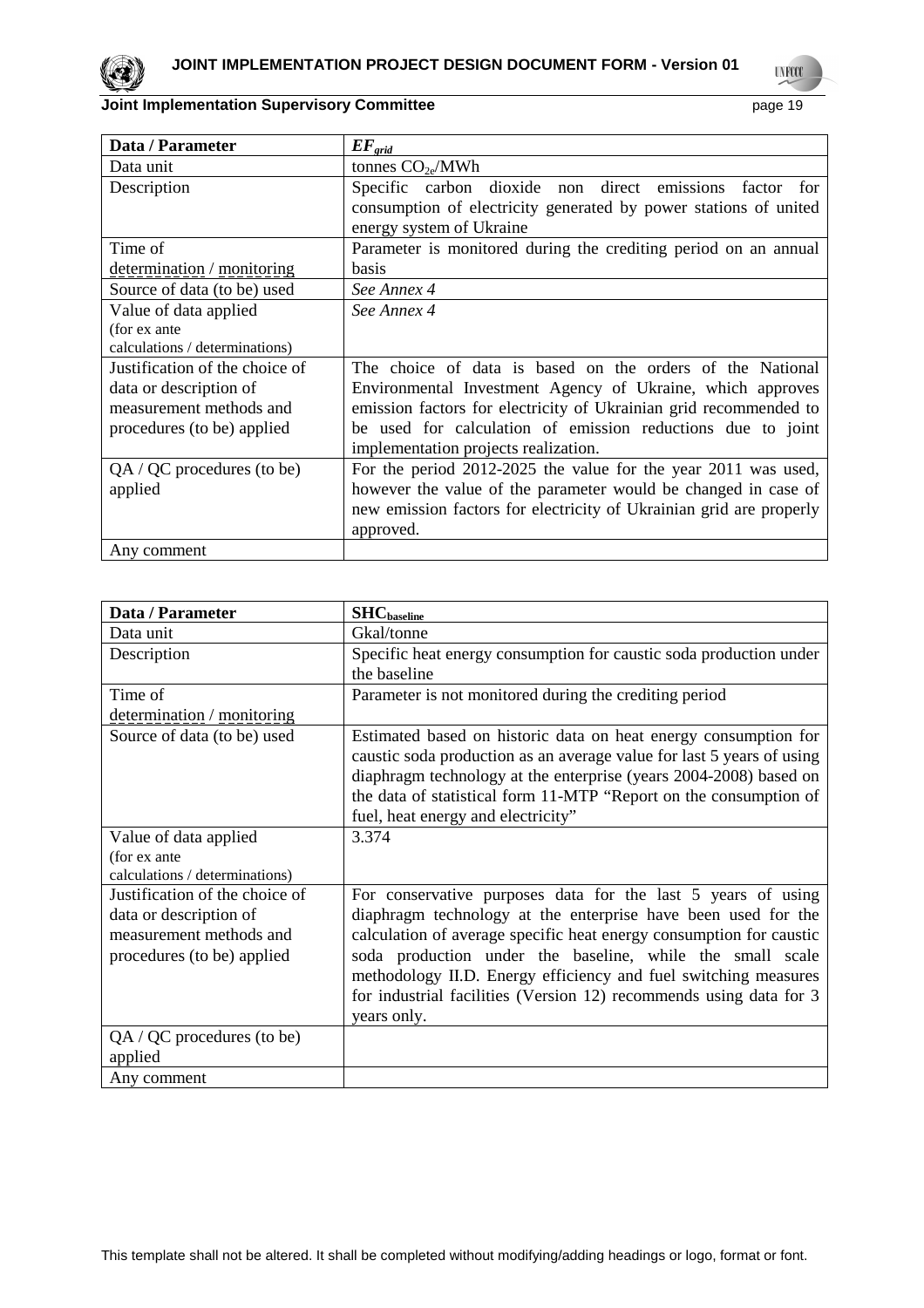

**UNFCCC** 

| Data / Parameter               | $EF_{NG}$                                                          |
|--------------------------------|--------------------------------------------------------------------|
| Data unit                      | kg CO <sub>2</sub> /GJ                                             |
| Description                    | $CO2$ emission factor for natural gas combustion                   |
| Time of                        | Parameter is monitored during the crediting period on an annual    |
| determination / monitoring     | <b>basis</b>                                                       |
| Source of data (to be) used    | National Inventory of Anthropogenic Emissions by Sources and       |
|                                | Removals by Sinks of GHG in Ukraine for 1990-2010 (Table Π2.41     |
|                                | on page 470) converted to carbon dioxide emissions factor based on |
|                                | molar mass ratio (according to the step 6 on page 1.8 of the       |
|                                | Workbook, Module "Energy" of 1996 IPCC Guidelines for National     |
|                                | Greenhouse Gas Inventories)                                        |
| Value of data applied          | 55.62                                                              |
| (for ex ante                   |                                                                    |
| calculations / determinations) |                                                                    |
| Justification of the choice of | The choice of data is based on the standardised and approved value |
| data or description of         | and thus assumed as conservative.                                  |
| measurement methods and        |                                                                    |
| procedures (to be) applied     |                                                                    |
| $QA / QC$ procedures (to be)   | For the period 2011-2025 the value for the year 2010 was used,     |
| applied                        | however the value of the parameter would be changed in case of     |
|                                | new emission factors for natural gas combustion is presented in    |
|                                | National Inventory Reports.                                        |
| Any comment                    |                                                                    |

| Data / Parameter               | $OXID_{NG}$                                                        |
|--------------------------------|--------------------------------------------------------------------|
| Data unit                      |                                                                    |
| Description                    | Carbon oxidation factor for combustion of natural gas              |
| Time of                        | Parameter is monitored during the crediting period on an annual    |
| determination / monitoring     | basis                                                              |
| Source of data (to be) used    | National Inventory of Anthropogenic Emissions by Sources and       |
|                                | Removals by Sinks of GHG in Ukraine for 1990-2010 (Table Π2.42     |
|                                | on page 471)                                                       |
| Value of data applied          | 0.995                                                              |
| (for ex ante                   |                                                                    |
| calculations / determinations) |                                                                    |
| Justification of the choice of | The choice of data is based on the standardised and approved value |
| data or description of         | and thus assumed as conservative.                                  |
| measurement methods and        |                                                                    |
| procedures (to be) applied     |                                                                    |
| QA / QC procedures (to be)     | For the period 2011-2025 the value for the year 2010 was used,     |
| applied                        | however the value of the parameter would be changed in case of     |
|                                | new carbon oxidation factor for combustion of natural gas is       |
|                                | presented in National Inventory Reports.                           |
| Any comment                    |                                                                    |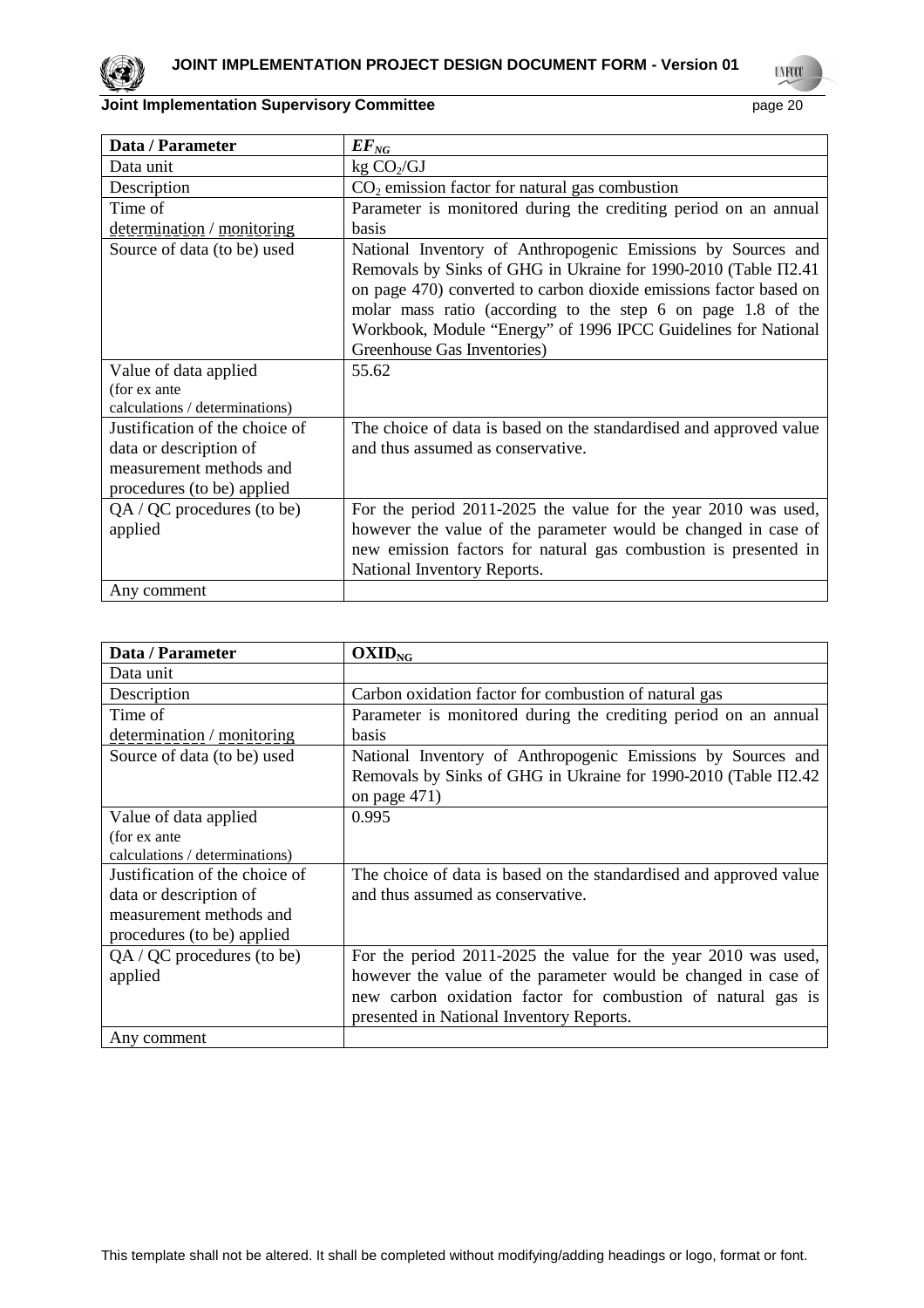

**UNFCCC** 

# **Joint Implementation Supervisory Committee** <br>
page 21

| Data / Parameter               | $NCV_{hydrogen}$                                                   |
|--------------------------------|--------------------------------------------------------------------|
| Data unit                      | $GI/1000 m^3$                                                      |
| Description                    | Net calorific value of hydrogen                                    |
| Time of                        | Parameter is not monitored during the crediting period             |
| determination / monitoring     |                                                                    |
| Source of data (to be) used    | National standard GOST 3022-80 "Hydrogen technical. Technical      |
|                                | specifications"                                                    |
| Value of data applied          | 10.8 $GI/1000m^3$                                                  |
| (for ex ante                   |                                                                    |
| calculations / determinations) |                                                                    |
| Justification of the choice of | The choice of data is based on the standardised and approved value |
| data or description of         | and thus assumed as conservative.                                  |
| measurement methods and        |                                                                    |
| procedures (to be) applied     |                                                                    |
| QA / QC procedures (to be)     |                                                                    |
| applied                        |                                                                    |
| Any comment                    |                                                                    |

| Data / Parameter               | FC <sub>hydrogen</sub>                                           |  |  |
|--------------------------------|------------------------------------------------------------------|--|--|
| Data unit                      | $1000 \text{ m}^3$                                               |  |  |
| Description                    | Amount of hydrogen combusted for heat energy generation under    |  |  |
|                                | the project scenario                                             |  |  |
| Time of                        | Parameter is monitored during the crediting period on a monthly  |  |  |
| determination / monitoring     | <b>basis</b>                                                     |  |  |
| Source of data (to be) used    | Monthly technical reports of the caustic soda and chlorine       |  |  |
|                                | production workshop using membrane method                        |  |  |
| Value of data applied          | For the preliminary calculation is defined based on production   |  |  |
| (for ex ante                   | plans of the enterprise. See Section E for details.              |  |  |
| calculations / determinations) |                                                                  |  |  |
| Justification of the choice of | The source of information has been chosen according to the       |  |  |
| data or description of         | procedures established at the enterprise and existing accounting |  |  |
| measurement methods and        | practices at the enterprise. Measurement methods and procedures  |  |  |
| procedures (to be) applied     | are described in details in Section D.                           |  |  |
| $QA / QC$ procedures (to be)   | $QA / QC$ is assured by regular calibration of measurement       |  |  |
| applied                        | accordance with the recommendations<br>equipment in<br>of        |  |  |
|                                | manufacturer and high accuracy level of measurement equipment.   |  |  |
|                                | See Section D for details.                                       |  |  |
| Any comment                    |                                                                  |  |  |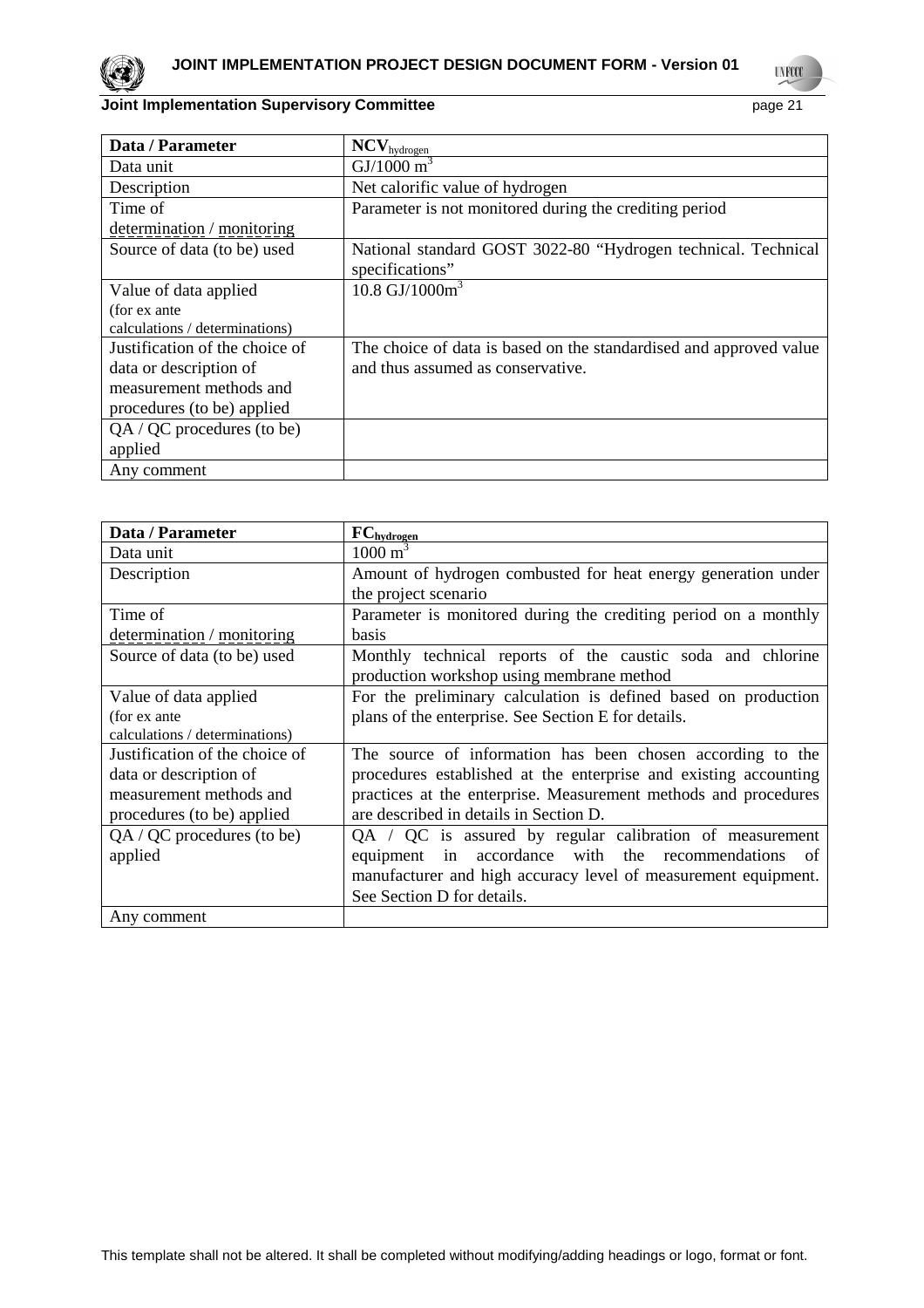

 $\overline{1}$ 

**UNFCCC** 

# **Joint Implementation Supervisory Committee** <br>
page 22

| Data / Parameter               | <b>η</b> hydrogen                                                 |  |  |  |  |  |  |
|--------------------------------|-------------------------------------------------------------------|--|--|--|--|--|--|
| Data unit                      | %                                                                 |  |  |  |  |  |  |
| Description                    | Efficiency of the equipment used for hydrogen combustion for heat |  |  |  |  |  |  |
|                                | energy generation                                                 |  |  |  |  |  |  |
| Time of                        | Parameter is not monitored during the crediting period            |  |  |  |  |  |  |
| determination / monitoring     |                                                                   |  |  |  |  |  |  |
| Source of data (to be) used    | Assumption. In line AM 0014: Natural gas-based<br>package         |  |  |  |  |  |  |
|                                | cogeneration - Version 4.0                                        |  |  |  |  |  |  |
| Value of data applied          | 90%                                                               |  |  |  |  |  |  |
| (for ex ante                   |                                                                   |  |  |  |  |  |  |
| calculations / determinations) |                                                                   |  |  |  |  |  |  |
| Justification of the choice of | Conservative                                                      |  |  |  |  |  |  |
| data or description of         |                                                                   |  |  |  |  |  |  |
| measurement methods and        |                                                                   |  |  |  |  |  |  |
| procedures (to be) applied     |                                                                   |  |  |  |  |  |  |
| QA / QC procedures (to be)     |                                                                   |  |  |  |  |  |  |
| applied                        |                                                                   |  |  |  |  |  |  |
| Any comment                    |                                                                   |  |  |  |  |  |  |

| Data / Parameter               | $\eta_{\rm NG}$                                                      |
|--------------------------------|----------------------------------------------------------------------|
| Data unit                      | $\frac{0}{0}$                                                        |
| Description                    | Efficiency factor for natural gas fired boilers used for heat energy |
|                                | generation                                                           |
| Time of                        | Parameter is not monitored during the crediting period               |
| determination / monitoring     |                                                                      |
| Source of data (to be) used    | Assumption. Assumption. In line AM 0014: Natural gas-based           |
|                                | package cogeneration -Version 4.0                                    |
| Value of data applied          | 90%                                                                  |
| (for ex ante                   |                                                                      |
| calculations / determinations) |                                                                      |
| Justification of the choice of | Conservative                                                         |
| data or description of         |                                                                      |
| measurement methods and        |                                                                      |
| procedures (to be) applied     |                                                                      |
| QA / QC procedures (to be)     |                                                                      |
| applied                        |                                                                      |
| Any comment                    |                                                                      |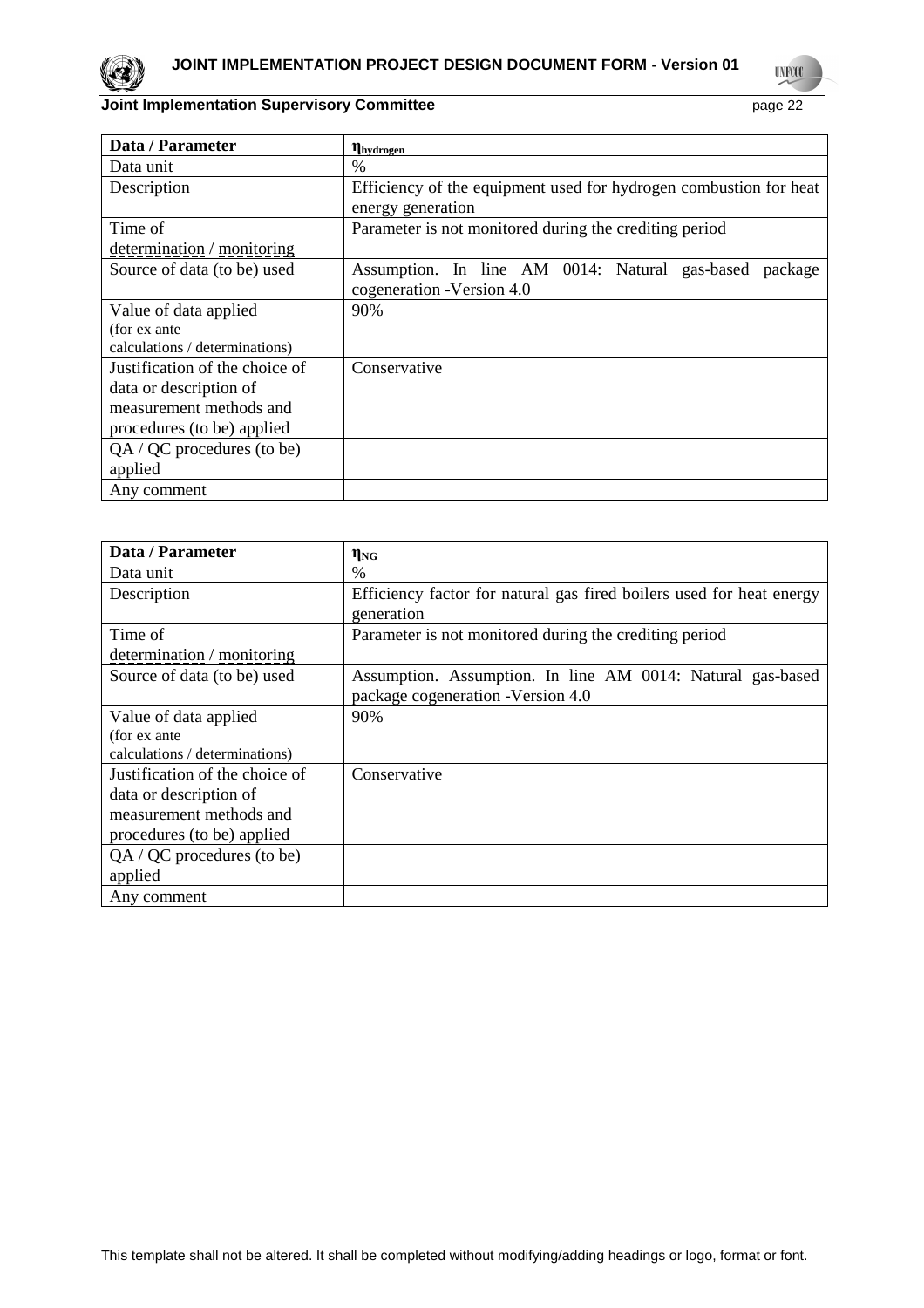**TIVECO** 

#### **Joint Implementation Supervisory Committee page 23** page 23

## **B.2. Description of how the anthropogenic emissions of greenhouse gases by sources are reduced below those that would have occurred in the absence of the JI project:**

In accordance with Article 6 of the Kyoto Protocol a joint implementation project has to provide a reduction in emissions by sources, or an enhancement of net removals by sinks, which is additional to any that would otherwise occur. This supposes that the project scenario is not a part of the identified baseline scenario and that the project will lead to reductions of anthropogenic emissions by sources of GHGs.

JI specific approach has been used to demonstrate that anthropogenic emissions of greenhouse gases will be reduced below those that would have occurred in the absence of project activity. Financial analysis and common practice analysis were used to demonstrate project additionality.

Realistic and credible alternatives available to the project participants (see Section B.1), that provide outputs comparable with the proposed joint implementation project activity, are the following:

- continuation of previously existed practice of caustic soda production using diaphragm cell technology;
- implementation of the project activity without being registered as a JI project.

All alternatives are compliant with national laws and regulations.

## **Financial analysis**

Financial analysis using NPV financial indicator has been used to demonstrate that the project scenario is not the most financially attractive for the project owner.

Total budgeted cost of the project is UAH 850 million (about EUR 82.5 million). Major capital costs structure (financial structure) is presented below:

project design works – UAH 57,5 million; equipment – 446 UAH million; construction and assembling works – UAH 322 million; other costs – UAH 24 million.

The following main assumptions were used in the financial analysis:

- the forecasted period was assumed as 20 years (5 years of investment stage and 15 years of operation stage, which is guaranteed by the technology supplier lifetime of the new caustic soda production facilities);
- the price for electricity and heat energy was assumed based on actual price of electricity and heat for the project owner at the time of the decision-making about project implementation (December, 2005) and the escalation rate for the price of heat energy and electricity was assumed equal to the average inflation rate in 2001-2005;
- the cost of project implementation is UAH 849.8 million (without VAT). See also Annex 5 Financial Plan for details.

The results of the financial analysis are presented in the table below.

| Project scenario, UAH                | $-168250091$ |
|--------------------------------------|--------------|
| Project scenario with ERU sales, UAH | 11 502 844   |

To demonstrate the robustness of the conclusion sensitivity analysis with 10% fluctuations for the values of main factors (heat energy and electricity price, production volume) was used. The results of the financial analysis for the project scenario under different assumptions are provided below.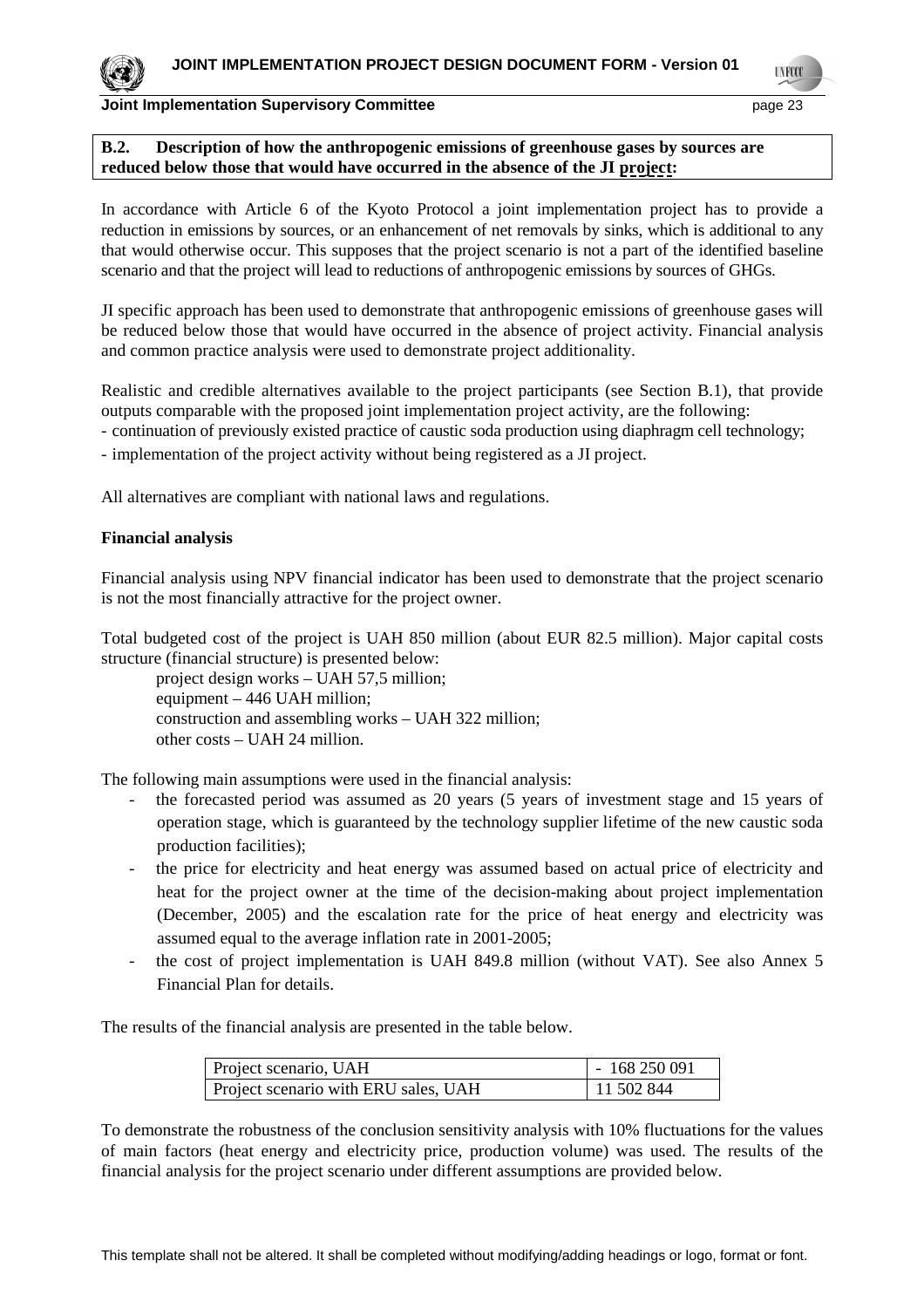**TNECO** 

# **Joint Implementation Supervisory Committee**  page 24

| <b>Parameter</b>         | $-10\%$       | No change    | 10%            |
|--------------------------|---------------|--------------|----------------|
| Production volume change | $-268301539$  |              | - 68 198 577   |
| Heat energy price change | - 184 372 019 | $-168250091$ | $-152$ 128 162 |
| Electricity price change | - 192 436 028 |              | - 144 064 153  |

Sensitivity analysis proves that under different scenarios project scenario remains not financially attractive for the project owner without additional revenues from emission reduction units' sale.

To sum up, financial analysis lead us to the conclusion that project scenario is not the most plausible scenario for the project owner without additional revenues from the emission reduction units' sale.

#### **Common practice analysis**

To provide conservative and more reliable conclusions common practice analysis of the technologies used for caustic soda production has not been limited to the enterprises operating in Ukraine, but also focused on the enterprises operating in former Soviet Union countries and Eastern European countries.

Ukrainian market of the caustic soda production is presented by two leading companies - LLC "Karpatnaftohim" and JSC "DniproAzot". The production of caustic soda in 2006 was 67 770 tonnes at JSC "DniproAzot" and 98 320 tonnes at LLC "Karpatnaftohim".

JSC "DniproAzot" uses diaphragm cell technology based caustic soda production facilities installed in 1960-tieth. The company developed the plan of technical modernization of caustic soda production facilities foreseeing transfer to membrane cell technology back in 2002<sup>8</sup>. However, the plan has not been realized and the enterprise continues to operate diaphragm based caustic soda production units.

There are also two smaller companies in caustic soda production industry of Ukraine, namely GP "Khimprom" (Pervomaysk, Kharkiv region) and PO "Slavyanskyi sodovyy zavod" (Slavyansk, Doneck region), which also employ diaphragm based caustic soda production technology<sup>9</sup>. However, they are not currently active $10$ .

Thus, with respect to Ukraine we can conclude that it is a common practice to use diaphragm cell technology for caustic soda production.

It is also a common practice to use diaphragm cell technology for caustic soda production in the whole region of former Soviet Union countries. The 89% of caustic soda production market in the region belongs to Russia, 9% to Ukraine and the rest 2% for Uzbekistan and Azerbaijan. In the region there are only 2 caustic soda producers (out of about 20) using membrane cell technology: JSC 'Sayankhimplast' in Russia (membrane cell technology was introduced in September 2006 and the facility has a capacity of 169 000 tonnes of caustic soda per year) and JSC 'Navoyiazot'<sup>11</sup> (introduced in 2001 and has a capacity of 26 000 tonnes of caustic soda per year) company in Uzbekistan. 3 enterprises use mercury based technology, 2 enterprise use both mercury and diaphragm technology and 13 only diaphragm technology<sup>12</sup>. Thus, 15 enterprises producing caustic soda out of 20 in the region of former Soviet Union countries use diaphragm cell technology.

 $\overline{a}$ 

<sup>&</sup>lt;sup>8</sup> http://www.investgazeta.net/politika-i-ekonomika/dneprazot-vystavlen-na-prodazhu-povtorno-138047/

<sup>&</sup>lt;sup>9</sup> See Overview of the caustic soda market of CIS, p.15 http://megaresearch.ru/files/demo\_file/4496.pdf

<sup>10</sup> http://bin.ua/companies/118507-v-iyune-proizvodstvo-kausticheskoj-sody.html

<sup>11</sup> http://www.navoiyazot.uz/rus/index.html

<sup>&</sup>lt;sup>12</sup> See Overview of the caustic soda market of CIS  $\frac{http://megaresearch.ru/files/demo-file/4496.pdf}{http://megaresearch.ru/files/demo-file/4496.pdf}$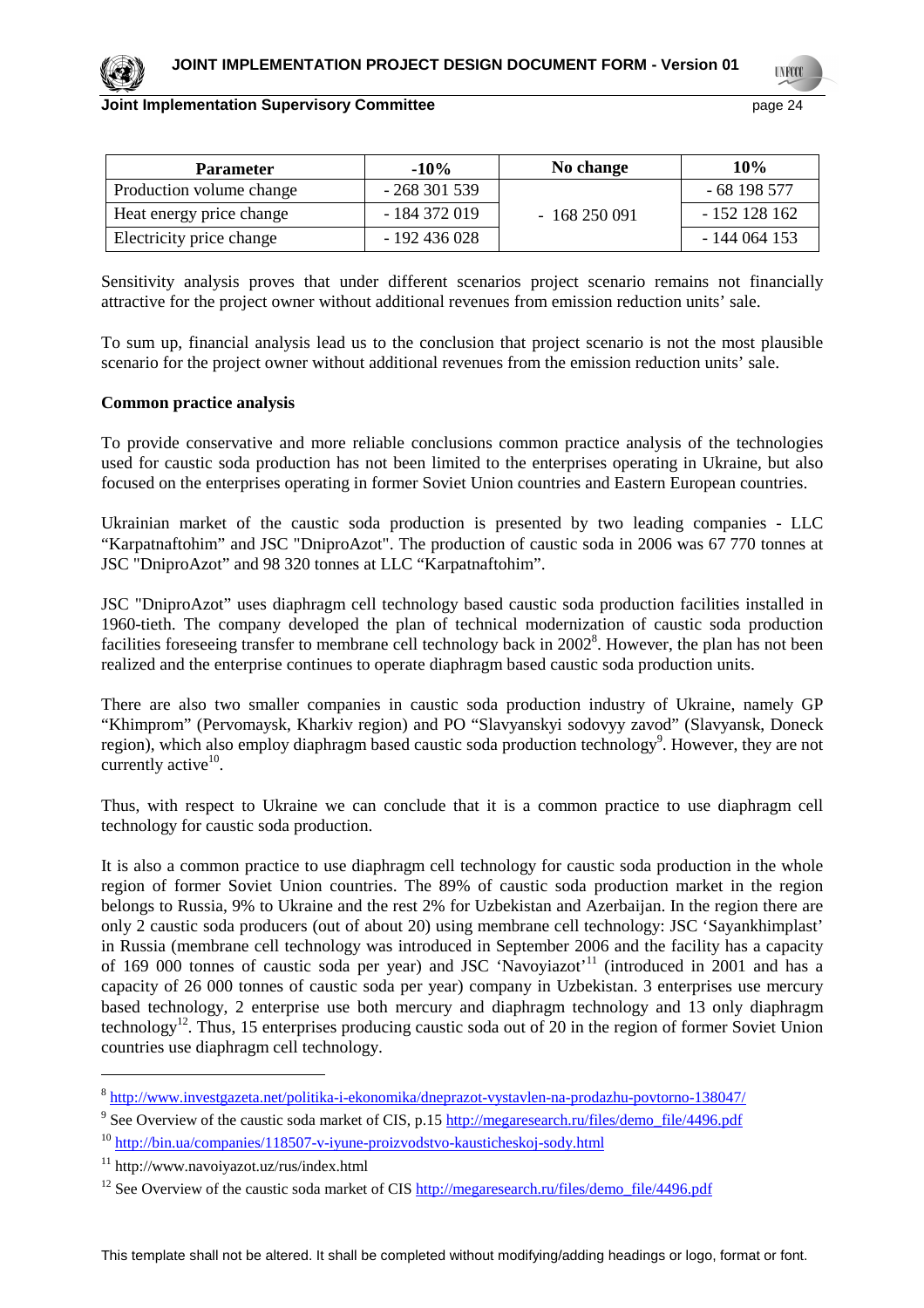

```
TNECO
```
Thus, with respect to the region of former Soviet Union countries we can conclude that it is a common practice to use diaphragm cell technology for caustic soda production.

Even in Europe at the time of the decision-making about project implementation (2005) the share of membrane technology was 31% of total European capacity, while mercury accounted for 48%, diaphragm for 18% and other technologies for  $3\frac{13}{10}$ . The analysis of technology development in European countries during recent years shows the shift from mercury to membrane technology; however, this is partly caused by environmental concerns of potential mercury negative impact and respective regulations, and connected high investments costs leading to relatively long phase out period. The conversion process is restricted mainly to Europe, which has historically relied on mercury technology. Other regions, such as North America, China, India and Russia, tend to use diaphragm technology<sup>14</sup>. Thus, companies, which are using diaphragm technology do not face any potential or enforced restrictions on the use of mercury and are not forced to switch to other technologies. Here is why, against the switch from mercury to membrane technology the share of diaphragm technology in Europe remained almost stable during 2005-2011 (about 14% - see pic. 7 below).



*Pic 7. The share of different technologies of caustic soda production in Europe<sup>15</sup> .* 

In Eastern European Countries (Czech Republic, Hungary, Poland, Slovak Republic, Slovenia) at the time of the decision-making about project realization out of 10 plants with total production capacity of 888 thousand tonnes only 1 plant used membrane cell technology and has a capacity of only 15 thousand tonnes or 1.7% out of total capacity in the region<sup>16</sup>. Later, in April, 2006 another plant with the capacity of 214 thousand tonnes per year has been commissioned by Polish company Anwil SA. It is worth mentioning, that the modernization consisted in a switch from diaphragm to membrane technology was partly financed by the European Regional Development Fund as a part of Operational Program to Increase the Competitiveness of Companies<sup>17</sup>.

 $\overline{a}$ 

<sup>&</sup>lt;sup>13</sup> Chlorine Industry Review 2005-2006

http%3A%2F%2Fwww.eurochlor.org%2Fupload%2Fdocuments%2Fdocument163.pdf

<sup>&</sup>lt;sup>14</sup> European chlorine producers are pushing ahead to move in the direction of cleaner production technologies http://www.icis.com/Articles/2010/09/06/9390781/chlorine-shifts-from-mercury-to-membrane.html

<sup>15</sup> http://www.eurochlor.org/media/10677/annualreview-2010-hd.pdf

<sup>&</sup>lt;sup>16</sup> Chlorine Industry Review 2004-2005

<sup>&</sup>lt;sup>17</sup> http://www.anwil.pl/EN/Press/AnnualReports/Documents/2006/raport\_35.pdf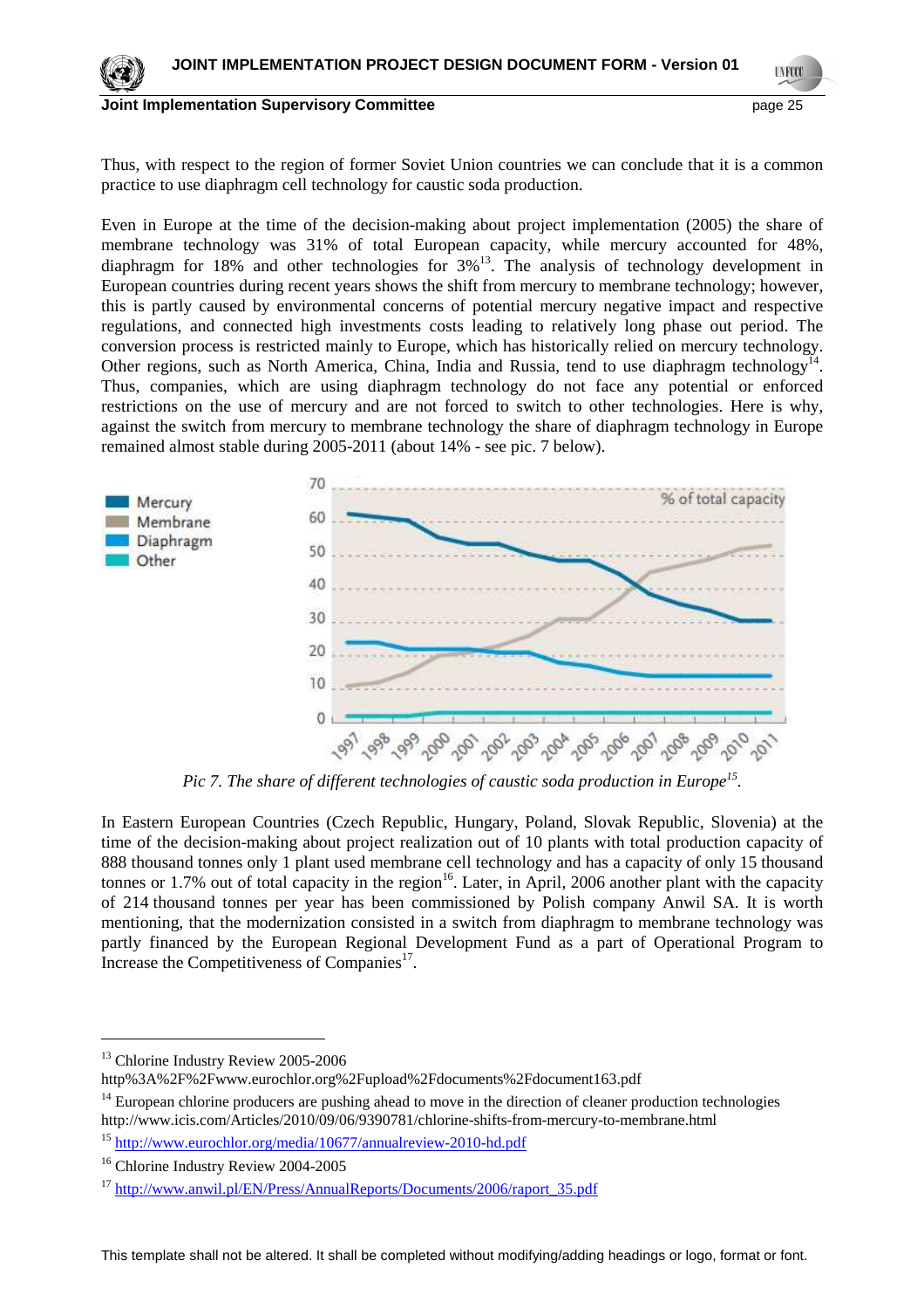

Thus, with respect to the region of Eastern Europe countries we can conclude that the use of membrane technology for caustic soda production is not a common practice and the modernization projects are rear and are being developed with financial support of European institutions.

To sum up, we conclude that it is a common practice to use the diaphragm cell technology for caustic soda production in the region and the proposed project foreseeing the transfer to membrane cell technology is the first of its kind in Ukraine.

Overall, due to long period of low energy prices and lack of financial resources (high cost of credit financing as well as high investment risks in the country) it is typical for Ukrainian industrial enterprises to continue operation using low energy efficient equipment and performing only basic maintenance of such equipment. Ukrainian industry has high energy intensive factors and even recent positive developments in decreasing of energy intensity of gross domestic products are caused mostly by the scale factor and has occurred against the small number of energy saving and modernization projects in the industry. Even the growth of energy sources prices has not led to the significant energy efficiency improvements due to not economically substantiated process of price formation (subsidies, transfer of the energy cost to the price of produced goods) and ineffective energy resources consumption accounting practices<sup>18</sup>. Factors that have contributed (and still contribute) to the high energy intensity include slow restructuring of energy-intensive industries, old capital stock in the public, private and household sectors, and inadequate reforms of the heat and power sectors<sup>19</sup>.

Most of modernization projects in the Ukrainian industry are being implemented using additional financial incentives such as international financial help programs or revenues from carbon units' sales.

## **Conclusion**

Therefore, taking into account the results of financial analysis and common practice analysis we conclude that the most plausible and realistic scenario without realization of proposed joint implementation project (baseline scenario) is the continuation of previously existed practice using diaphragm cell technology for caustic soda production.

Thus, based on financial analysis and common practice analysis it could be concluded that the project is additional and greenhouse emission reductions would not have been occurred in the absence of joint implementation activity.

Therefore, the most plausible and realistic scenario without realization of proposed joint implementation project (baseline scenario) is the continuation of previously existed practice without implementation of energy efficiency improvements measures. Project scenario foresees implementation of the project on the introduction of membrane cell technology for caustic soda production.

<sup>&</sup>lt;sup>18</sup> National report on the status and perspectives of the state energy efficiency policy in 2008. Prepared by the National Agency of Ukraine on Ensuring of Efficient Use of Energy Resources

<sup>&</sup>lt;sup>19</sup> Financing Energy Efficiency Investments for Climate Change Mitigation Project. Investor Interest and Capacity Building Needs. – United Nations, New York and Geneva, 2010.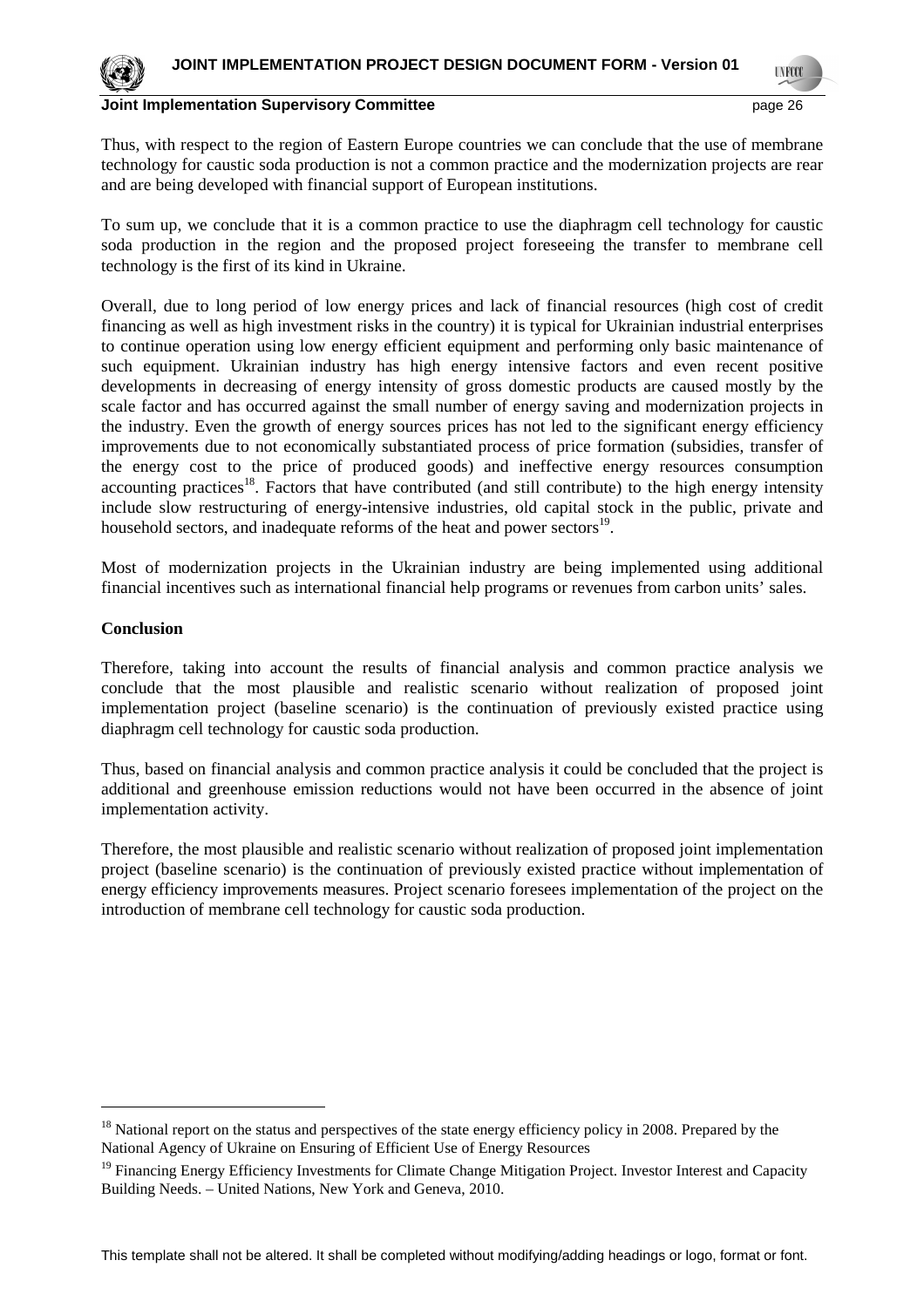

**TNECO** 

## **Joint Implementation Supervisory Committee** <br>
page 27

## **B.3. Description of how the definition of the project boundary is applied to the project:**

Project boundaries include anthropogenic greenhouse gases emissions due to electricity and heat energy consumption by caustic soda production unit (membrane electrolysis unit or membrane electrolyser plant for the project scenario and diaphragm electrolysis unit – for the baseline scenario) of LLC "Karpatnaftohim", namely: non-direct anthropogenic greenhouse gases emissions due to consumption of electricity generated by power plants of united energy system of Ukraine and non-direct anthropogenic greenhouse gases emissions due to consumption of heat energy generated by Kalush TPP using natural gas. Besides, project boundaries under the project scenario include the system for hydrogen combustion for covering energy demand of the enterprise (fuel screen system, which includes pyrolysis ovens and boiler house К-С 420/02), and under the baseline scenario – the system for hydrogen flaring without any utilization of resulting energy and consequently anthropogenic greenhouse gases emissions due to additional combustion of natural gas in fuel screen system. Project boundaries for the baseline scenario are graphically presented on pic. 8 and project boundaries for the project scenario are graphically presented on pic. 9: thin solid line indicates project boundaries and dotted line indicates broaden project boundaries.



*Pic. 8. Graphic representation of the project boundaries for baseline scenario.* 



*Pic. 9. Graphic representation of the project boundaries for project scenario.*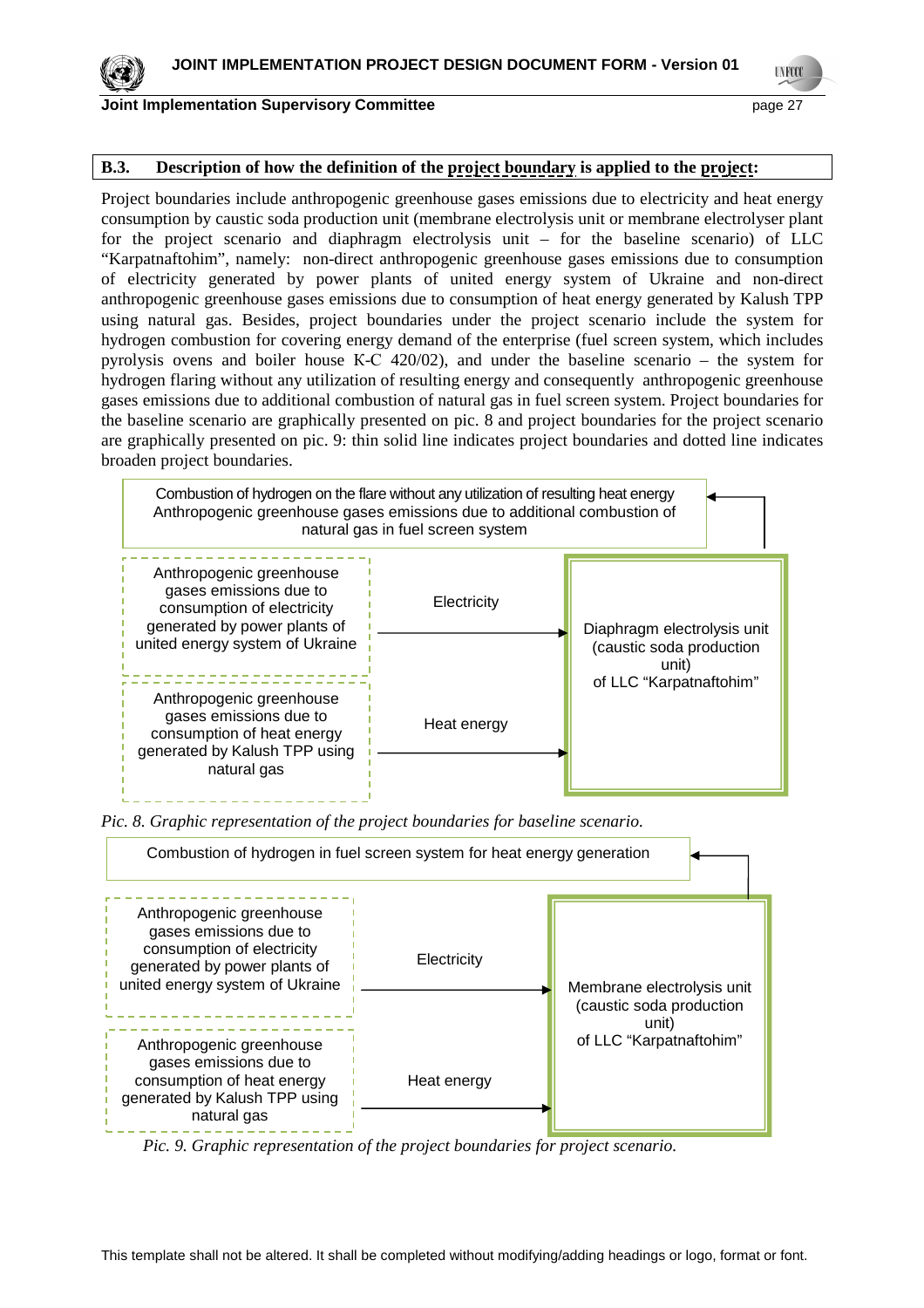**UNFCCC** 

| Joint Implementation Supervisory Committee | page 28 |
|--------------------------------------------|---------|
|--------------------------------------------|---------|

|                 | <b>Source</b>                                                                                                      | Gas             | Incl./Excl. | Justification/Explanation              |
|-----------------|--------------------------------------------------------------------------------------------------------------------|-----------------|-------------|----------------------------------------|
| <b>Baseline</b> | Greenhouse gases emissions due to                                                                                  | CO <sub>2</sub> | Incl.       | <b>Main source of emissions</b>        |
|                 | combustion of natural gas for heat                                                                                 | CH <sub>4</sub> | Excl.       | Considered negligible.                 |
|                 | energy generation under the baseline                                                                               |                 |             | Conservative                           |
|                 | scenario in the amount that would be<br>equal to the amount of heat energy<br>generated due to hydrogen combustion | $N_2O$          | Excl.       | Considered negligible.<br>Conservative |
|                 | under the project scenario                                                                                         | CO <sub>2</sub> | Incl.       | <b>Main source of emissions</b>        |
|                 | Non-direct greenhouse gases emissions                                                                              |                 |             |                                        |
|                 | due to consumption of heat energy                                                                                  | CH <sub>4</sub> | Excl.       | Considered negligible.<br>Conservative |
|                 | generated by Kalush TPP by combusting                                                                              |                 |             | Considered negligible.                 |
|                 | of natural gas                                                                                                     | $N_2O$          | Excl.       | Conservative                           |
|                 |                                                                                                                    | CO <sub>2</sub> | Incl.       | Main source of emissions               |
|                 | Non-direct greenhouse gases emissions                                                                              | CH <sub>4</sub> | Excl.       | Considered negligible.                 |
|                 | due to consumption of electricity,<br>generated by power stations of united                                        |                 |             | Conservative                           |
|                 |                                                                                                                    |                 |             | Considered negligible.                 |
|                 | energy system of Ukraine                                                                                           | $N_2O$          | Excl.       | Conservative                           |
| Project         |                                                                                                                    | CO <sub>2</sub> | Incl.       | Main source of emissions               |
|                 | Non-direct greenhouse gases emissions                                                                              |                 |             | Considered negligible.                 |
|                 | due to consumption of heat energy                                                                                  | CH <sub>4</sub> | Excl.       | Conservative                           |
|                 | generated by Kalush TPP by combusting<br>of natural gas                                                            |                 | Excl.       | Considered negligible.                 |
|                 |                                                                                                                    | $N_2O$          |             | Conservative                           |
|                 | Non-direct greenhouse gases emissions                                                                              | CO <sub>2</sub> | Incl.       | <b>Main source of emissions</b>        |
|                 | due to consumption of electricity,                                                                                 | CH <sub>4</sub> | Excl.       | Considered negligible.                 |
|                 |                                                                                                                    |                 |             | Conservative                           |
|                 | generated by power stations of united<br>energy system of Ukraine                                                  | $N_2O$          | Excl.       | Considered negligible.                 |
|                 |                                                                                                                    |                 |             | Conservative                           |

| Table B 3-1. Sources of emissions included in consideration or excluded of it |  |
|-------------------------------------------------------------------------------|--|
|-------------------------------------------------------------------------------|--|

Only  $CO<sub>2</sub>$  emissions concerned with fossil fuel combustions and electricity generation are included in the project boundary and addressed in PDD.  $CH_4$  emissions and  $NO_x$  emissions were considered negligibly low and were not taken into consideration.

## **B.4. Further baseline information, including the date of baseline setting and the name(s) of the person(s)/entity(ies) setting the baseline:**

## Date: 29/11/2012

The information about the organization, which is responsible for setting the baseline and developed project design documentation, is presented below.

LLC 'KT-Energy' (registered in Ukraine) 15 B/22 Biloruska st., Kiev, 04119, Ukraine Tel/Fax. + (38 044) 493 83 32, info@kt-energy.com.ua

Kyryl Tomlyak, Director ktomlyak@kt-energy.com.ua +38 (044) 493 83 32 LLC 'KT-Energy' is not a project participant listed in annex 1.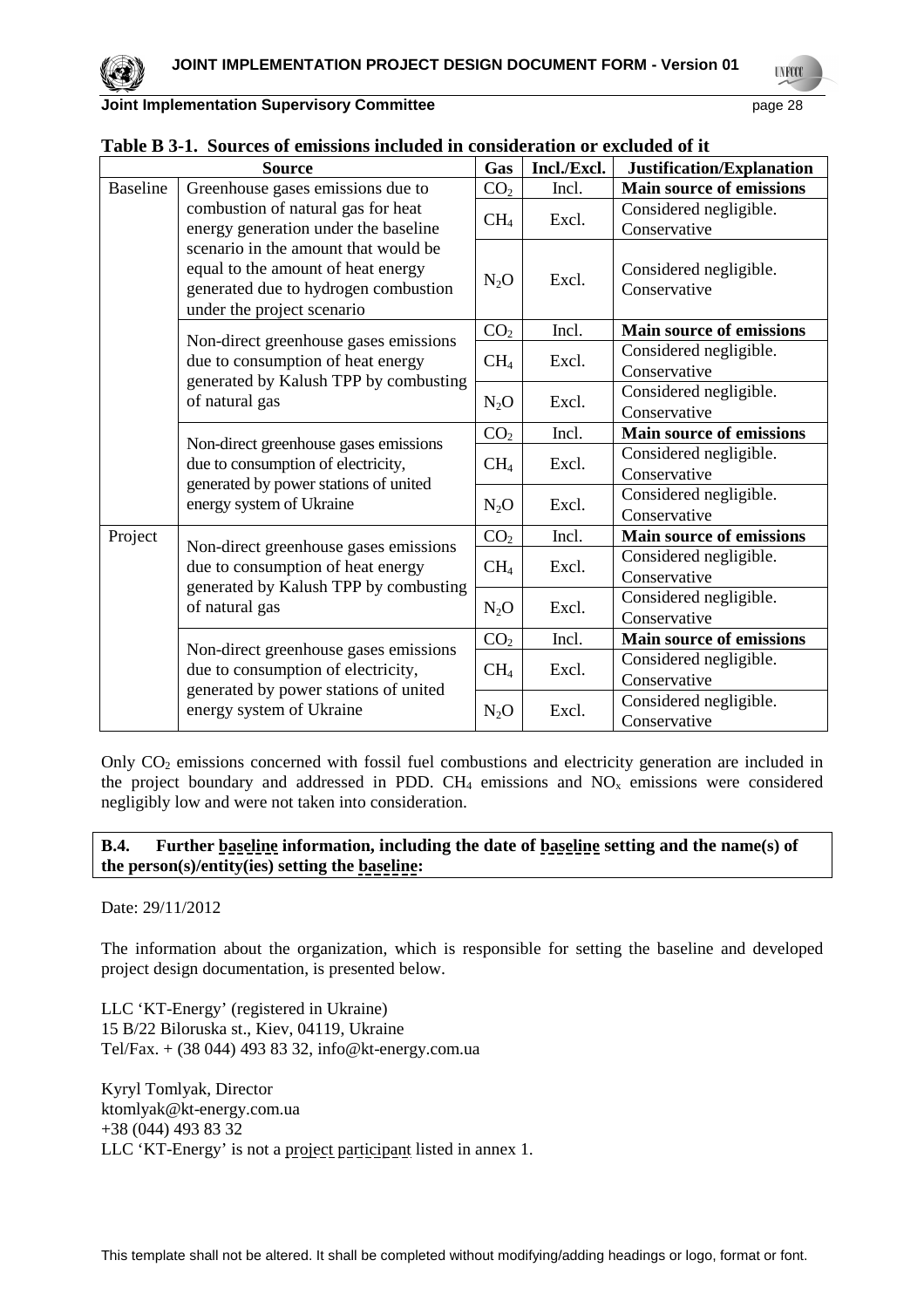

**TNECO** 

#### **Joint Implementation Supervisory Committee** <br>
page 29

## **SECTION C. Duration of the project / crediting period**

# **C.1. Starting date of the project:**

Start date of the project is  $16<sup>th</sup>$  of December, 2005, when the agreement on equipment supply for new caustic soda production unit was signed. Date of the completion of the investment phase –  $11<sup>th</sup>$  of November, 2010.

Start date of the operational phase of the project is  $11<sup>th</sup>$  of November, 2010, when the new caustic soda production unit was commissioned.

## **C.2. Expected operational lifetime of the project**

Guaranteed exploitation period for the caustic soda production unit is equal to 15 years. The planned date of the completion of the operational phase of the project is  $11<sup>th</sup>$  of November, 2025.

## **C.3. Length of the crediting period:**

Start of the crediting period for proposed project activity is  $11<sup>th</sup>$  of November, 2010.

End of the first crediting period is December  $31<sup>st</sup>$ , 2012.

Thus, the length of the first commitment period is 2 years and 2 months (26 months).

The second commitment period will not extend beyond the operational lifetime of the project and is a subject to the Host Party approval. The length of the expected second commitment period could be changed based on adopted international or national regulations.

The start date of the second commitment period is expected to be January  $1<sup>st</sup>$ , 2013 and the end date of the second commitment period is expected to be December  $31<sup>st</sup>$ , 2025. The length of the second commitment period is expected to be 13 years or 156 months.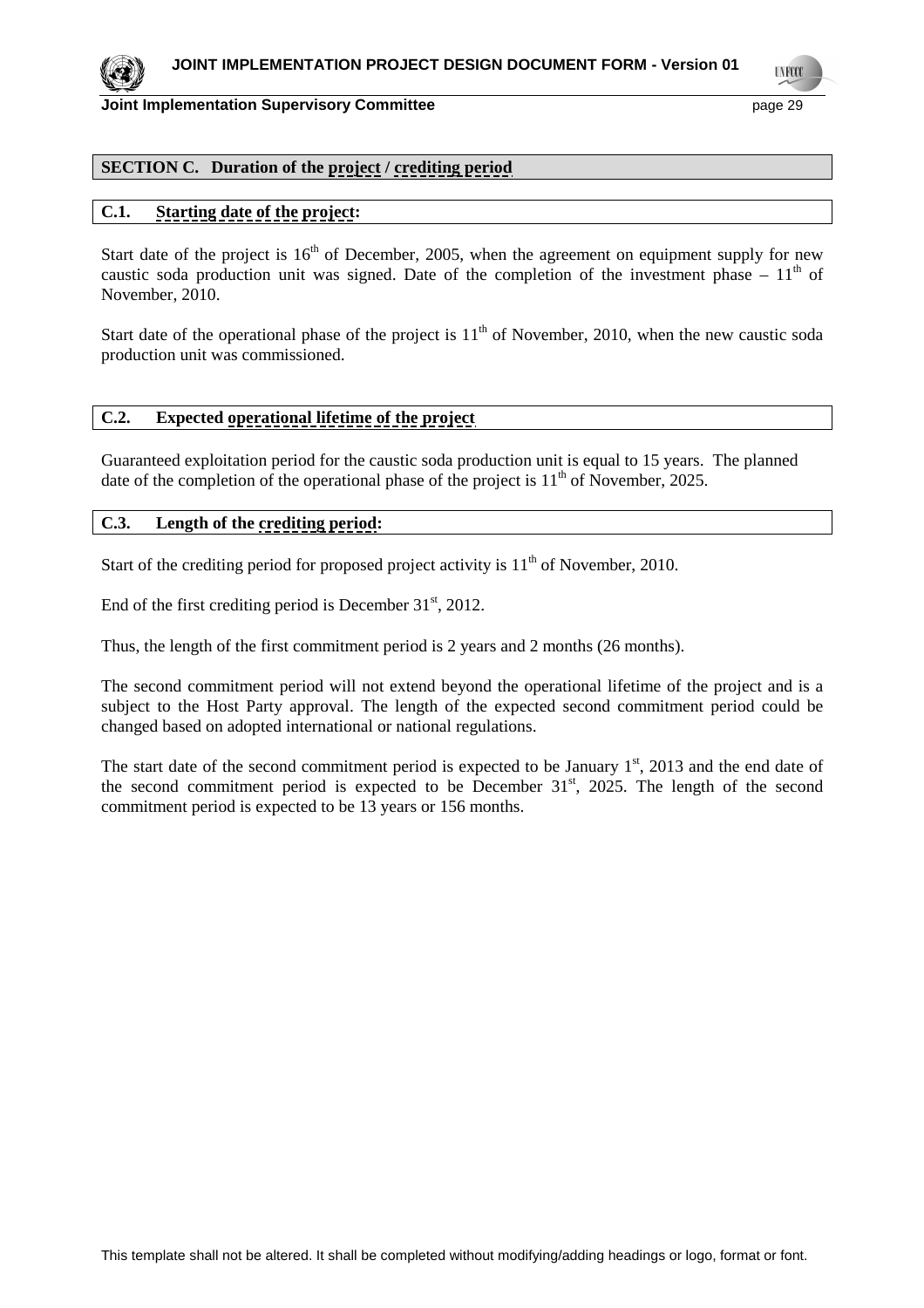



## **SECTION D. Monitoring plan**

## **D.1. Description of monitoring plan chosen:**

Step 1. Indication and description of the approach chosen regarding monitoring

JI specific approach was chosen for monitoring of greenhouse emission reductions in accordance with paragraph 9 (a) of the 'Guidance on criteria for baseline setting and monitoring' (version  $3)^{20}$ . Detailed theoretical description, assumptions, formulae, data sources and key factors used in the monitoring plan are described below.

Monitoring plan ensures the collection and archiving of all relevant data necessary for measuring anthropogenic emissions and calculation of GHGs emission reductions occurring within the project boundary during the crediting period. Monitoring plan provides also quality assurance and control procedures for the monitoring process and procedures for the periodic calculation of the reductions of anthropogenic emissions by sources by the proposed JI project.

Monitoring plan is established in accordance with Host Party regulations, namely in accordance with the Decree of Cabinet of Ministers of Ukraine #206 dated 22.02.2006 'On Approval of the Procedure of Drafting, Review, Approval and Implementation of Projects Aimed at Reduction of Anthropogenic Emissions of Greenhouse Gases' and "Requirements for the Joint Implementation Projects preparation" approved by National Environmental Investment Agency of Ukraine (Order #33 from  $25<sup>th</sup>$  of June, 2008).

The monitoring plan will serve to trace Project Emissions, Baseline Emissions and to calculate Emission Reductions in accordance with the gathered data fixed by direct measurement of specific related parameters through the application of technical devices and calculations.

Project owner has developed and enforced the system of monitoring of GHG emission reductions at the Enterprise, which defines the procedure of gathering and storing of necessary data and responsibility.

Monitoring data will be archived in paper and electronic form.

<sup>20</sup> http://ji.unfccc.int/Ref/Documents/Baseline\_setting\_and\_monitoring.pdf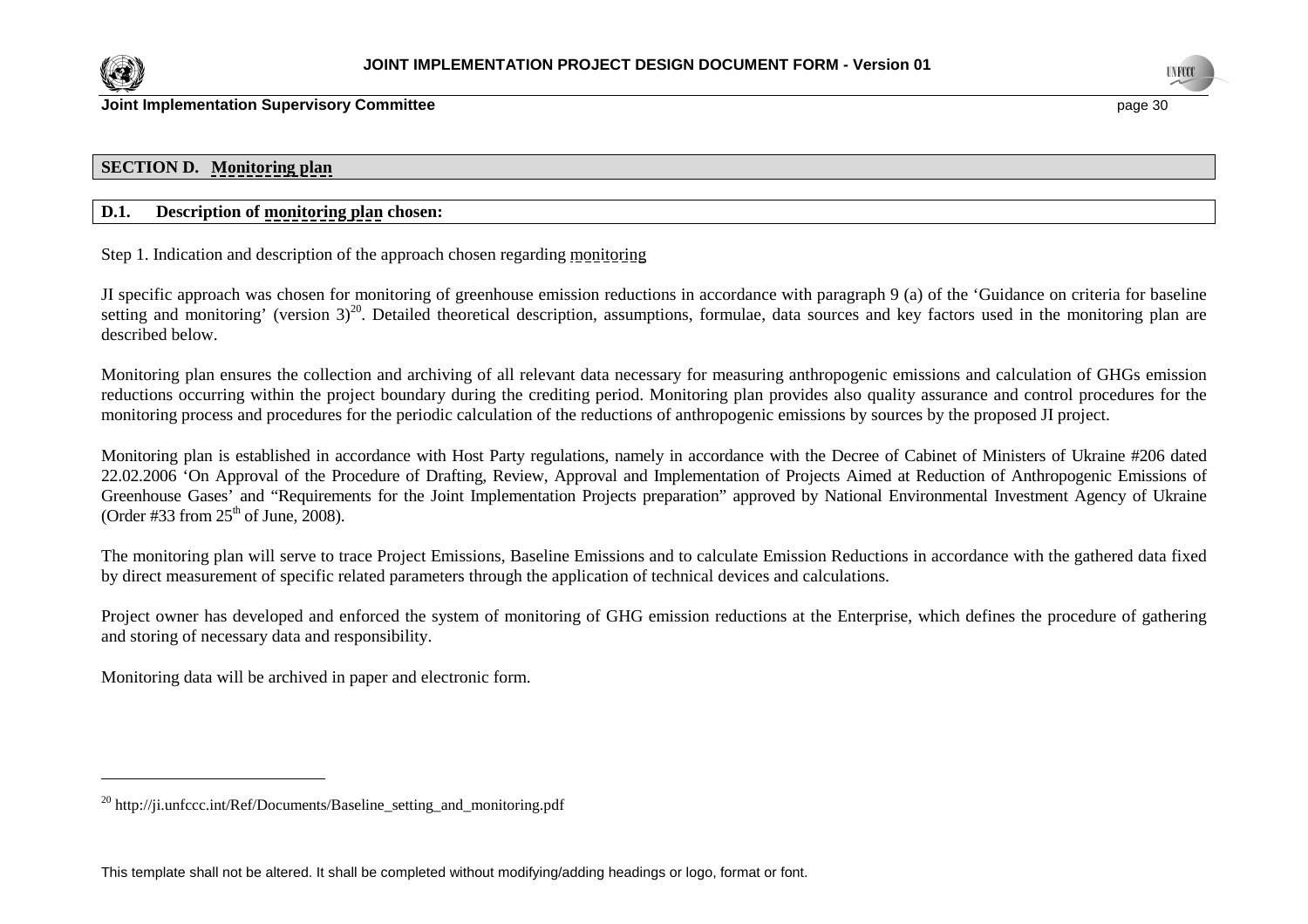

Based on the collected data the annual monitoring reports on actual GHG emission reductions due to implementation of JI project will be prepared. The monitoring reports must be delivered by the contractual party to an accrediting independent entity (AIE) at regular intervals. This entity examines the reports. Monitoring data will be kept for at least 2 years after the end of the crediting period or the last transfer of ERUs.

Detailed information relating to the collection and archiving of all relevant data necessary for estimating or measuring project emissions, determining baseline emissions, and assessing leakage effects provided below.

Step 2. Application of the approach chosen

Application of the approach chosen in the context of the project is described in sections below.

 **D.1.1. Option 1 – Monitoring of the emissions in the project scenario and the baseline scenario:** 

|                 | D.1.1.1. Data to be collected in order to monitor emissions from the project, and how these data will be archived: |                |                       |                 |                 |               |              |                 |
|-----------------|--------------------------------------------------------------------------------------------------------------------|----------------|-----------------------|-----------------|-----------------|---------------|--------------|-----------------|
| ID number       | Data variable                                                                                                      | Source of data | Data unit             | Measured (m),   | Recording       | Proportion of | How will the | Comment         |
| (Please use     |                                                                                                                    |                |                       | calculated (c), | frequency       | data to be    | data be      |                 |
| numbers to ease |                                                                                                                    |                |                       | estimated (e)   |                 | monitored     | archived?    |                 |
| cross-          |                                                                                                                    |                |                       |                 |                 |               | (electronic/ |                 |
| referencing to  |                                                                                                                    |                |                       |                 |                 |               | paper)       |                 |
| D.2.)           |                                                                                                                    |                |                       |                 |                 |               |              |                 |
| $M-1$           | Electricity                                                                                                        | Power meter    | <b>MWh</b>            | m               | Data are        | 100%          | Paper        |                 |
| $EC_{project}$  | consumption                                                                                                        |                |                       |                 | recorded on a   |               |              |                 |
|                 | for caustic                                                                                                        |                |                       |                 | daily basis in  |               |              |                 |
|                 | soda                                                                                                               |                |                       |                 | Electricity     |               |              |                 |
|                 | production                                                                                                         |                |                       |                 | Accounting      |               |              |                 |
|                 | under the                                                                                                          |                |                       |                 | Journal and on  |               |              |                 |
|                 | project                                                                                                            |                |                       |                 | a monthly basis |               |              |                 |
|                 | scenario                                                                                                           |                |                       |                 | in Technical    |               |              |                 |
|                 |                                                                                                                    |                |                       |                 | Reports         |               |              |                 |
| $M-2$           | Specific carbon                                                                                                    | The choice of  | tonnes of             | $\mathbf{c}$    | Annually        | N/A           | Paper /      | In case of lack |
| $EF_{grid}$     | dioxide non                                                                                                        | data is based  | CO <sub>2</sub> e/MWh |                 |                 |               | Electronic   | of properly     |
|                 | direct                                                                                                             | on the orders  |                       |                 |                 |               |              | approved        |

This template shall not be altered. It shall be completed without modifying/adding headings or logo, format or font.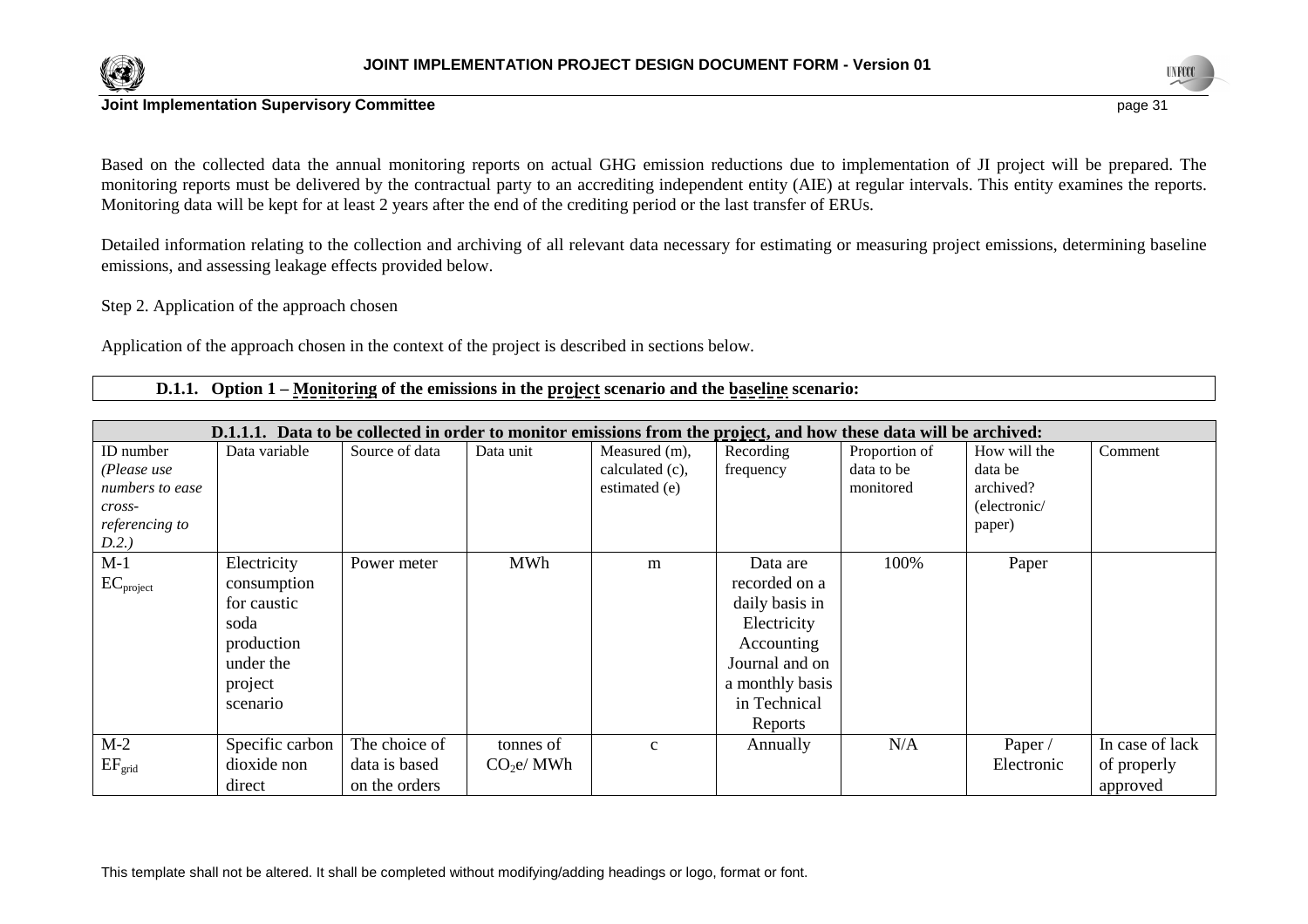



emissions factor for consumption of electricity generated by power stations of united energy system of Ukraineof the National environmental investments agency of Ukraine for  $1<sup>st</sup>$ class electricity consumersspecific carbon dioxide non direct emissions factor of electricity generated by power stations of united energy system of Ukraine for the year 2012 and onwards the value for the year 2011 will be used  $M-3$ HC<sub>project</sub> Heat energy consumption for caustic soda production under the project scenarioVortex Flow Meter Gkal m Data are recorded once per each 2 hours in Steam Accounting Journal and on a monthly basis in Technical ReportsJ c Annually 100% PaperM-4  $EF_{NG}$  $CO<sub>2</sub>$  emission factor for natural gas combustionNational inventory of anthropogenic emissions from sources and removals by sinks of GHG kg of  $CO<sub>2</sub>e/GJ$  N/A Paper / Electronic

This template shall not be altered. It shall be completed without modifying/adding headings or logo, format or font.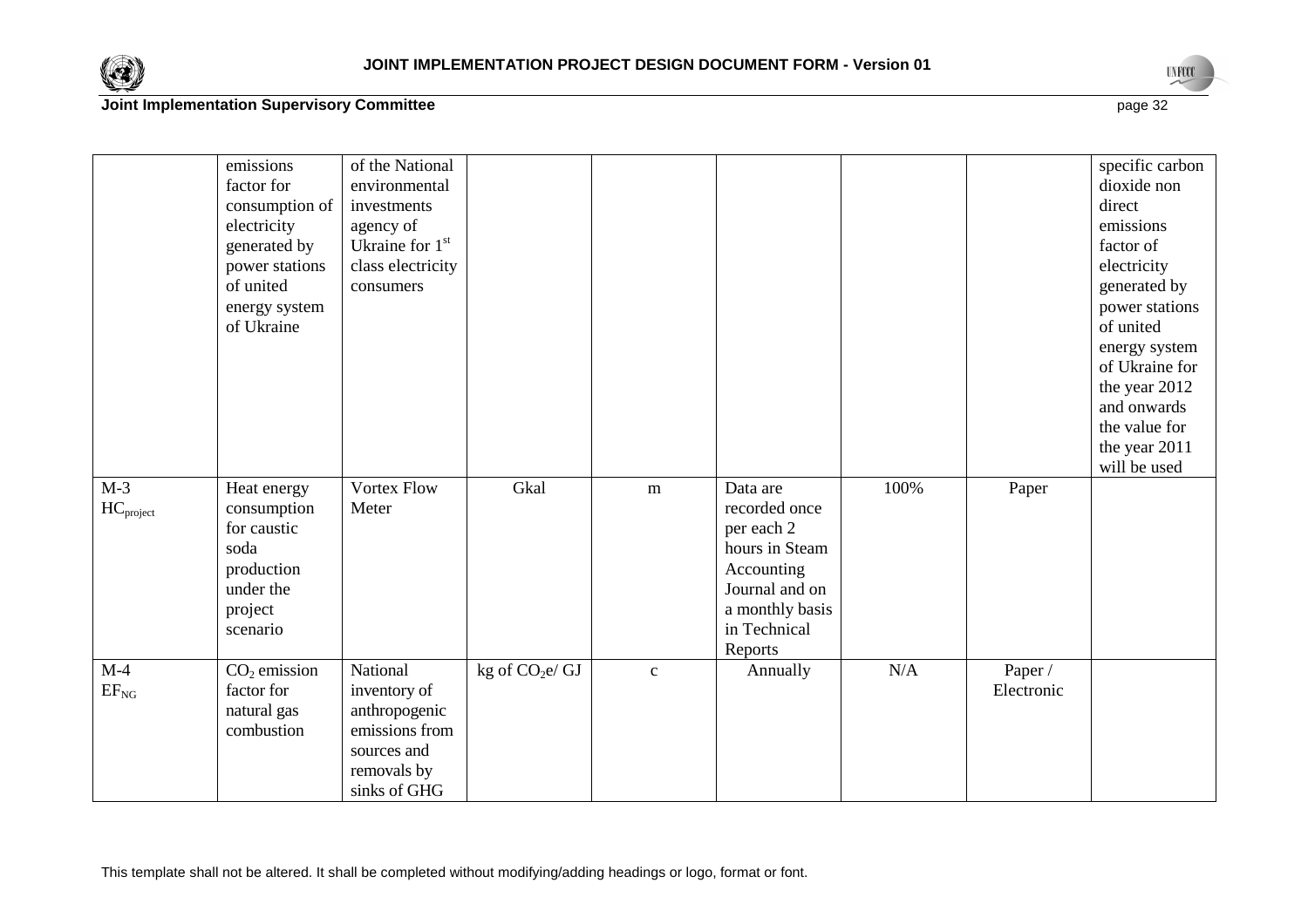



|             |               | in Ukraine     |   |   |          |     |            |  |
|-------------|---------------|----------------|---|---|----------|-----|------------|--|
| $M-5$       | Carbon        | National       | % | c | Annually | N/A | Paper /    |  |
| $OXID_{NG}$ | oxidation     | inventory of   |   |   |          |     | Electronic |  |
|             | factor for    | anthropogenic  |   |   |          |     |            |  |
|             | combustion of | emissions from |   |   |          |     |            |  |
|             | natural gas   | sources and    |   |   |          |     |            |  |
|             |               | removals by    |   |   |          |     |            |  |
|             |               | sinks of GHG   |   |   |          |     |            |  |
|             |               | in Ukraine     |   |   |          |     |            |  |

## **D.1.1.2.** Description of formulae used to estimate project emissions (for each gas, source etc.; emissions in units of CO<sub>2</sub> equivalent):

Emissions of greenhouse gases under the project scenario include emissions due to electricity consumption and heat energy consumption.

Calculation of anthropogenic greenhouse gases emissions in metric tonnes of carbon dioxide equivalent will be made according to the following formula:

$$
PE = PE_{electricity} + PE_{heat} (D.1),
$$

where:

 $PE$  – total project greenhouse gases emissions, tonnes of  $CO<sub>2</sub>e$ ;

PE<sub>electricity</sub> – non-direct greenhouse gases emissions due to consumption of electricity, generated by power stations of united energy system of Ukraine under the project scenario, tonnes of  $CO<sub>2</sub>e$ ;

PE<sub>heat</sub> – non-direct greenhouse gases emissions due to consumption of heat energy generated by Kalush TPP using natural gas under the project scenario, tonnes  $CO<sub>2</sub>$ .

Non-direct greenhouse gases emissions due to consumption of electricity, generated by power stations of united energy system of Ukraine are calculated according to the following formula:

$$
PE_{electricity} = EC_{project} \cdot EF_{grid} (D.2),
$$

where:

EC<sub>project</sub> – electricity consumption for caustic soda production under the project scenario, MWh; parameter is monitored during the crediting period (see M-1 from table D.1.1.1);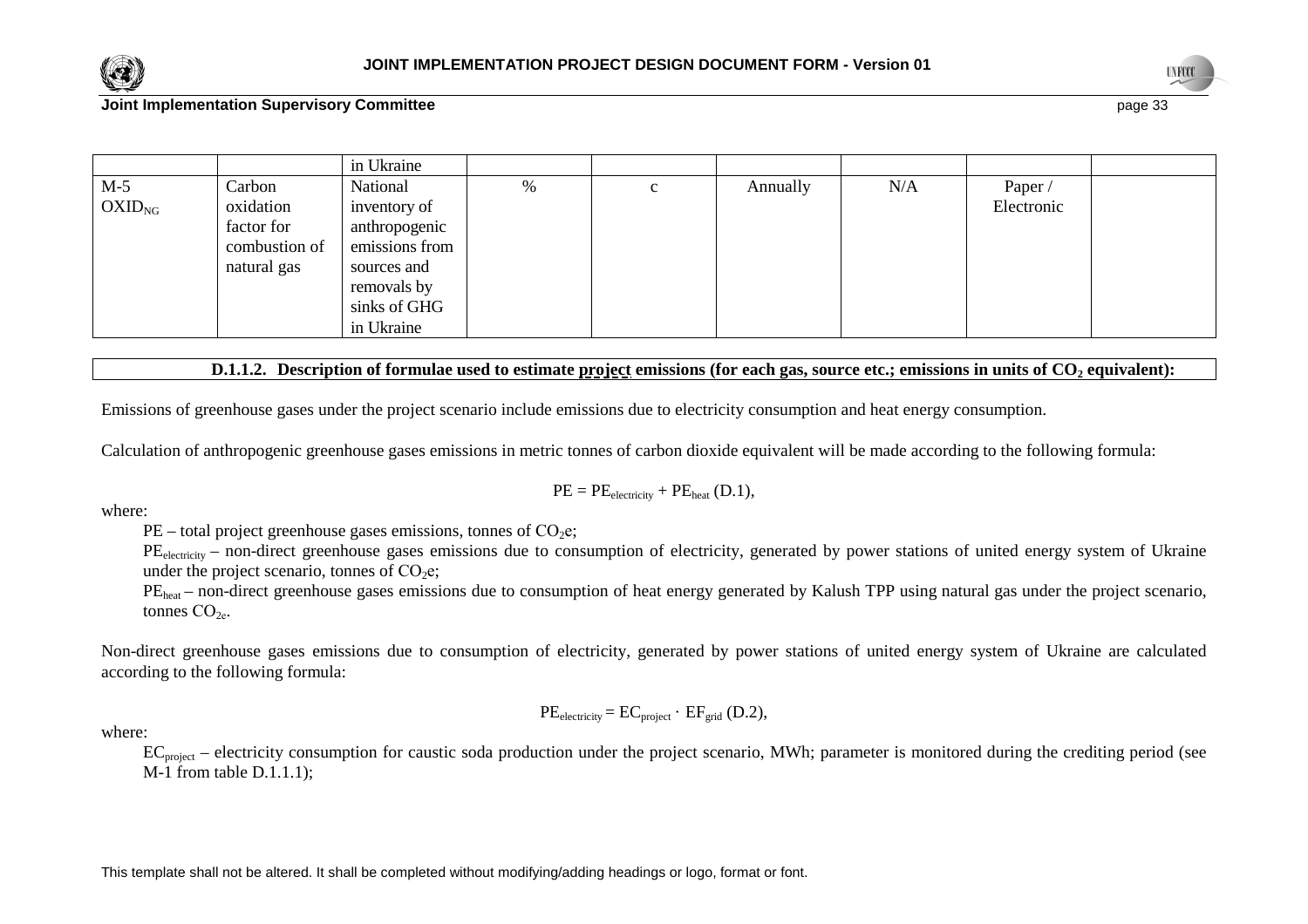

 $EF_{grid}$  – specific carbon dioxide non direct emissions factor for consumption of electricity generated by power stations of united energy system of Ukraine, tonnes of  $CO<sub>2</sub>e/MWh$ ; parameter is monitored during the crediting period (see M-2 from table D.1.1.1);

Non-direct greenhouse gases emissions due to consumption of heat energy generated by Kalush TPP using natural gas under the project scenario are calculated according to the following formula:

where:

 $PE<sub>heat</sub> = HC<sub>project</sub> · 4.1868 · EF<sub>NG</sub> · OXID<sub>NG</sub> · 10<sup>-3</sup> /  $\eta_{NG}$  (D.3),$ 

HC<sub>project</sub> – heat energy consumption for caustic soda production under the project scenario, Gkal; parameter is monitored during the crediting period (see M-3 from table D.1.1.1);

 $EF_{NG}$  -  $CO_2$  emission factor for natural gas combustion, kg of  $CO_2$ e/GJ; parameter is monitored during the crediting period (see M-4 from table D.1.1.1);

 $OXID<sub>NG</sub>$  – carbon oxidation factor for combustion of natural gas; parameter is monitored during the crediting period (see M-5 from table D.1.1.1);

 $η<sub>NG</sub> – efficiency factor for natural gas fired boilers used for heat energy generation – 90%; parameter is not monitored during the credibility period.$ 

| D.1.1.3. Relevant data necessary for determining the baseline of anthropogenic emissions of greenhouse gases by sources within the |                                                                     |                    |           |                                                      |                        |                                          |                                                                |                                                                       |  |
|------------------------------------------------------------------------------------------------------------------------------------|---------------------------------------------------------------------|--------------------|-----------|------------------------------------------------------|------------------------|------------------------------------------|----------------------------------------------------------------|-----------------------------------------------------------------------|--|
|                                                                                                                                    | project boundary, and how such data will be collected and archived: |                    |           |                                                      |                        |                                          |                                                                |                                                                       |  |
| <b>ID</b> number<br>(Please use<br>numbers to ease<br>$cross-$<br>referencing to<br>D.2.                                           | Data variable                                                       | Source of data     | Data unit | Measured (m),<br>calculated $(c)$ ,<br>estimated (e) | Recording<br>frequency | Proportion of<br>data to be<br>monitored | How will the<br>data be<br>archived?<br>(electronic/<br>paper) | Comment                                                               |  |
| $M-6$<br>$P_{\text{caustic}}$                                                                                                      | Caustic soda<br>production                                          | Mass flow<br>meter | tonne     | m                                                    | Daily                  | 100\%                                    | Paper                                                          | Assumed to be<br>equal both in<br>project and<br>baseline<br>scenario |  |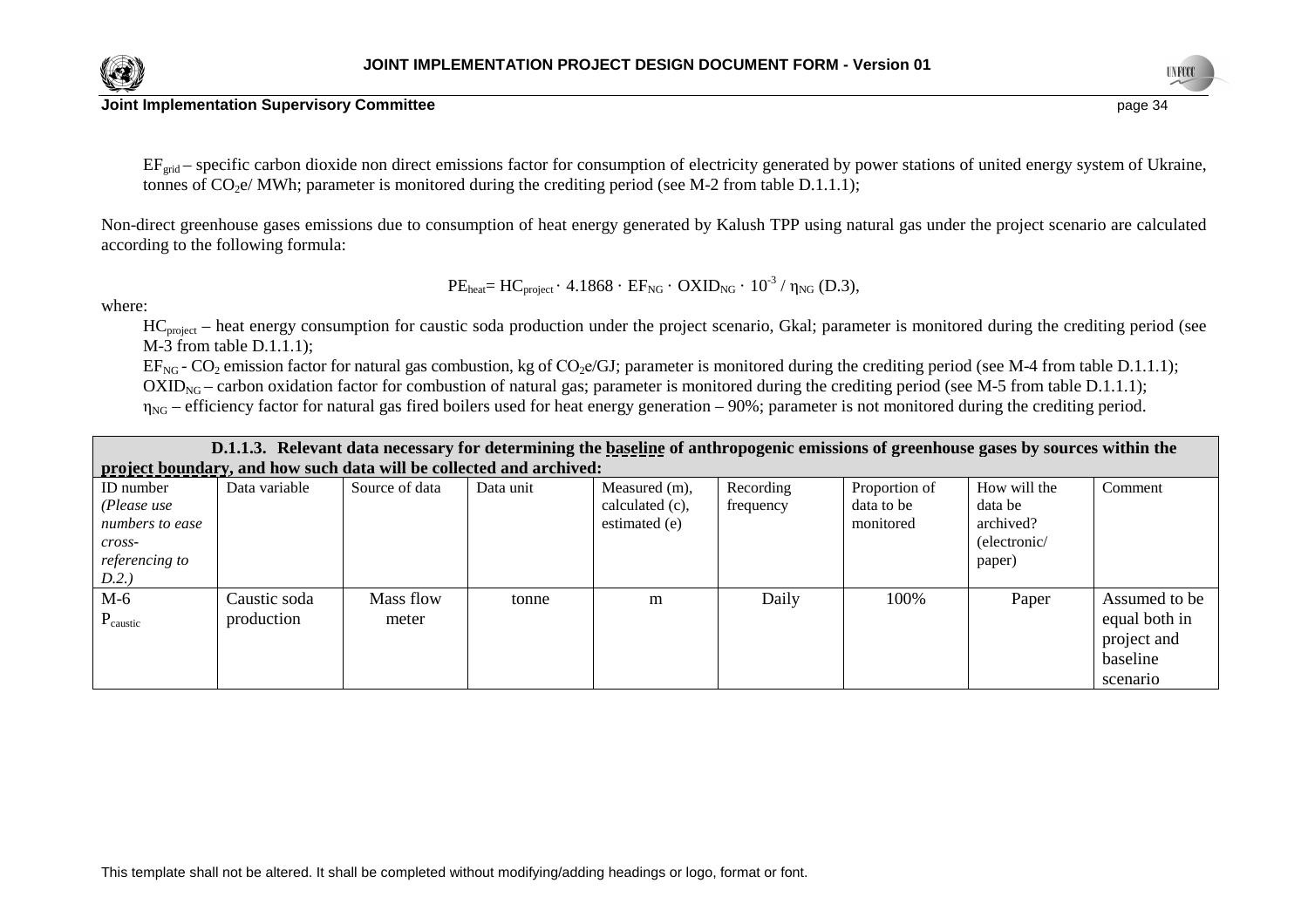



| $M-7$           | Amount of                                                     | Vortex flow | m | m | Daily | 100% | Paper |  |
|-----------------|---------------------------------------------------------------|-------------|---|---|-------|------|-------|--|
| $FC_{hydrogen}$ | hydrogen<br>combusted for                                     | meter       |   |   |       |      |       |  |
|                 | heat energy<br>generation<br>under the<br>project<br>scenario |             |   |   |       |      |       |  |

## **D.1.1.4.** Description of formulae used to estimate baseline emissions (for each gas, source etc.; emissions in units of CO<sub>2</sub> equivalent):

Baseline greenhouse gases emissions would have been generated due to electricity consumption, heat energy consumption and natural gas combustion for heat energy generation. Calculation of anthropogenic greenhouse gases emissions that would have taken place without joint implementation project realization (baseline emissions) will be made according to the following formula:

$$
BE = BE_{electricity} + BE_{heat} + BE_{NG} (D.4),
$$

where:

 $BE$  – total baseline greenhouse gases emissions, tonnes of  $CO<sub>2</sub>e$ ;

BE<sub>electricity</sub> – non-direct greenhouse gases emissions due to consumption of electricity, generated by power stations of united energy system of Ukraine under the baseline scenario, tonnes of  $CO<sub>2</sub>e$ ;

BE<sub>heat</sub> – non-direct greenhouse gases emissions due to consumption of heat energy generated by Kalush TPP by combusting of natural gas under the baseline scenario, tonnes  $CO<sub>2e</sub>$ ;

 $BE<sub>NG</sub>$  – greenhouse gases emissions due to combustion of natural gas for heat energy generation under the baseline scenario in the amount that would be equal to the amount of heat energy generated due to hydrogen combustion under the project scenario, tonnes  $CO<sub>2</sub>$ .

Non-direct greenhouse gases emissions due to consumption of electricity, generated by power stations of united energy system of Ukraine will be calculated according to the following formula:

$$
BE_{electricity} = SEC_{baseline} \cdot P_{caustic} \cdot EF_{grid} (D.5),
$$

where: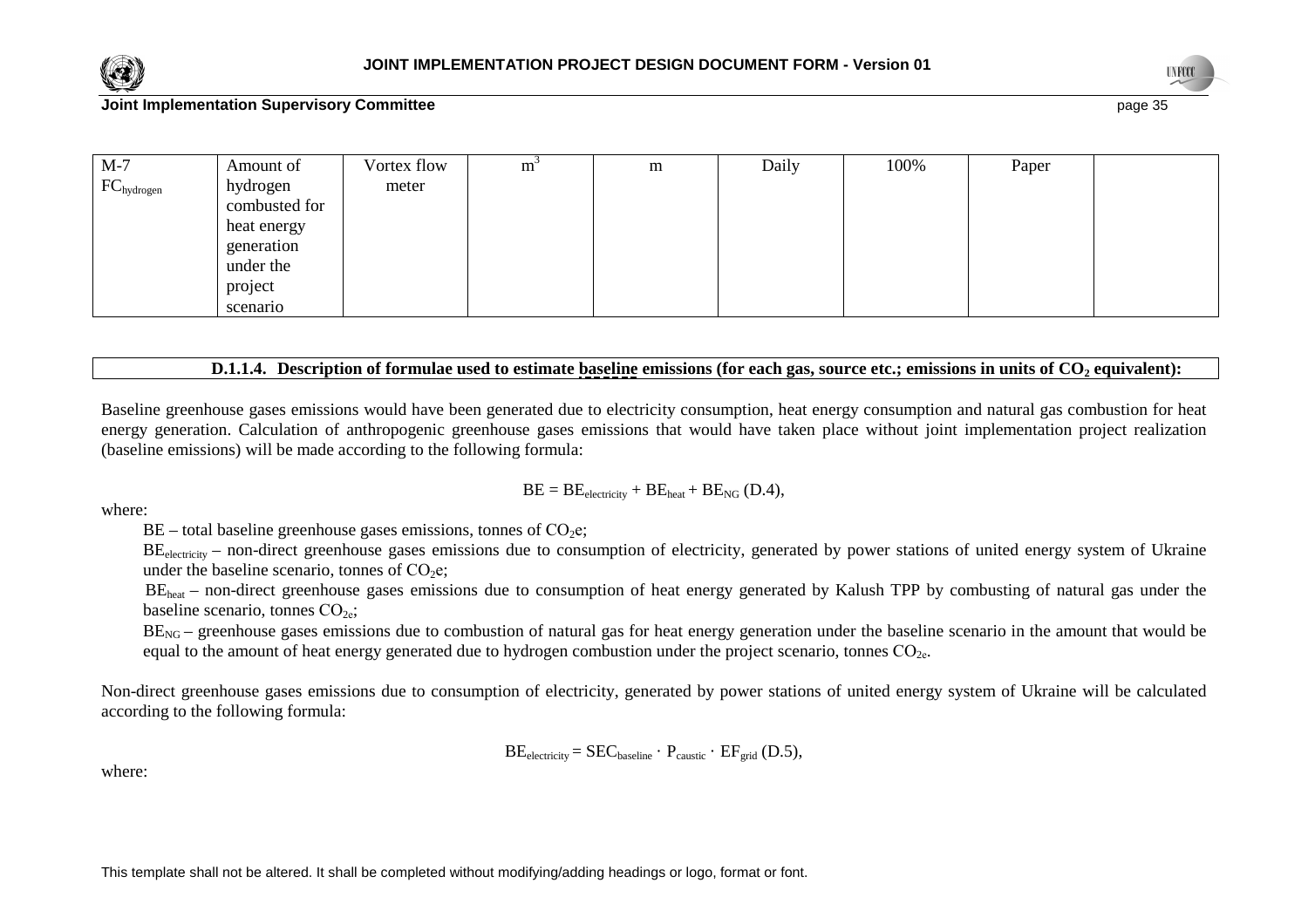

 $SEC_{baseline}$  – specific electricity consumption for caustic soda production under the baseline, MWh/tonne; parameter is not monitored during the crediting period and is estimated based on historic data on electricity consumption for caustic soda production as an average value for last 5 years of using diaphragm technology at the enterprise (years  $2004-2008$ ) – 3.157 MWh/tonne (See also section B);

P<sub>caustic</sub> – caustic soda production, tonnes; parameter is monitored during the crediting period (See M-6 from table D.1.1.3);

 $EF_{grid}$  – specific carbon dioxide non direct emissions factor for consumption of electricity generated by power stations of united energy system of Ukraine, tonnes  $CO<sub>2e</sub>/MWh$ ; parameter is monitored during the crediting period (See M-2 from table D.1.1.1).

Non-direct greenhouse gases emissions due to consumption of heat energy generated by Kalush TPP by combusting of natural gas under the baseline scenario are calculated according to the following formula:

$$
BE_{heat} = SHC_{baseline} \cdot 4.1868 \cdot P_{caustic} \cdot EF_{NG} \cdot OXID_{NG} \cdot 10^{-3} / \eta_{NG} (D.6),
$$

where:

SHCbaseline – specific heat energy consumption for caustic soda production under the baseline, GJ/tonne; parameter is not monitored during the crediting period and estimated based on historic data on heat energy consumption for caustic soda production as an average value for last 5 years of using diaphragm technology at the enterprise (years  $2004-2008$ ) – 3.374 Gkal/tonne (See also section B);

P<sub>caustic</sub> – caustic soda production, tonnes; parameter is not monitored during the crediting period and assumed to be equal both in project and baseline scenario (See M-6 from table D.1.1.3);

 $EF_{NG}$  -  $CO_2$  emission factor for natural gas combustion, kg  $CO_{2e}/GU$ ; value of the carbon content in natural gas according to National inventory of anthropogenic emissions from sources and removals by sinks of GHG in Ukraine in 1990-2010 (Table П2.41 on page 470) converted to carbon dioxide emissions factor based on molar mass ratio (according to the step 6 on page 1.8 of the Workbook, Module "Energy" of 1996 IPCC Guidelines for national greenhouse gas inventories) and presented in kg CO<sub>2e</sub>/GJ has been used for preliminary calculations – 55.62 kg CO<sub>2e</sub>/GJ (See M-4 from table D.1.1.1);

OXID<sub>NG</sub> – carbon oxidation factor for combustion of natural gas; value according to National inventory of anthropogenic emissions from sources and removals by sinks of GHG in Ukraine in 1990-2010 (Table П2.42 on page 471) has been used for preliminary calculations – 0,995 (see M-5 from table D.1.1.1);

 $\eta_{NG}$  – efficiency factor for natural gas fired boilers used for heat energy generation – 90%; parameter is not monitored during the crediting period (See also section B).

Greenhouse gases emissions due to combustion of natural gas for heat energy generation under the baseline scenario in the amount that would be equal to the amount of heat energy generated due to hydrogen combustion under the project scenario are calculated according to the following formula:

 $\text{BE}_{\text{NG}} = \text{HG}_{\text{hydrogen}} \cdot \text{EF}_{\text{NG}} \cdot \text{OXID}_{\text{NG}} \cdot 10^{-3} / \eta_{\text{hydrogen}} (\text{D.7}),$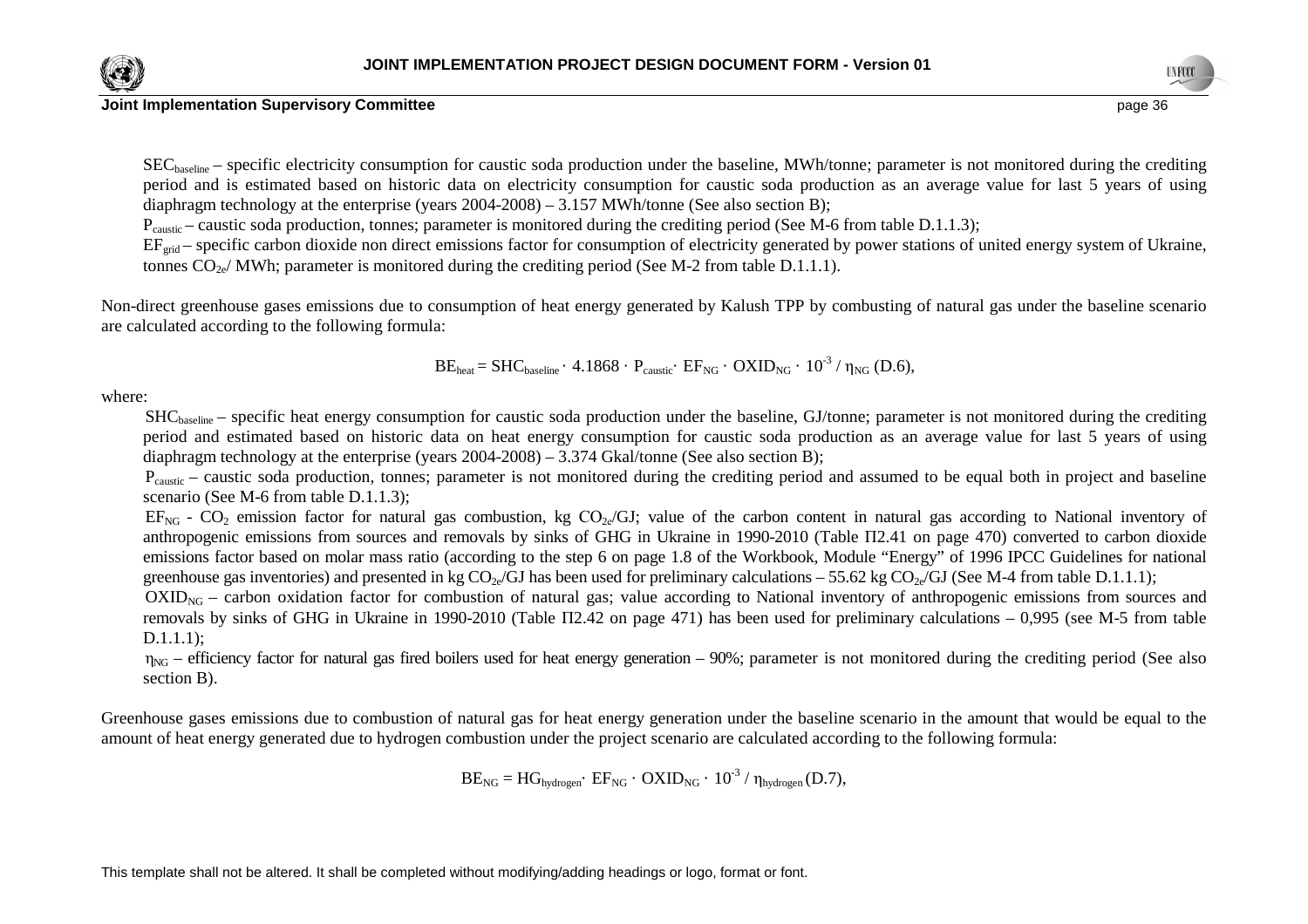



where:

 $EF_{NG}$  -  $CO_2$  emission factor for natural gas combustion, kg  $CO_{2e}/GU$ ; value of the carbon content in natural gas according to National inventory of anthropogenic emissions from sources and removals by sinks of GHG in Ukraine in 1990-2010 (Table П2.41 on page 470) converted to carbon dioxide emissions factor based on molar mass ratio (according to the step 6 on page 1.8 of the Workbook, Module "Energy" of 1996 IPCC Guidelines for national greenhouse gas inventories) and presented in kg CO<sub>2e</sub>/GJ has been used for preliminary calculations – 55.62 kg CO<sub>2e</sub>/GJ (See M-4 from table D.1.1.1); OXID<sub>NG</sub> – carbon oxidation factor for combustion of natural gas; value according to National inventory of anthropogenic emissions from sources and removals by sinks of GHG in Ukraine in 1990-2010 (Table П2.42 on page 471) has been used for preliminary calculations – 0,995 (see M-5 from table

## D.1.1.1);

HG<sub>hydrogen</sub> – amount of heat energy generation due to hydrogen combustion under the project scenario, GJ. Calculated according to the following formula:

$$
HG_{hydrogen} = FC_{hydrogen} \cdot NCV_{hydrogen} \cdot \eta_{hydrogen} (D.8),
$$

where:

 $FC_{hydrogen}$  – amount of hydrogen combusted for heat energy generation under the project scenario, 1000 m<sup>3</sup>; parameter is monitored during the crediting period (See M-7 from table D.1.1.3);

 $NCV<sub>hydrogen</sub>$  – net calorific value of hydrogen, GJ/1000m<sup>3</sup>; the value according to GOST 3022-80 "Hydrogen technical. Technical specifications" (28 670 kcal/kg), converted to GJ/1000m<sup>3</sup> is used – 10.8<sup>21</sup> GJ/1000m<sup>3</sup>; parameter is not monitored during the crediting period (See also section B);

 $η<sub>hydrogen</sub> – efficiency of the equipment used for hydrogen combustion for heat energy generation – 90%; parameter is not monitored during the$ crediting period (See also section B).

 $21$  Rounded value is presented here. In calculations not rounded value is used.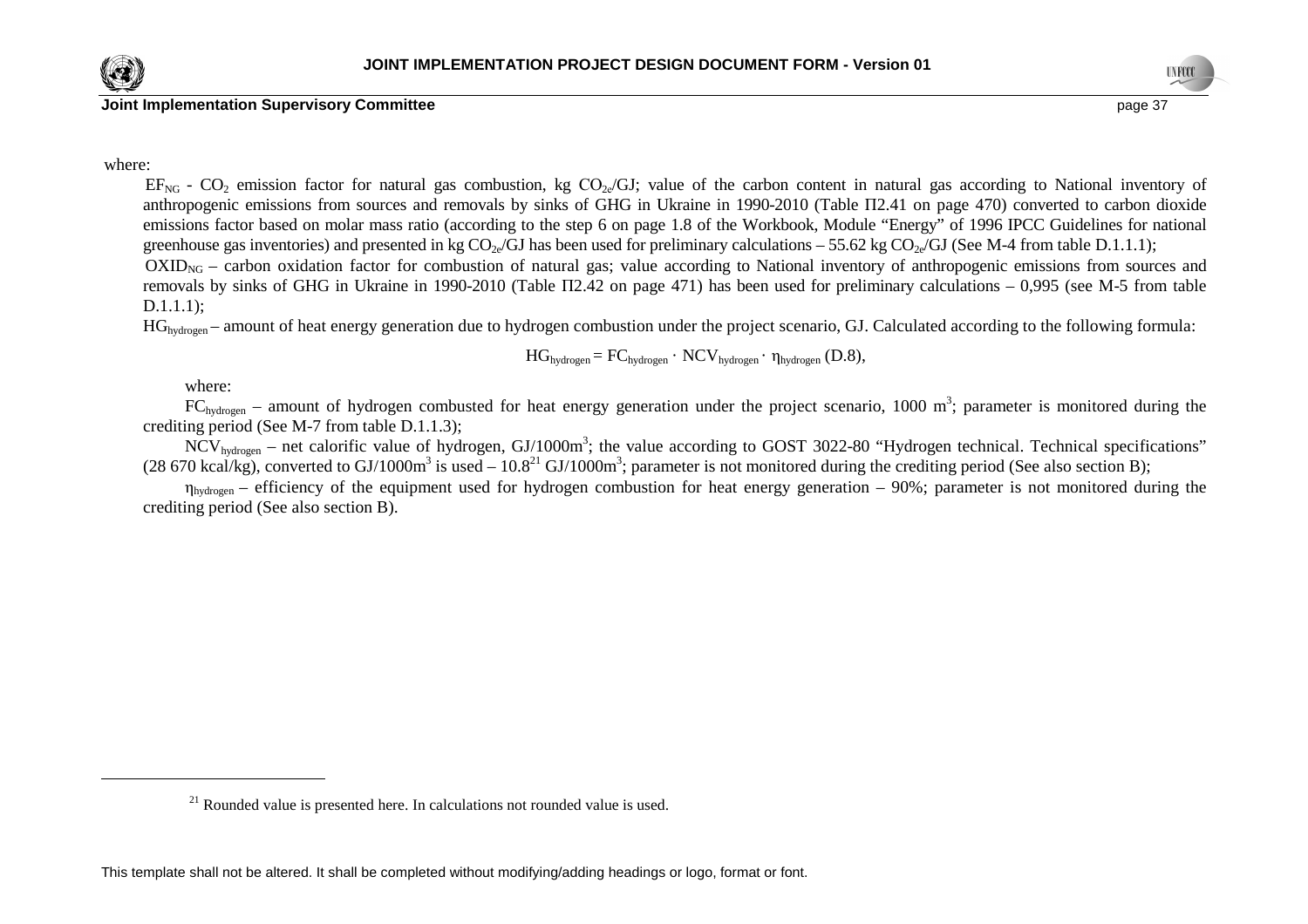



## **D. 1.2.** Option 2 – Direct monitoring of emission reductions from the project (values should be consistent with those in section E.):

This option is not used in monitoring of emission reductions from the project. The section D.1.2 is left blank for purpose.

|                       | Data to be collected in order to monitor emission reductions from the project, and how these data will be archived:<br>D.1.2.1. |                |           |                 |           |               |              |         |
|-----------------------|---------------------------------------------------------------------------------------------------------------------------------|----------------|-----------|-----------------|-----------|---------------|--------------|---------|
| ID number             | Data variable                                                                                                                   | Source of data | Data unit | Measured (m),   | Recording | Proportion of | How will the | Comment |
| (Please use           |                                                                                                                                 |                |           | calculated (c), | frequency | data to be    | data be      |         |
| numbers to ease       |                                                                                                                                 |                |           | estimated (e)   |           | monitored     | archived?    |         |
| $\mathit{cross}$ -    |                                                                                                                                 |                |           |                 |           |               | (electronic/ |         |
| <i>referencing to</i> |                                                                                                                                 |                |           |                 |           |               | paper)       |         |
| D.2.                  |                                                                                                                                 |                |           |                 |           |               |              |         |
|                       |                                                                                                                                 |                |           |                 |           |               |              |         |
|                       |                                                                                                                                 |                |           |                 |           |               |              |         |

This option is not used in monitoring of emission reductions from the project. The section D.1.2 .1 is left blank for purpose.

 **D.1.2.2. Description of formulae used to calculate emission reductions from the project (for each gas, source etc.; emissions/emission reductions in units of CO2 equivalent):** 

This option is not used in monitoring of emission reductions from the project. The section D.1.2 .2 is left blank for purpose.

#### **D.1.3. Treatment of leakage in the monitoring plan:**

No leakages are foreseen within the project activity. Section D.1.3 is left blank for purpose.

|                 | D.1.3.1. If applicable, please describe the data and information that will be collected in order to monitor leakage effects of the project: |                |           |                 |           |               |              |         |
|-----------------|---------------------------------------------------------------------------------------------------------------------------------------------|----------------|-----------|-----------------|-----------|---------------|--------------|---------|
| ID number       | Data variable                                                                                                                               | Source of data | Data unit | Measured (m),   | Recording | Proportion of | How will the | Comment |
| (Please use     |                                                                                                                                             |                |           | calculated (c), | frequency | data to be    | data be      |         |
| numbers to ease |                                                                                                                                             |                |           | estimated (e)   |           | monitored     | archived?    |         |
| cross-          |                                                                                                                                             |                |           |                 |           |               | (electronic/ |         |
| referencing to  |                                                                                                                                             |                |           |                 |           |               | paper)       |         |
| D.2.            |                                                                                                                                             |                |           |                 |           |               |              |         |
|                 |                                                                                                                                             |                |           |                 |           |               |              |         |

This template shall not be altered. It shall be completed without modifying/adding headings or logo, format or font.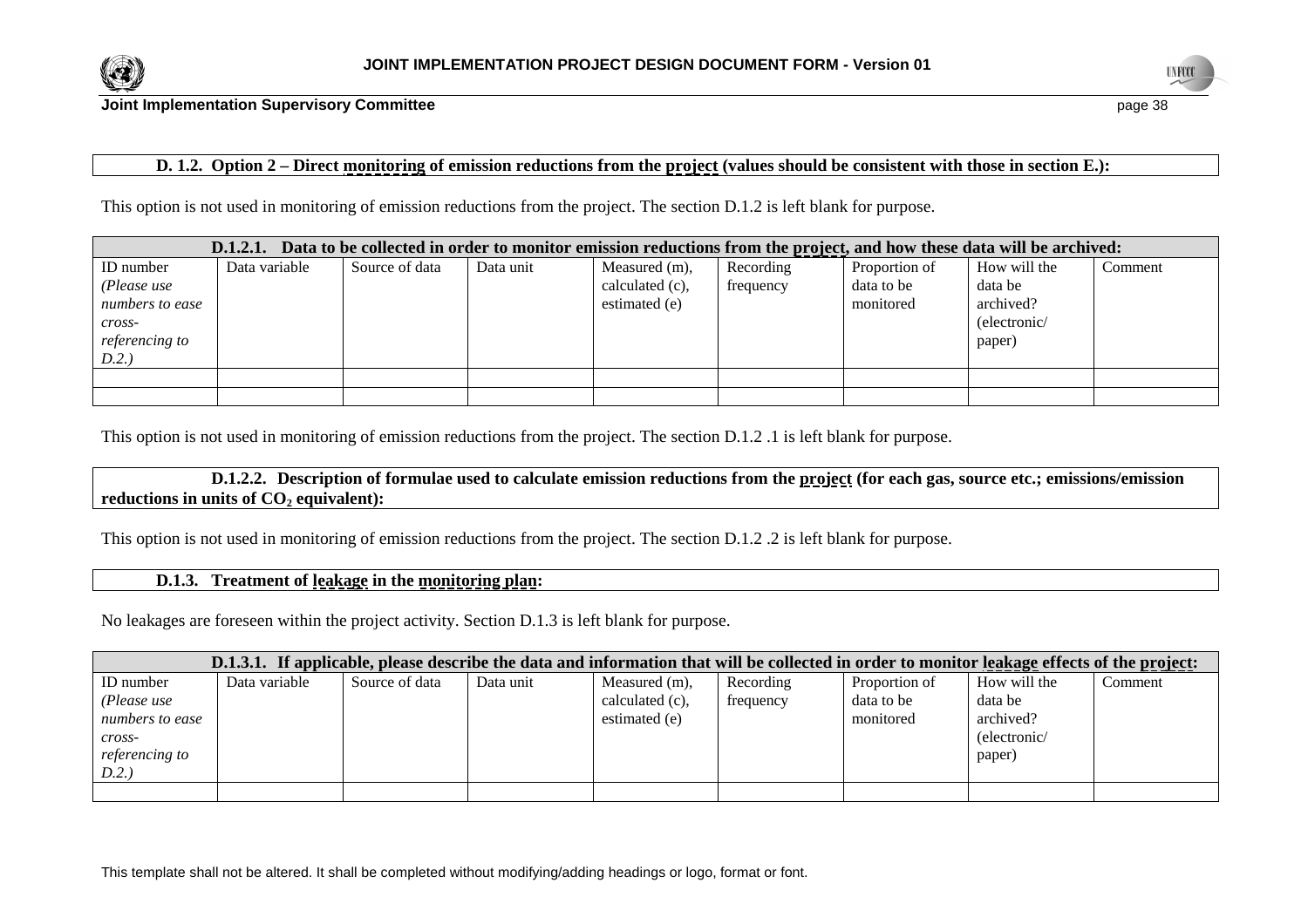



No leakages are foreseen within the project activity. Section D.1.3.1 is left blank for purpose.

 **D.1.3.2. Description of formulae used to estimate leakage (for each gas, source etc.; emissions in units of CO2 equivalent):** 

No leakages are foreseen within the project activity. Section D.1.3.2 is left blank for purpose.

 **D.1.4. Description of formulae used to estimate emission reductions for the project (for each gas, source etc.; emissions/emission reductions in units of CO2 equivalent):** 

Emission reductions for the project are estimated as the difference between baseline and project emissions:

 $ER = BE - PE$  (D.8),

where:

 $ER - total$  greenhouse gases emissions reduction, tonnes  $CO<sub>2e</sub>$ ;

 $BE$  – total baseline greenhouse gases emissions, tonnes  $CO<sub>2e</sub>$ ;

 $PE$  – total project greenhouse gases emissions, tonnes  $CO<sub>2e</sub>$ .

**D.1.5.** Where applicable, in accordance with procedures as required by the host Party, information on the collection and archiving of **information on the environmental impacts of the project:** 

Collecting and archiving of the information on the environmental impacts of the project is undertaken in accordance with legislative and procedural requirements enforces in Ukraine.

Specifically, the enterprise files reports by the following official statistical forms:

This template shall not be altered. It shall be completed without modifying/adding headings or logo, format or font.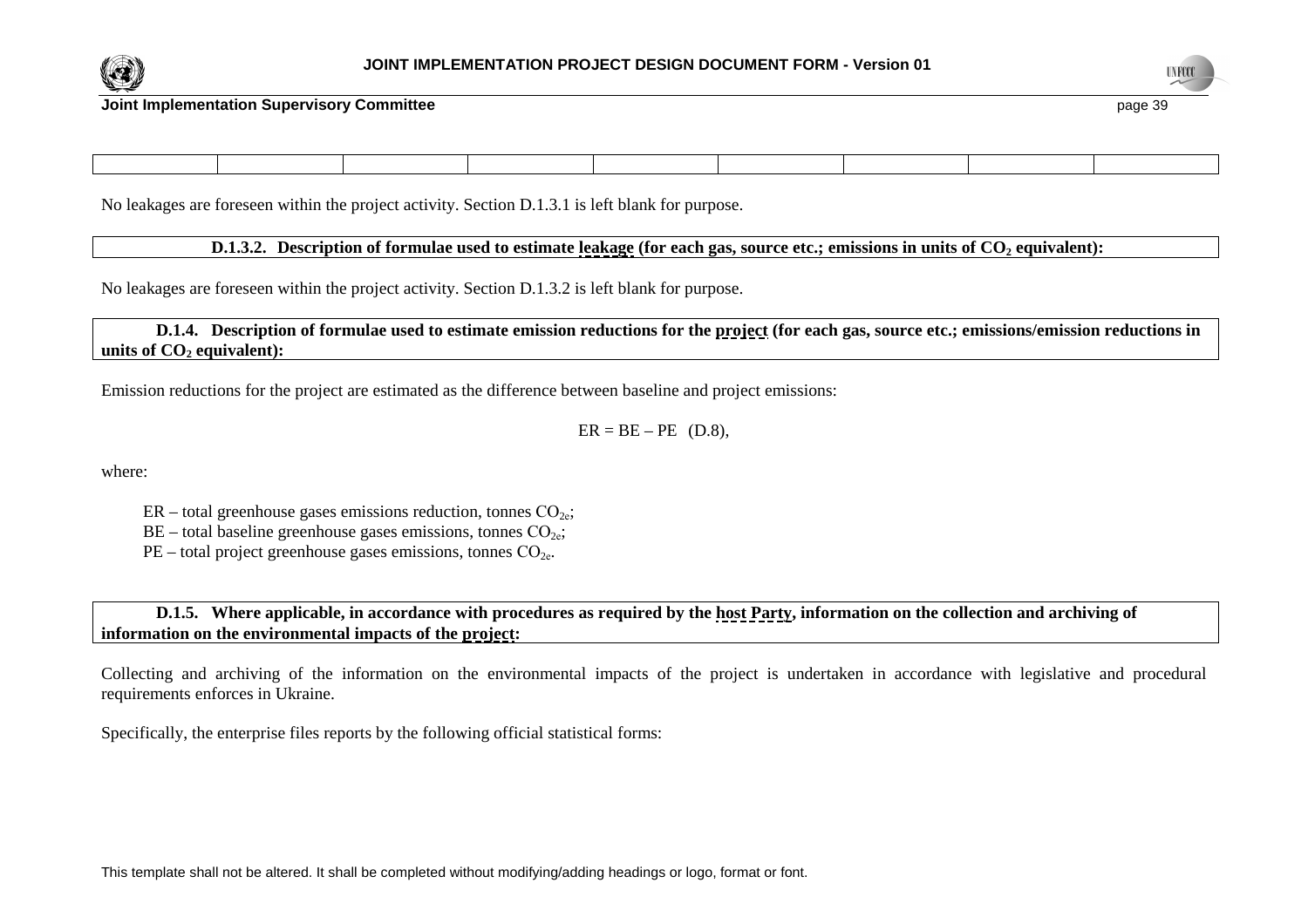

·



#### **Joint Implementation Supervisory Committee** page 40

- 2-tp (air) *Data on protection of atmospheric air*, which contains information on amounts of trapped and neutralized atmospheric pollutants, itemized emissions of specific pollutants, number of emission sources, measures on reduction of emissions into the atmosphere, emissions from particular groups of pollution sources;
- · 2-tp (water resources) *Data on water use*, which presents information on consumption of water from natural sources, discharge of waste water, and content of pollutants in it, capacity of treatment facilities, etc.;
- 2-tp (waste) *Data on formation, use, neutralization, transportation and placement of industrial and household waste*, which presents the annual balance of waste flow, by waste types and hazard classes.

Data are monitored with compliance to Law of Ukraine "On metrology and metrological activities'.

| D.2.                |                           | Quality control (QC) and quality assurance (QA) procedures undertaken for data monitored:                            |
|---------------------|---------------------------|----------------------------------------------------------------------------------------------------------------------|
| Data                | Uncertainty level of data | Explain QA/QC procedures planned for these data, or why such procedures are not necessary.                           |
| (Indicate table and | (high/medium/low)         |                                                                                                                      |
| ID number)          |                           |                                                                                                                      |
| $M-1$               | low                       | Electricity consumption is metered by Siemens ZFB 410 power meter with accuracy class 1. The power meter is          |
| $EC_{project}$      |                           | calibrated once per 6 years. Last calibration has been made in 2009 and the next one is expected in 2015. The data   |
|                     |                           | on electricity consumption are also being controlled by automated electricity accounting system (AEAS).              |
| $M-2$               | low                       | The values of emissions factors are officially approved by designed focal point of Ukraine – State Environmental     |
| $EF_{grid}$         |                           | Investment Agency (former National Environmental Investment Agency).                                                 |
| $M-3$               | low                       | Heat energy consumption is meter by vortex flow meter OPTISWIRL 4070 manufactured by Krohne, which is able to        |
| $HC_{project}$      |                           | measure both mass and energy flow of energy carrier. The accuracy of the flow meter is 1.5% of measured value. The   |
|                     |                           | flow meter is calibrated once per year. Last calibration has been made in 2012 and the next one is expected in 2013. |
|                     |                           | The data on heat energy consumption are also being controlled by programme adder units of process management         |
|                     |                           | system CENTUM3000 based on the data of technical flow meters FT002 and FT003.                                        |
| $M-4$               | low                       | The values of emissions factors are set in the National Inventory Reports of Ukraine.                                |
| $EF_{NG}$           |                           |                                                                                                                      |
| $M-5$               | low                       | The values of emissions factors are set in the National Inventory Reports of Ukraine.                                |
| $OXID_{NG}$         |                           |                                                                                                                      |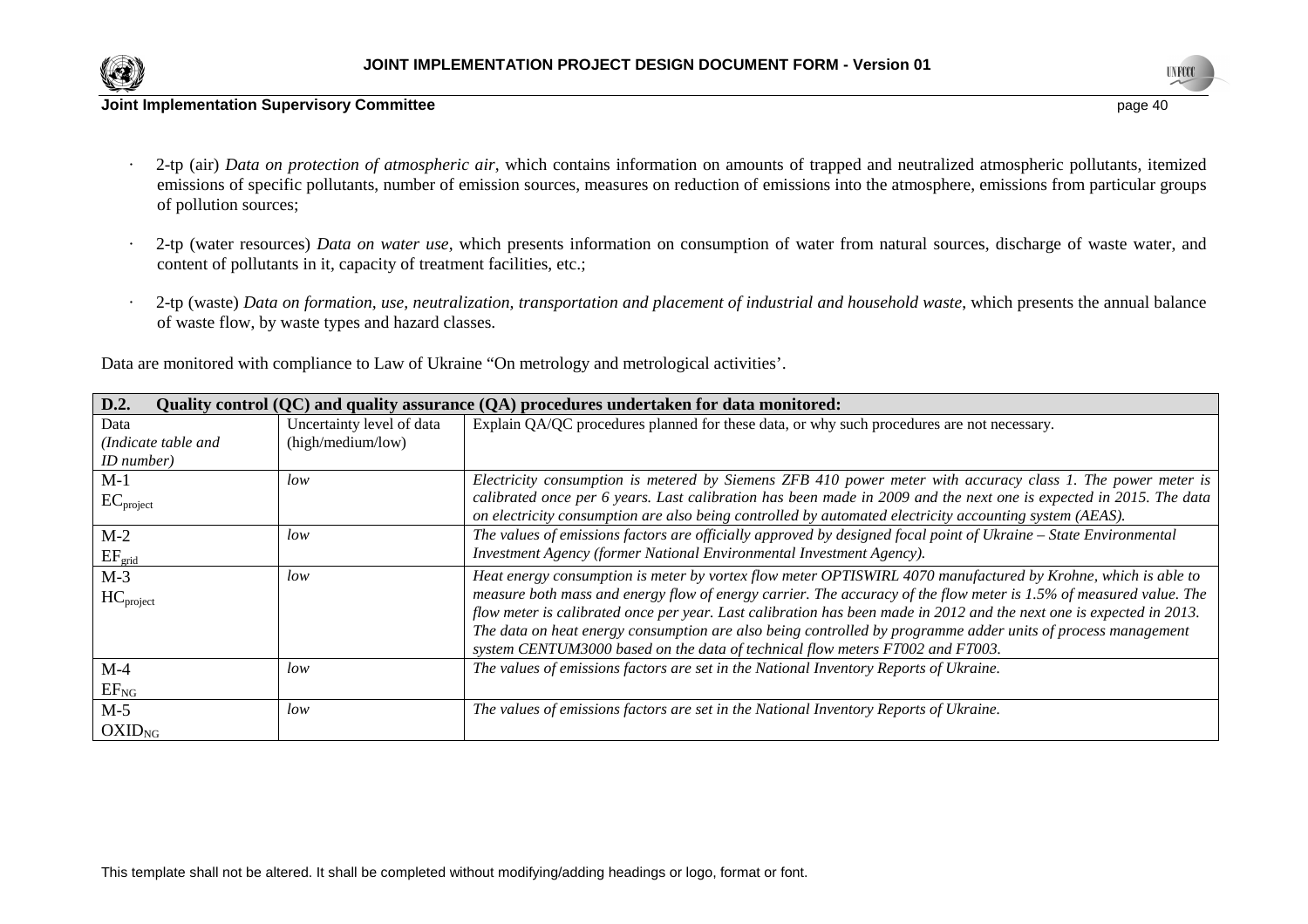



| $M-6$<br>$P_{\text{caustic}}$ | low | Production of caustic soda is measured by mass flow meter OPTIMASS 7330S manufactured by Krohne and level<br>meter APLISENS type APR 2000. The accuracy of the flow meter is 0.15% of measured value. The flow meter is<br>calibrated once per year. Last calibration has been made in 2012 and the next one is expected in 2013. The data on<br>caustic soda production are also controlled by programme adder units of process management system<br>CENTUM3000. |
|-------------------------------|-----|-------------------------------------------------------------------------------------------------------------------------------------------------------------------------------------------------------------------------------------------------------------------------------------------------------------------------------------------------------------------------------------------------------------------------------------------------------------------|
| $M-7$<br>$FC_{hydrogen}$      | low | Consumption of hydrogen is measured by vortex flow meter OPTISWIRL 4070 manufactured by Krohne. The<br>accuracy of the flow meter is 1.5% of measured value. The flow meter is calibrated once per year. Last calibration<br>has been made in 2012 and the next one is expected in 2013.                                                                                                                                                                          |

## **D.3. Please describe the operational and management structure that the project operator will apply in implementing the monitoring plan:**

Project owner uses existing internal operational and management structure in order to implement the monitoring plan of joint implementation project.

Data on electricity consumption for caustic soda production are collected on a daily basis by leading specialist of the energy department and fixed in Electricity consumption accounting journals, which are stored during six months. Besides, data are stored in automatic electricity accounting system during 3 years. Monthly data on electricity consumption for caustic soda production are fixed in monthly Technical reports prepared by the Deputy Chief of the workshop on technical issues. Technical reports are stored in four paper copies during 5 years. Data on electricity consumption for caustic soda production are also reported in Statistical form 11-MTP "Report on the consumption of fuel, heat energy and electricity", which is prepared two times per year (data for 6 months and data for the whole year).

Data on heat energy consumption for caustic soda production are collected each two hours by the Deputy Chief of the workshop on technical issues and fixed in Steam consumption from CHP accounting journals, which are stored during three years. Besides, data are stored in automatic process control system. Monthly data on heat energy consumption for caustic soda production are fixed in monthly Technical reports prepared by the Deputy Chief of the workshop on technical issues. Technical reports are stored in four paper copies during 5 years. Data on heat energy consumption for caustic soda production are also reported in Statistical form 11-MTP "Report on the consumption of fuel, heat energy and electricity", which is prepared two times per year (data for 6 months and data for the whole year).

 Data on hydrogen consumption for heat energy generation are collected on a daily basis by the Deputy Chief of the workshop on technical issues and fixed in reporting forms, which are stored during 1 month. Besides, data are stored in automatic process control system. Monthly data on hydrogen consumption for heat energy generation are fixed in monthly Technical reports prepared by the Deputy Chief of the workshop on technical issues. Technical reports are stored in four paper copies during 5 years.

Data on caustic soda production are collected on a daily basis by the Deputy Chief of the workshop on technical issues and fixed in reporting forms, which are stored during 1 month. Besides, data are stored in automatic process control system. Monthly data on caustic soda production are fixed in monthly Technical reports prepared by the Deputy Chief of the workshop on technical issues. Technical reports are stored in four paper copies during 5 years. Data on caustic soda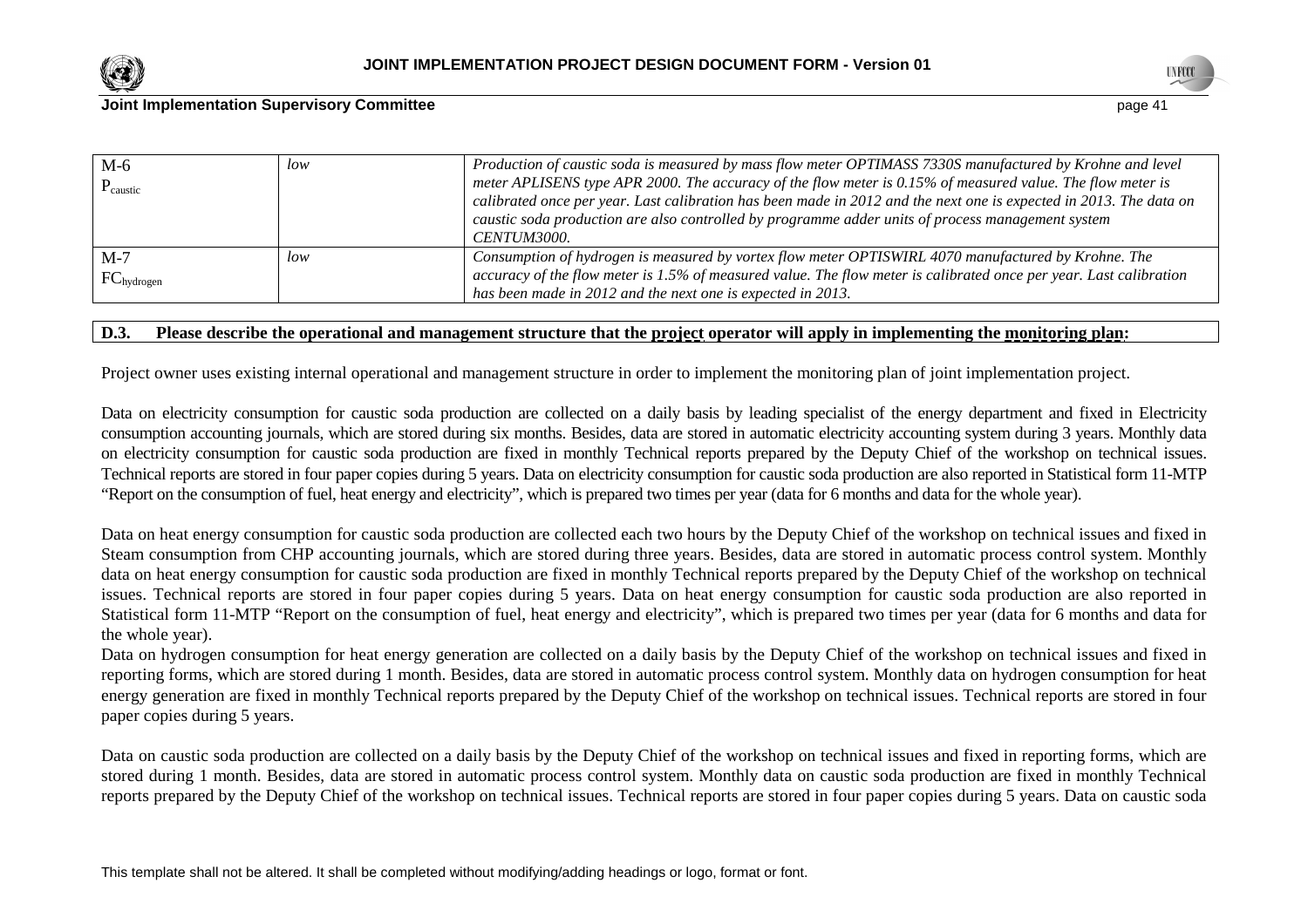



production are also reported in Statistical form 11-MTP "Report on the consumption of fuel, heat energy and electricity", which is prepared two times per year (data for 6 months and data for the whole year).

Data from Statistical forms 11-MTP "Report on the consumption of fuel, heat energy and electricity" as well as from the monthly technical reports are used for the preparation of special monthly monitoring reports on the data used for calculation of emission reduction due to realization of joint implementation project, which are further used for the development of annual monitoring reports on emission reductions achieved due to the realization of the project. Documentation with the monitoring data (monthly reports) will be kept during the period of project realization and two years after the last transfer of ERUs from the project.

#### **D.4. Name of person(s)/entity(ies) establishing the monitoring plan:**

Date: 11/05/2012

The information about the organisation, which has established the monitoring plan and developed project design documentation, is presented below.

LLC 'KT-Energy' (registered in Ukraine) 15 B/22 Biloruska st., Kiev, 04119, Ukraine Tel/Fax. + (38 044) 493 83 32, info@kt-energy.com.ua

Kyryl Tomlyak, Director ktomlyak@kt-energy.com.ua +38 (044) 493 83 32

LLC 'KT-Energy' is not a project participant listed in annex 1.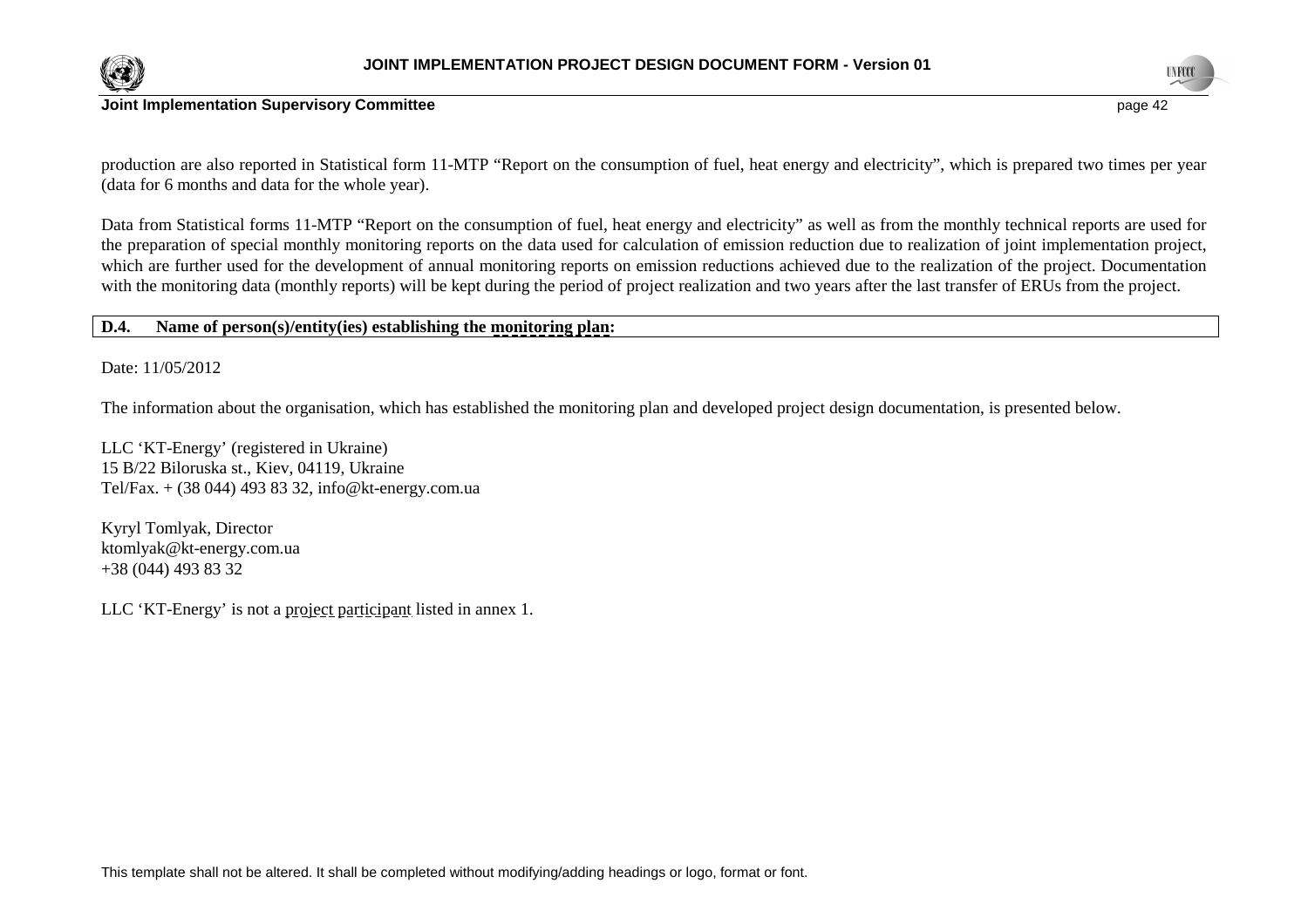#### **SECTION E. Estimation of greenhouse gas emission reductions**

#### **E.1. Estimated project emissions:**

Project scenario foresees introduction of new caustic soda production unit employing modern membrane cell technology and hydrogen consumption for energy purposes.

Emissions of greenhouse gases under the project scenario include emissions due to electricity consumption and natural gas combustion for heat energy generation.

Preliminary calculation of anthropogenic greenhouse gases emissions in metric tonnes of carbon dioxide equivalent is made according to the following formula:

$$
PE = PE_{electricity} + PE_{heat}, (E.1)
$$

where:

 $PE$  – total project greenhouse gases emissions, tonnes of  $CO<sub>2</sub>e$ ;

PE<sub>electricity</sub> – non-direct greenhouse gases emissions due to consumption of electricity, generated by power stations of united energy system of Ukraine under the project scenario, tonnes of CO<sub>2</sub>e;

 $PE<sub>heat</sub>$  – non-direct greenhouse gases emissions due to consumption of heat energy generated by Kalush TPP by combusting of natural under the project scenario, tonnes of  $CO<sub>2</sub>e$ .

Non-direct greenhouse gases emissions due to consumption of electricity, generated by power stations of united energy system of Ukraine are calculated according to the following formula:

 $PE_{electricity} = EC_{project} \cdot EF_{grid}$ ,  $(E.2)$ 

where:

ECproject – electricity consumption for caustic soda production under the project scenario, MWh; defined based on the monitoring data and for the preliminary calculation is defined based on production plans of the enterprise (see table E.1-1.);

 $EF_{\text{grid}}$  – specific carbon dioxide non direct emissions factor for consumption of electricity generated by power stations of united energy system of Ukraine, tonnes  $CO<sub>2e</sub>$ / MWh; the choice of data is based on the orders of the National environmental investments agency of Ukraine for  $1<sup>st</sup>$  class electricity consumers (for the year 2012 and onwards the value for the year 2011 is used – see also table E.1-1.).

Non-direct greenhouse gases emissions due to consumption of heat energy generated by Kalush TPP by combusting of natural gas are calculated according to the following formula:

$$
PE_{heat} = HC_{project} \cdot 4.1868 \cdot EF_{NG} \cdot OXID_{NG} \cdot 10^{-3} / \eta_{NG}, (E.3)
$$

where:

 $HC<sub>project</sub>$  – heat energy consumption for caustic soda production under the project scenario, Gkal; defined based on the monitoring data and for the preliminary calculation is defined based on production plans of the enterprise (see table E.1-1.);

 $EF_{NG}$  - CO<sub>2</sub> emission factor for natural gas combustion, kg of CO<sub>2</sub>e/GJ; value of the carbon content in natural gas according to National inventory of anthropogenic emissions from sources and removals by sinks of GHG in Ukraine in 1990-2010 (Table П2.39 on page 365) converted to carbon dioxide emissions factor based on molar mass ratio (according to the step 6 on page 1.8 of the Workbook, Module "Energy" of 1996 IPCC Guidelines for national greenhouse gas inventories) has been used for preliminary calculations  $-55.62$  kg of CO<sub>2</sub>e/GJ;

 $\text{OXID}_{\text{NG}}$  – carbon oxidation factor for combustion of natural gas; value according to National inventory of anthropogenic emissions from sources and removals by sinks of GHG in Ukraine in 1990-2010 (Table  $\Pi$ 2.40 on page 366) has been used for preliminary calculations  $-0.995$ ;



**TNECO**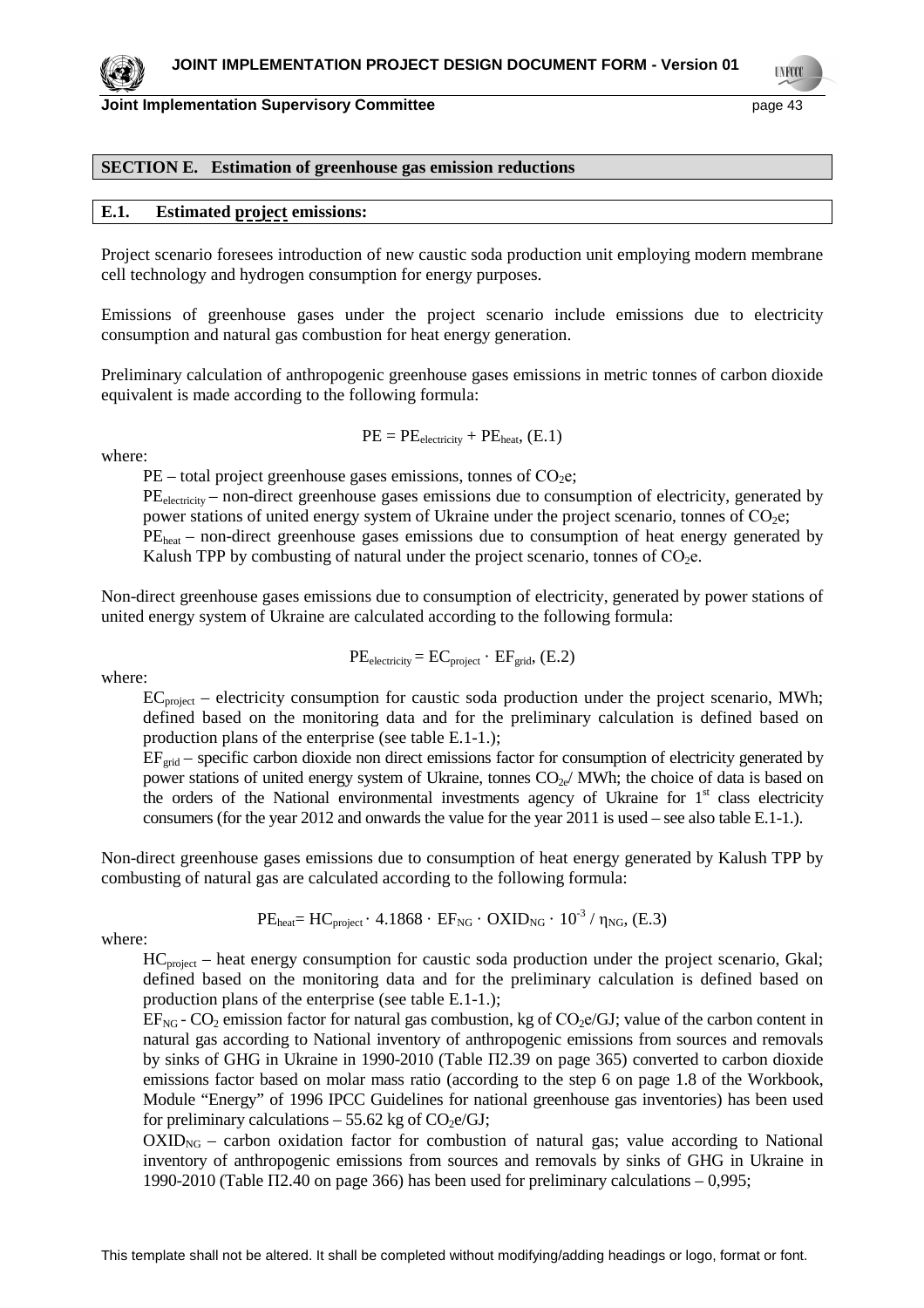

 $\eta_{NG}$  – efficiency factor for natural gas fired boilers used for heat energy generation – 90%.

Results of the preliminary calculation of anthropogenic greenhouse gases emissions due to electricity consumption and heat energy consumption under the project scenario for each year of the crediting period (2010-2012) and in total in metric tonnes of carbon dioxide equivalent, as well as the data used for calculation are presented in table E.1-1 below.

| Data                                                                                                                                                                          | 2010  | 2011   | 2012   | <b>Total</b> |
|-------------------------------------------------------------------------------------------------------------------------------------------------------------------------------|-------|--------|--------|--------------|
| Caustic soda production, tonnes                                                                                                                                               | 23424 | 107015 | 178580 | 309019       |
| Electricity consumption, $MWh^{22}$                                                                                                                                           | 57993 | 259523 | 433076 | 750592       |
| Specific carbon dioxide non direct emissions factor for<br>consumption of electricity generated by power stations of<br>united energy system of Ukraine, tonnes of $CO2e/MWh$ | 1.093 | 1.090  | 1.090  |              |
| Heat energy consumption, Gkal                                                                                                                                                 | 20095 | 74838  | 124885 | 219818       |
| Project greenhouse gases emissions due to electricity<br>consumption, tonnes of $CO2e$                                                                                        | 63386 | 282880 | 472053 | 818319       |
| Project greenhouse gases emissions due to heat energy<br>consumption, tonnes of $CO2e$                                                                                        | 5173  | 19267  | 32152  | 56592        |
| Total project greenhouse gases emissions, tonnes of $CO2e$                                                                                                                    | 68559 | 302147 | 504205 | 874911       |

*Table E.1-1. Information on project greenhouse gases emissions.* 

Data on caustic soda production, electricity and heat energy consumption are assumed according to the production plans of the enterprise.

Thus, total amount of project greenhouse gases emissions from electricity consumption and heat energy consumption during the years 2010-2012 (first crediting period) will constitute to 874 911 tonnes  $CO<sub>2</sub>e$ .

| Years        | Project greenhouse gases emissions, tonnes $CO2e$ |
|--------------|---------------------------------------------------|
| 2013         | 504205                                            |
| 2014         | 504205                                            |
| 2015         | 504205                                            |
| 2016         | 504205                                            |
| 2017         | 504205                                            |
| 2018         | 504205                                            |
| 2019         | 504205                                            |
| 2020         | 504205                                            |
| 2021         | 504205                                            |
| 2022         | 504205                                            |
| 2023         | 504205                                            |
| 2024         | 504205                                            |
| 2025         | 504205                                            |
| <b>Total</b> | 6 5 5 4 6 6 5                                     |

*Table E.1-2. Information on project greenhouse gases emissions for the years 2013-2025.* 

Total greenhouse gases emissions from electricity consumption and heat energy consumption under the project scenario during the period 2013-2025 will constitute 6 554 665 tonnes of  $CO<sub>2</sub>e$ .

 $\overline{a}$ 

 $22$  Data on electricity consumption are presented in round numbers in MWh. During calculation of greenhouse gases emissions due to electricity consumption data without rounding are used.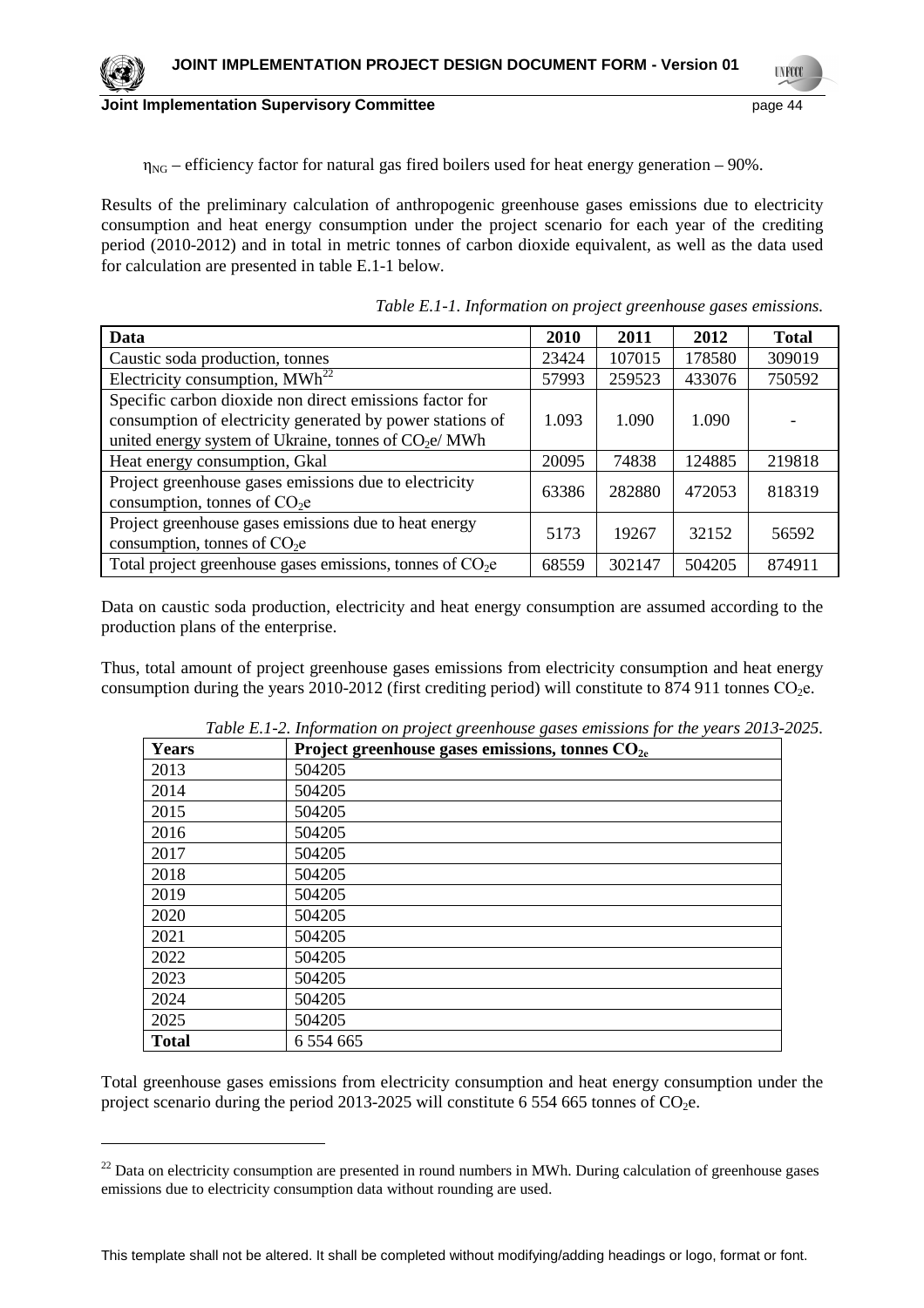

**TNECO** 

#### **Joint Implementation Supervisory Committee** *page 15* **page 45**

During the entire project lifetime (2010-2025) anthropogenic greenhouse gases emissions from electricity consumption and heat energy consumption under the project scenario amount to 7 429 576 tonnes of  $CO<sub>2</sub>e$ .

## **E.2. Estimated leakage:**

No leakages are foreseen within the project activity.

#### **E.3. The sum of E.1. and E.2.:**

Taking into account that no leakages are foreseen within the project activity the sum of E.1 and E.2 is equal to E.1.

#### **E.4. Estimated baseline emissions:**

Baseline scenario of proposed joint implementation project foresees continuation of using diaphragm cell technology for caustic soda production and lack of hydrogen consumption for energy purposes.

Baseline greenhouse gases emissions would have been generated due to electricity consumption, heat energy consumption and natural gas combustion for heat energy generation. Calculation of anthropogenic greenhouse gases emissions that would have taken place without joint implementation project realization (baseline emissions) will be made according to the following formula:

where:

$$
BE = BE_{electricity} + BE_{heat} + BE_{NG}, (E.4)
$$

 $BE$  – total baseline greenhouse gases emissions, tonnes of CO<sub>2</sub>e;

BE<sub>electricity</sub> – non-direct greenhouse gases emissions due to consumption of electricity, generated by power stations of united energy system of Ukraine under the baseline scenario, tonnes of  $CO<sub>2</sub>e$ ;

 $BE<sub>heat</sub>$  – non-direct greenhouse gases emissions due to consumption of heat energy generated by Kalush TPP by combusting of natural gas under the baseline scenario, tonnes  $CO<sub>2e</sub>$ ;

 $BE<sub>NG</sub>$  – greenhouse gases emissions due to combustion of natural gas for heat energy generation under the baseline scenario in the amount that would be equal to the amount of heat energy generated due to hydrogen combustion under the project scenario, tonnes  $CO<sub>2e</sub>$ .

Non-direct greenhouse gases emissions due to consumption of electricity, generated by power stations of united energy system of Ukraine will be calculated according to the following formula:

$$
BE_{electricity} = SEC_{baseline} \cdot P_{caustic} \cdot EF_{grid}, (E.5)
$$

where:

SECbaseline – specific electricity consumption for caustic soda production under the baseline, MWh/tonne; parameter is not monitored during the crediting period and is estimated based on historic data on electricity consumption for caustic soda production as an average value for last 5 years of using diaphragm technology at the enterprise (years 2004-2008) – 3.158 MWh/tonne (See also section B);

 $P_{\text{cavstic}}$  – caustic soda production, tonnes; parameter is assumed equal both for project and baseline scenario and for preliminary calculation is defined according to the production plans of the enterprise (see table E-4.1. for details);

 $EF_{\text{grid}}$  – specific carbon dioxide non direct emissions factor for consumption of electricity generated by power stations of united energy system of Ukraine, tonnes  $CO_{2e}$ / MWh; values approved by the order of National environmental investment Agency of Ukraine for the  $1<sup>st</sup>$  class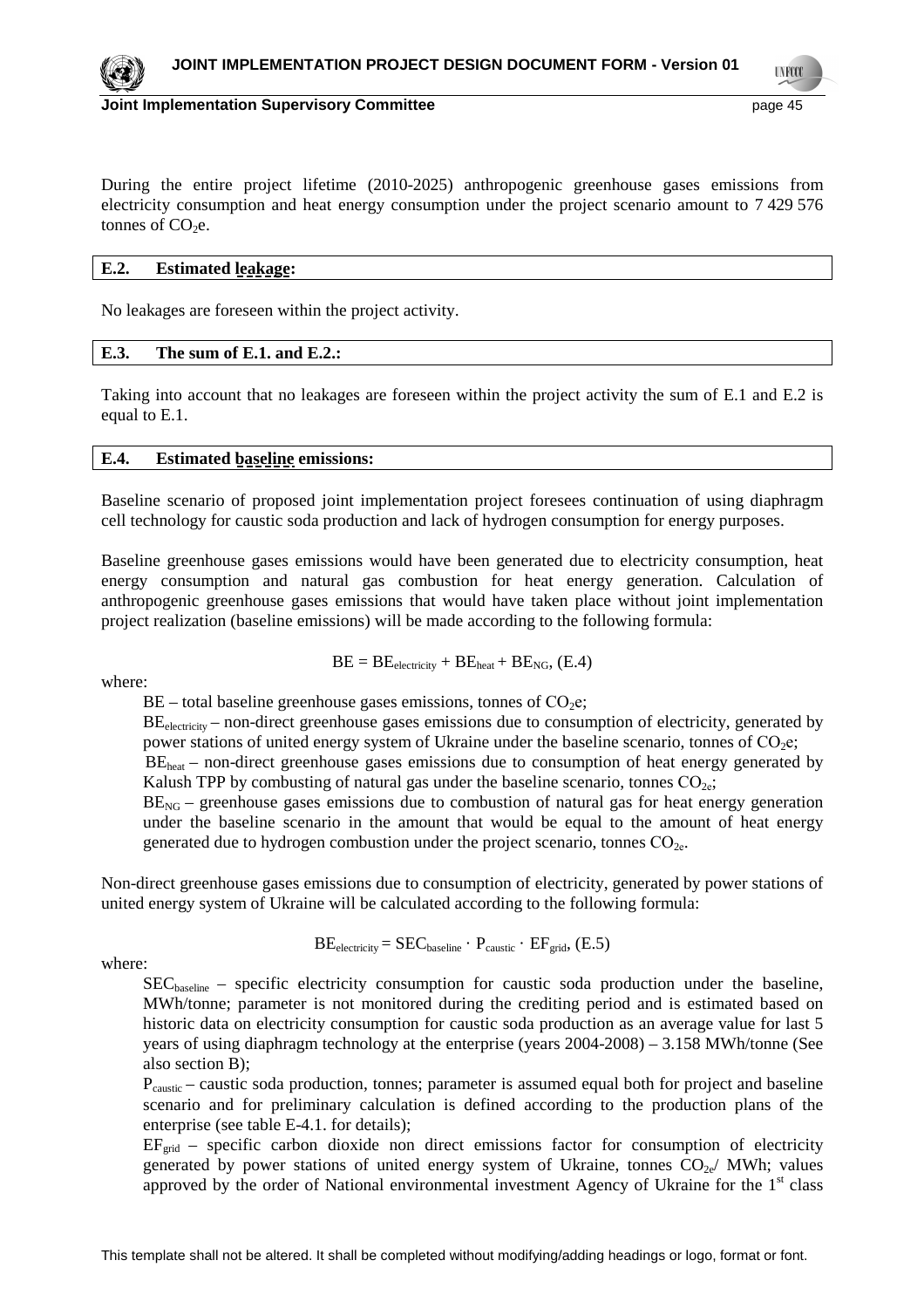**TNECO** 

consumers are used for preliminary calculations (for the years 2012 and onwards the value for the year 2011 is used – see also table E-4.1.).

Non-direct greenhouse gases emissions due to consumption of heat energy generated by Kalush TPP by combusting of natural gas under the baseline scenario are calculated according to the following formula:

 $BE<sub>heat</sub> = SHC<sub>baseline</sub> \cdot 4.1868 \cdot P<sub>caustic</sub> \cdot EF<sub>NG</sub> \cdot OXID<sub>NG</sub> \cdot 10<sup>-3</sup> / \eta<sub>NG</sub>$  (E.6)

where:

 $SHC<sub>baseline</sub>$  – specific heat energy consumption for caustic soda production under the baseline, Gkal/tonne; estimated based on historic data on heat energy consumption for caustic soda production as an average value for last 5 years of using diaphragm technology at the enterprise (years 2004-2008) – 3.374 Gkal/tonne (See also section B);

 $P_{\text{coustic}}$  – caustic soda production, tonnes; assumed to be equal both in project and baseline scenario, and for the preliminary calculation of baseline greenhouse gases emissions is defined based on production plans of the enterprise;

 $EF_{NG}$  -  $CO_2$  emission factor for natural gas combustion, kg  $CO_{2e}/GU$ ; value of the carbon content in natural gas according to National inventory of anthropogenic emissions from sources and removals by sinks of GHG in Ukraine in 1990-2010 (Table П2.41 on page 470) converted to carbon dioxide emissions factor based on molar mass ratio (according to the step 6 on page 1.8 of the Workbook, Module "Energy" of 1996 IPCC Guidelines for national greenhouse gas inventories) and presented in kg  $CO_{2e}/GI$  has been used for preliminary calculations – 55.62 kg  $CO_{2e}/GI$ ;

 $OXID<sub>NG</sub> - carbon oxidation factor for combustion of natural gas; value according to National$ inventory of anthropogenic emissions from sources and removals by sinks of GHG in Ukraine in 1990-2010 (Table  $\Pi$ 2.42 on page 471) has been used for preliminary calculations  $-0.995$ ;

 $\eta_{NG}$  – efficiency factor for natural gas fired boilers used for heat energy generation – 90%; parameter is not monitored during the crediting period (See also section B).

Greenhouse gases emissions due to combustion of natural gas for heat energy generation under the baseline scenario in the amount that would be equal to the amount of heat energy generated due to hydrogen combustion under the project scenario are calculated according to the following formula:

$$
BE_{NG} = HG_{hydrogen} \cdot EF_{NG} \cdot OXID_{NG} \cdot 10^{-3} / \eta_{hydrogen} \cdot (E.7)
$$

where:

 $EF_{NG}$  -  $CO_2$  emission factor for natural gas combustion, kg  $CO_{2e}/GU$ ; value of the carbon content in natural gas according to National inventory of anthropogenic emissions from sources and removals by sinks of GHG in Ukraine in 1990-2010 (Table П2.41 on page 470) converted to carbon dioxide emissions factor based on molar mass ratio (according to the step 6 on page 1.8 of the Workbook, Module "Energy" of 1996 IPCC Guidelines for national greenhouse gas inventories) and presented in kg  $CO_{2e}/GJ$  has been used for preliminary calculations – 55.62 kg  $CO_{2e}/GJ$ ;

 $OXID<sub>NG</sub>$  – carbon oxidation factor for combustion of natural gas; value according to National inventory of anthropogenic emissions from sources and removals by sinks of GHG in Ukraine in 1990-2010 (Table  $\Pi$ 2.42 on page 471) has been used for preliminary calculations  $-0.995$ ;

 $HG_{hydroen}$  – amount of heat energy generation due to hydrogen combustion under the project scenario, GJ. Calculated according to the following formula:

 $HG_{hydrogen} = FC_{hydrogen} \cdot NCV_{hydrogen} \cdot \eta_{hydrogen} (E.8)$ 

where

 $FC_{hydrogen}$  – amount of hydrogen combusted for heat energy generation under the project scenario,  $1000 \text{ m}^3$ ; for the preliminary calculations defined based on the production plans of the enterprise (see table E-4.1.);

This template shall not be altered. It shall be completed without modifying/adding headings or logo, format or font.

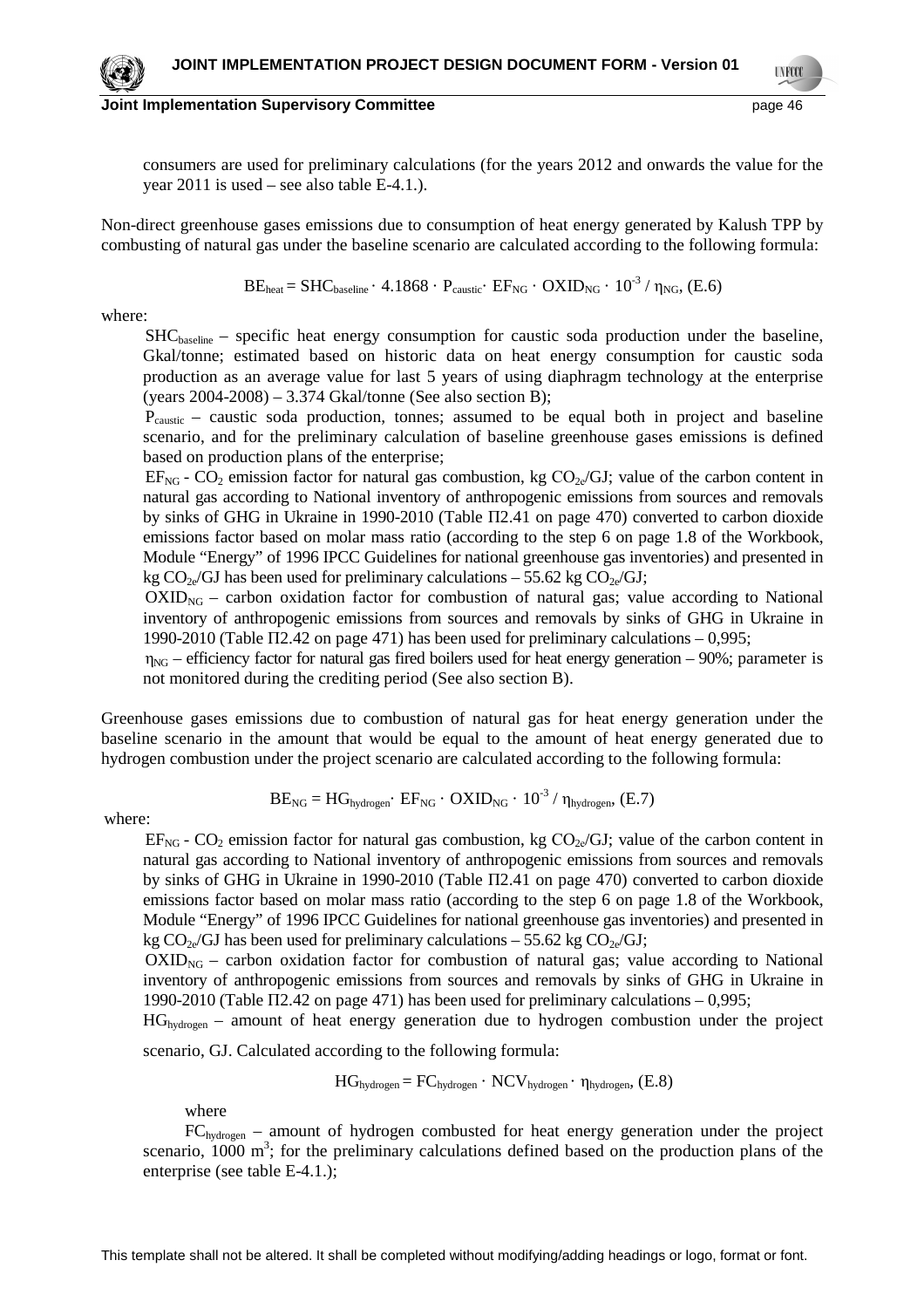#### **Joint Implementation Supervisory Committee** *page 47* **and the set of the set of the set of the set of the set of the set of the set of the set of the set of the set of the set of the set of the set of the set of the set of**

 $NCV_{hydrogen}$  – net calorific value of hydrogen,  $GI/1000m^3$ ; the value according to GOST 3022-80 "Hydrogen technical. Technical specifications" (28 670 kcal/kg), converted to GJ/1000m<sup>3</sup> is used  $-10.8^{23}$  GJ/1000m<sup>3</sup>; parameter is not monitored during the crediting period (See also section B);

 $\eta_{hydrogen}$  – efficiency of the equipment used for hydrogen combustion for heat energy generation – 90%; parameter is not monitored during the crediting period (See also section B).

Results of preliminary calculation of anthropogenic greenhouse gases emissions due to electricity consumption, heat energy consumption and natural gas combustion for heat energy generation under the baseline scenario for each year of the crediting period (2010-2012) and in total in metric tonnes of carbon dioxide equivalent, as well as the data used for calculation are presented in table E.4-1 below.

| Data                                                       | <b>2010</b> | 2011   | 2012   | <b>Total</b> |
|------------------------------------------------------------|-------------|--------|--------|--------------|
| Caustic soda production, tonnes                            | 23424       | 107015 | 178580 | 309019       |
| Electricity consumption, MWh <sup>24</sup>                 | 73980       | 337987 | 564012 | 975979       |
| Heat energy consumption, Gkal                              | 79026       | 361041 | 602482 | 1042549      |
| Amount of hydrogen combusted for heat energy               | 4557        | 21701  | 48000  | 74258        |
| generation under the project scenario, 1000 m <sup>3</sup> |             |        |        |              |
| Specific carbon dioxide non direct emissions               |             |        |        |              |
| factor for consumption of electricity generated by         | 1.093       | 1.090  | 1.090  |              |
| power stations of united energy system of Ukraine,         |             |        |        |              |
| tonnes of $CO2e/MWh$                                       |             |        |        |              |
| Baseline greenhouse gases emissions due to                 | 80860       | 368406 | 614773 | 1064039      |
| electricity consumption, tonnes $CO2e$                     |             |        |        |              |
| Baseline greenhouse gases emissions due to heat            | 20345       | 92950  | 155109 | 268404       |
| energy consumption, tonnes $CO2e$                          |             |        |        |              |
| Baseline greenhouse gases emissions due to natural         |             |        |        |              |
| gas combustion for heat energy generation, tonnes          | 2725        | 12974  | 28698  | 44397        |
| CO <sub>2e</sub>                                           |             |        |        |              |
| Total baseline greenhouse gases emissions, tonnes          | 103930      | 474330 | 798580 | 1376840      |
| CO <sub>2e</sub>                                           |             |        |        |              |

*Table E.4-1. Information on baseline greenhouse gases emissions* 

Data on caustic soda production and amount of hydrogen combusted for heat energy generation are assumed according to the production plans of the enterprise. Data on electricity and heat energy consumption are calculated based on caustic soda production and defined specific electricity consumption and heat energy consumption for caustic soda production under the baseline scenario (See section B for details).

Thus, total amount of baseline greenhouse gases emissions from electricity consumption, heat energy consumption and natural gas combustion for heat energy generation during the years 2010-2012 (first crediting period) will constitute to 1 376 840 tonnes of  $CO<sub>2</sub>e$ .

 $\overline{a}$ 

 $^{23}$  Rounded value is presented here. In calculations not rounded value is used.

 $24$  Data on electricity consumption are presented in round numbers in MWh. During calculation of greenhouse gases emissions due to electricity consumption data without rounding are used.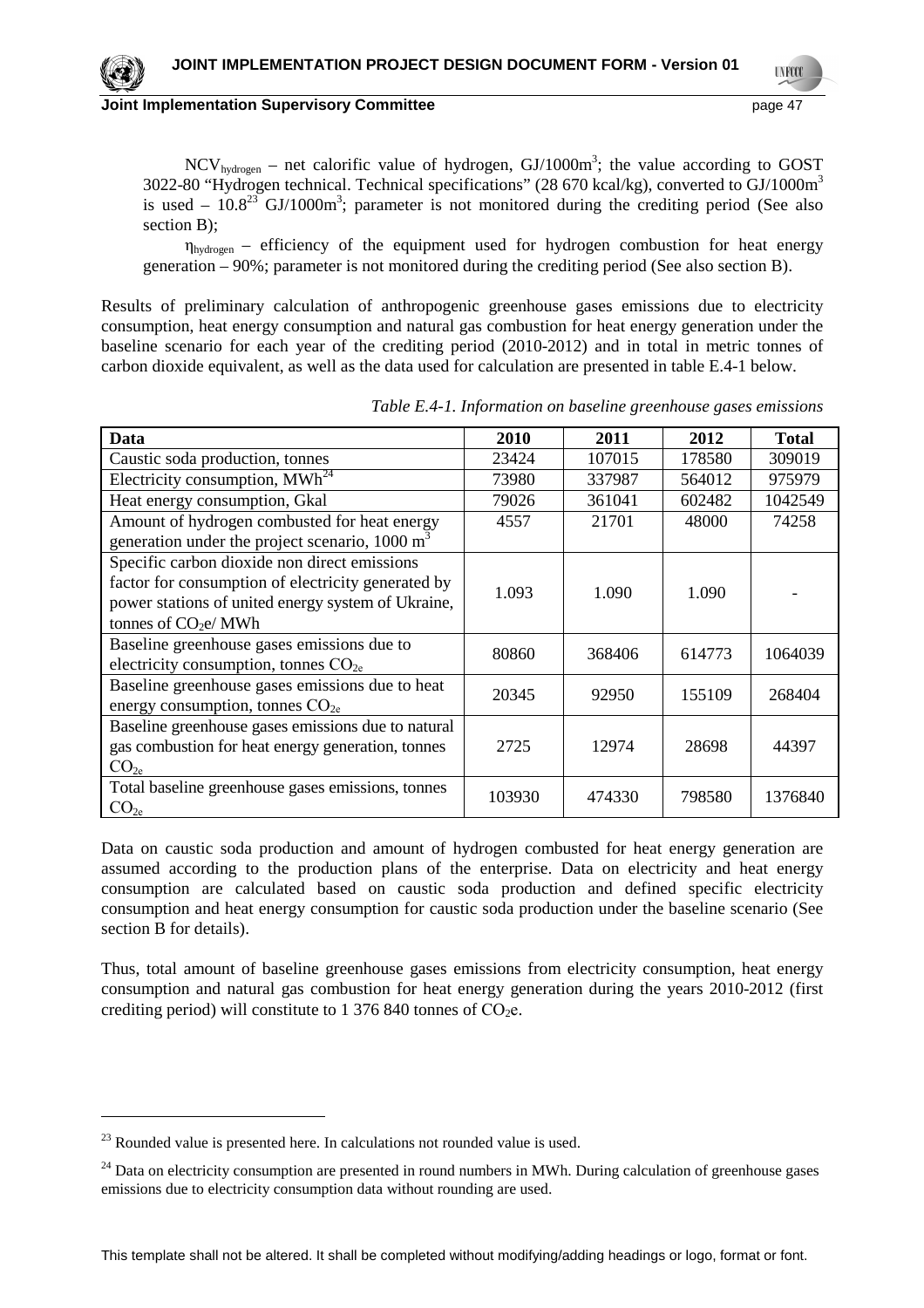**TNECO Joint Implementation Supervisory Committee page 18** page 48

| Years        | Baseline greenhouse gases emissions, tonnes CO <sub>2e</sub> |
|--------------|--------------------------------------------------------------|
| 2013         | 798 580                                                      |
| 2014         | 798 580                                                      |
| 2015         | 798 580                                                      |
| 2016         | 798 580                                                      |
| 2017         | 798 580                                                      |
| 2018         | 798 580                                                      |
| 2019         | 798 580                                                      |
| 2020         | 798 580                                                      |
| 2021         | 798 580                                                      |
| 2022         | 798 580                                                      |
| 2023         | 798 580                                                      |
| 2024         | 798 580                                                      |
| 2025         | 798 580                                                      |
| <b>Total</b> | 10 381 540                                                   |

*Table E.4-2. Information on baseline greenhouse gases emissions for the years 2013-2025* 

Total greenhouse gases emissions from electricity consumption, heat energy consumption and natural gas combustion for heat energy generation under the baseline scenario during the period 2013-2025 will constitute 10 381 540 tonnes of  $CO<sub>2</sub>e$ .

During the entire project lifetime (2010-2025) anthropogenic baseline greenhouse gases emissions from electricity consumption, heat energy consumption and natural gas combustion for heat energy generation amount to 11 758 380 tonnes of  $CO<sub>2</sub>e$ .

#### **E.5. Difference between E.4. and E.3. representing the emission reductions of the project:**

The amount of emission reduction units has been calculated as a difference between the amount of emissions in the baseline scenario and the amount of emissions in the project scenario.

$$
ER = BE - PE, (E.9)
$$

where:

 $ER$  – total greenhouse gases emissions reduction, tonnes of  $CO<sub>2</sub>e$ ;

 $BE$  – total baseline greenhouse gases emissions, tonnes of CO<sub>2</sub>e;

 $PE$  – total project greenhouse gases emissions, tonnes of  $CO<sub>2</sub>e$ .

Results of preliminary calculation of the amount of emission reduction units in total within the defined boundaries of the project by years of crediting period are presented in table E.5-1 below.

| Data                                                  | 2010  | 2011   | 2012   | <b>Total</b> |
|-------------------------------------------------------|-------|--------|--------|--------------|
| Reduction of greenhouse gases emissions due to        | 17474 | 85526  | 142720 | 245720       |
| electricity savings, tonnes of $CO2e$                 |       |        |        |              |
| Reduction of greenhouse gases emissions due to heat   | 15172 | 73683  | 122957 | 211812       |
| energy savings, tonnes of $CO2e$                      |       |        |        |              |
| Reduction of greenhouse gases emissions due to        | 2725  | 12974  | 28698  | 44397        |
| substitution of natural gas by hydrogen for heat      |       |        |        |              |
| energy generation, tonnes of $CO2e$                   |       |        |        |              |
| Total reduction of greenhouse gases emissions, tonnes | 35371 | 172183 | 294375 | 501929       |
| of $CO2e$                                             |       |        |        |              |

*Table E.5-1. Information on greenhouse gases emissions reduction*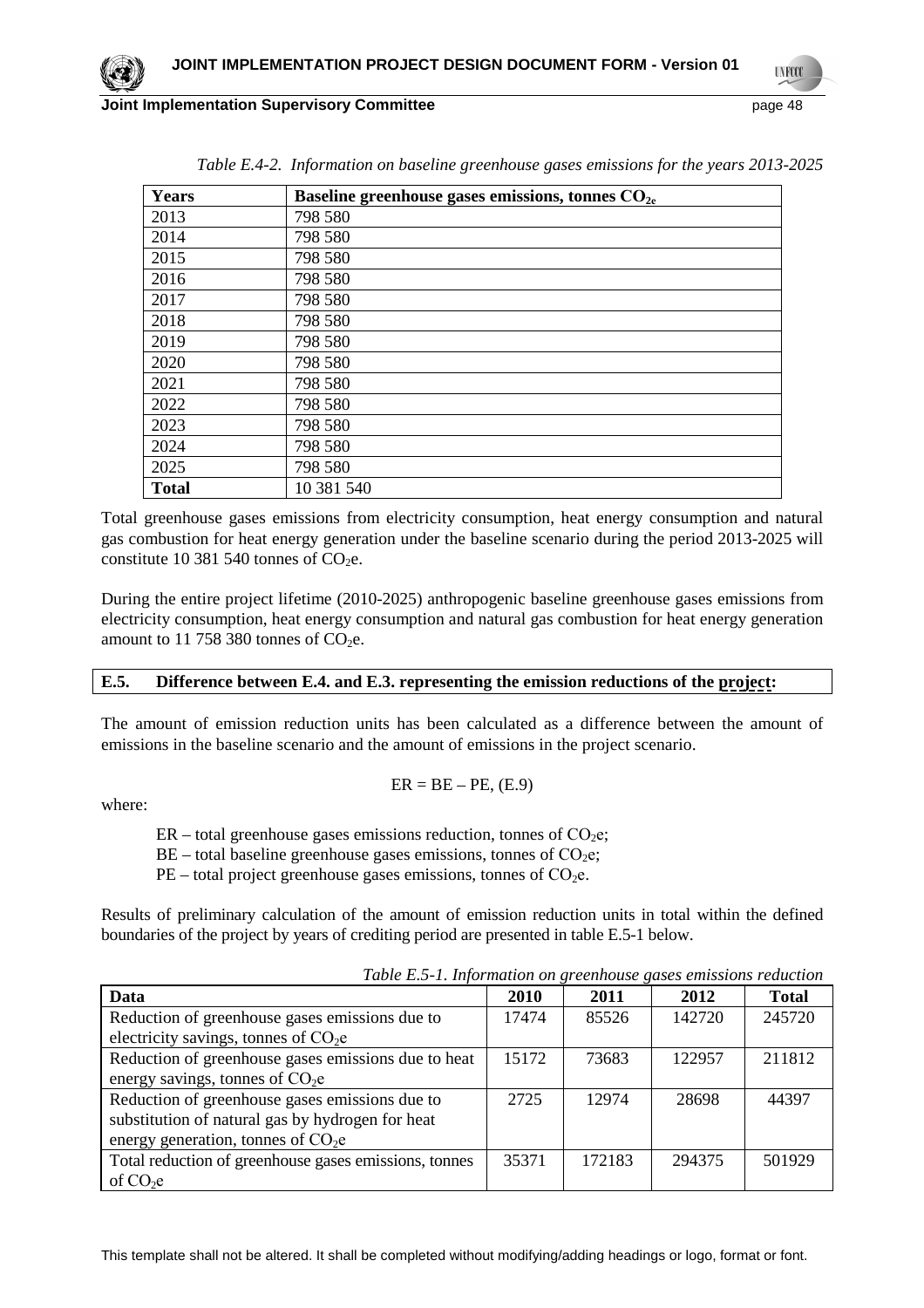**UNFCC** 

## **Joint Implementation Supervisory Committee** page 49

Thus, estimated amount of greenhouse gases emissions reduction for the period 2010- 2012 (first crediting period) will constitute to 501 929 tonnes of  $CO<sub>2</sub>e$ .

Total greenhouse gases emissions reduction due to joint implementation project realization during the period 2013-2025 will be 3 826 875 tonnes of  $CO<sub>2</sub>e$ .

During the entire project lifetime (2010-2025) greenhouse gases emissions reduction due to joint implementation project realization will be 4 328 804 tonnes of  $CO<sub>2</sub>e$ .

**E.6. Table providing values obtained when applying formulae above:** 

| Year               | Estimated         | Estimated         | Estimated         | Estimated         |
|--------------------|-------------------|-------------------|-------------------|-------------------|
|                    | project           | leakage           | baseline          | emission          |
|                    | emissions         | (tonnes of        | emissions         | reductions        |
|                    | (tonnes of        | $CO2$ equivalent) | (tonnes of        | (tonnes of        |
|                    | $CO2$ equivalent) |                   | $CO2$ equivalent) | $CO2$ equivalent) |
| 2010               | 68 559            | $\boldsymbol{0}$  | 103 930           | 35 371            |
| 2011               | 302 147           | $\overline{0}$    | 474 330           | 172 183           |
| 2012               | 504 205           | $\overline{0}$    | 798 580           | 294 375           |
| Subtotal           | 874 911           | $\overline{0}$    | 1 376 840         | 501 929           |
| over the period of |                   |                   |                   |                   |
| 2010-2012          |                   |                   |                   |                   |
| (tonnes of         |                   |                   |                   |                   |
| CO <sub>2</sub>    |                   |                   |                   |                   |
| equivalent)        |                   |                   |                   |                   |
| 2013               | 504 205           | $\boldsymbol{0}$  | 798 580           | 294 375           |
| 2014               | 504 205           | $\overline{0}$    | 798 580           | 294 375           |
| 2015               | 504 205           | $\overline{0}$    | 798 580           | 294 375           |
| 2016               | 504 205           | $\overline{0}$    | 798 580           | 294 375           |
| 2017               | 504 205           | $\overline{0}$    | 798 580           | 294 375           |
| 2018               | 504 205           | $\overline{0}$    | 798 580           | 294 375           |
| 2019               | 504 205           | $\boldsymbol{0}$  | 798 580           | 294 375           |
| 2020               | 504 205           | $\overline{0}$    | 798 580           | 294 375           |
| 2021               | 504 205           | $\overline{0}$    | 798 580           | 294 375           |
| 2022               | 504 205           | $\boldsymbol{0}$  | 798 580           | 294 375           |
| 2023               | 504 205           | $\overline{0}$    | 798 580           | 294 375           |
| 2024               | 504 205           | $\overline{0}$    | 798 580           | 294 375           |
| 2025               | 504 205           | $\boldsymbol{0}$  | 798 580           | 294 375           |
| Subtotal           | 6 5 5 4 6 6 5     | $\overline{0}$    | 10 381 540        | 3 826 875         |
| over the period of |                   |                   |                   |                   |
| 2013-2025          |                   |                   |                   |                   |
| (tonnes of         |                   |                   |                   |                   |
| CO <sub>2</sub>    |                   |                   |                   |                   |
| equivalent)        |                   |                   |                   |                   |
| Total              | 7 429 576         | $\boldsymbol{0}$  | 11 758 380        | 4 328 804         |
| over the period of |                   |                   |                   |                   |
| 2010-2025          |                   |                   |                   |                   |
| (tonnes of         |                   |                   |                   |                   |
| CO <sub>2</sub>    |                   |                   |                   |                   |
| equivalent)        |                   |                   |                   |                   |

This template shall not be altered. It shall be completed without modifying/adding headings or logo, format or font.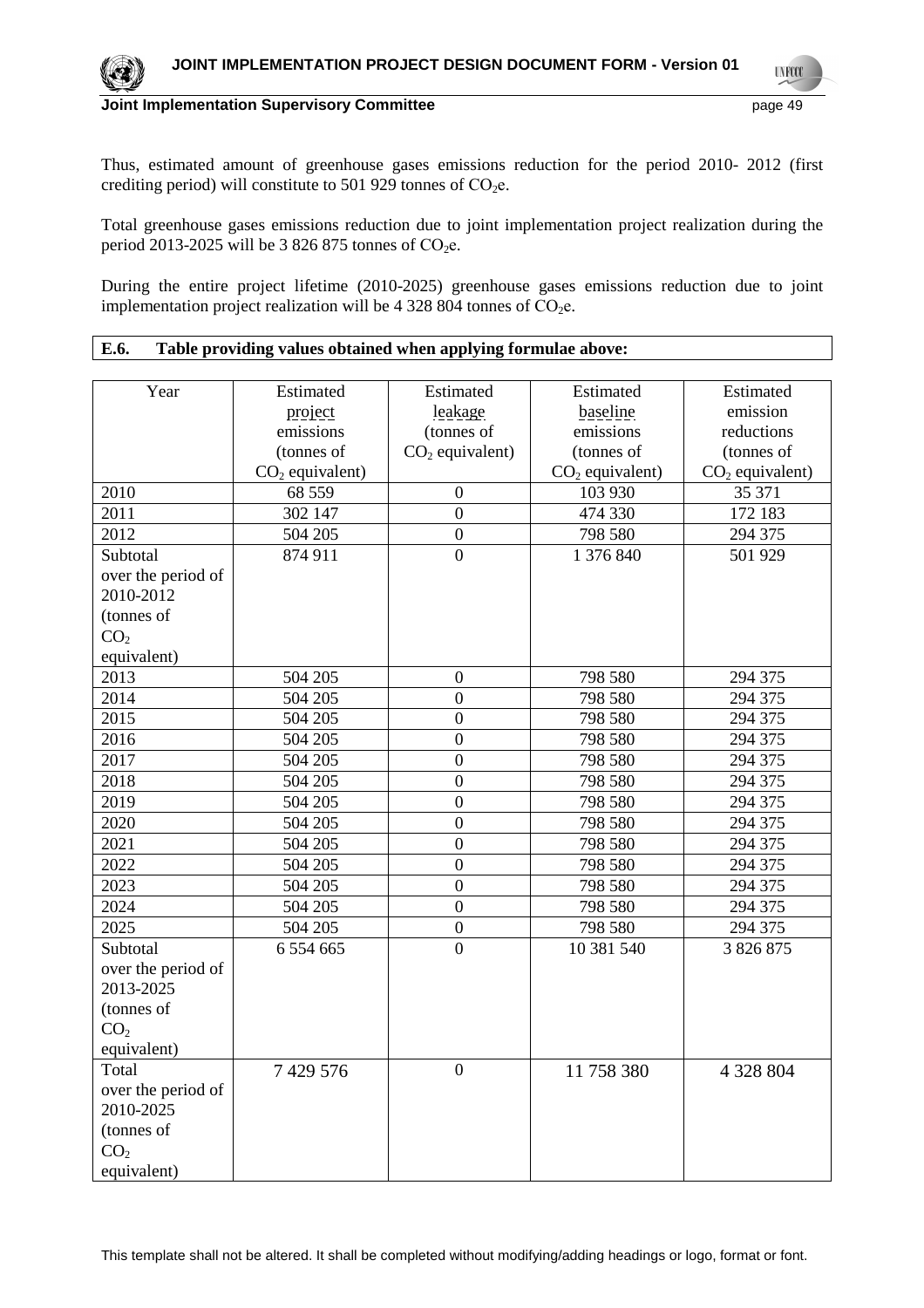

**TIVECO** 

#### **SECTION F. Environmental impacts**

## **F.1. Documentation on the analysis of the environmental impacts of the project, including transboundary impacts, in accordance with procedures as determined by the host Party:**

Proposed joint implementation project will lead to reduction of specific electricity consumption and reduction of natural gas combustion for heat energy generation, and consequently to reduction of fossil fuel consumption for electricity and heat generation and thus will have positive impact on environment.

Overall, during caustic soda production using membrane technology there are three factors impacting natural environment, namely, atmospheric pollution, waste water and solid waste.

The enterprise has received from the State authority on environmental protection in Ivano-Frankivsk region (regional authority of the Ministry of environmental protection of Ukraine) additional permit #2622882400-1 dated 28.04.2011 amending the permit #260992 for the emissions of pollutants into the atmospheric air from stationary sources.

The advantage of membrane technology is absolute avoidance of chlorine emissions in the electrolysis department during normal technological operation. All gaseous emissions are collected into a closed system and directed for the dechlorination to the purification columns. The level of purification is – 99.99%.

Wastewater from the stages of electrolysis, water demineralization, evaporation, hydrogen drying, caustic storage facilities, etc. are directed for neutralization with further release in acid-alkali sewerage system. In order to protect water resources from contamination it is foreseen to reuse in technological processes water from cleaning of filtration materials of the equipment and neutralized wastewater.

Solid not hazardous waste in form of precipitated dehumidified sludge, which is created from not soluble minerals within the salt used for caustic soda production is collected into metal containers and sent third party organization for further use or utilization.

Reduction of greenhouse gases emissions during the period 2010-2012 will amount to 501 929 tonnes CO<sub>2</sub>e, and for the entire project lifetime  $(2010-2025) - 4328804$  tonnes CO<sub>2</sub>e.

Besides, project implementation will lead to reduction of specific consumption of recirculated water from 202  $\text{m}^3$  to 97 $\text{m}^3$  and technological air from 52 nm<sup>3</sup> to 20 nm<sup>3</sup>, which would also have positive environmental impact.

Project does not have a sufficient impact on biotic medium.

In general, project realization will have positive environmental impact and will not cause deterioration of the environment on local level.

**F.2. If environmental impacts are considered significant by the project participants or the host Party, please provide conclusions and all references to supporting documentation of an environmental impact assessment undertaken in accordance with the procedures as required by the host Party:** 

Total environmental impacts of project scenario in comparison with baseline scenario will be positive.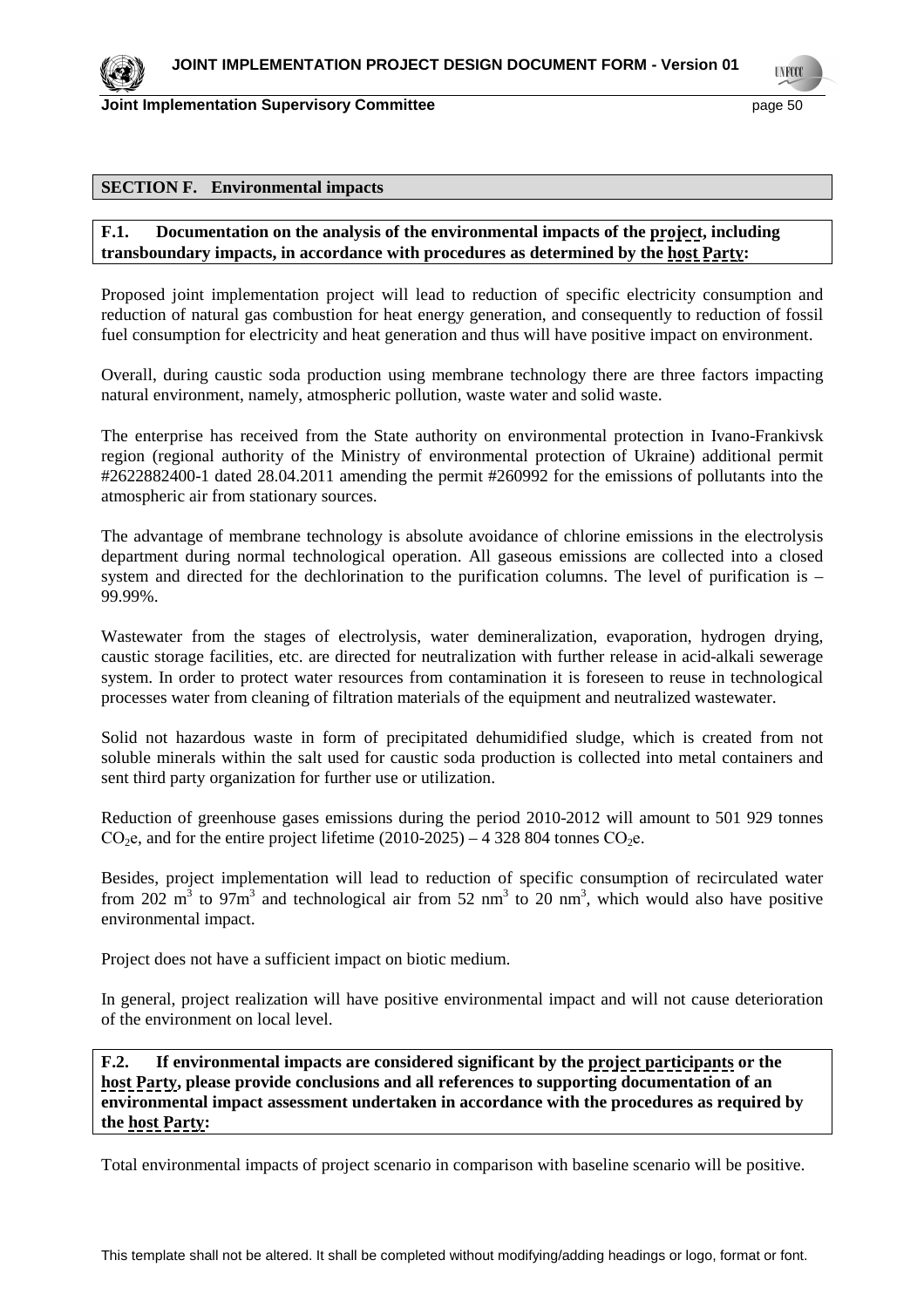

**UNFCCC** 

## **Joint Implementation Supervisory Committee page 51** page 51

# **SECTION G. Stakeholders' comments**

# **G.1. Information on stakeholders' comments on the project, as appropriate:**

No stakeholder consultation process for the JI projects is required by the Host Party. Stakeholders' comments will be collected during the time of this PDD publication during the determination procedure.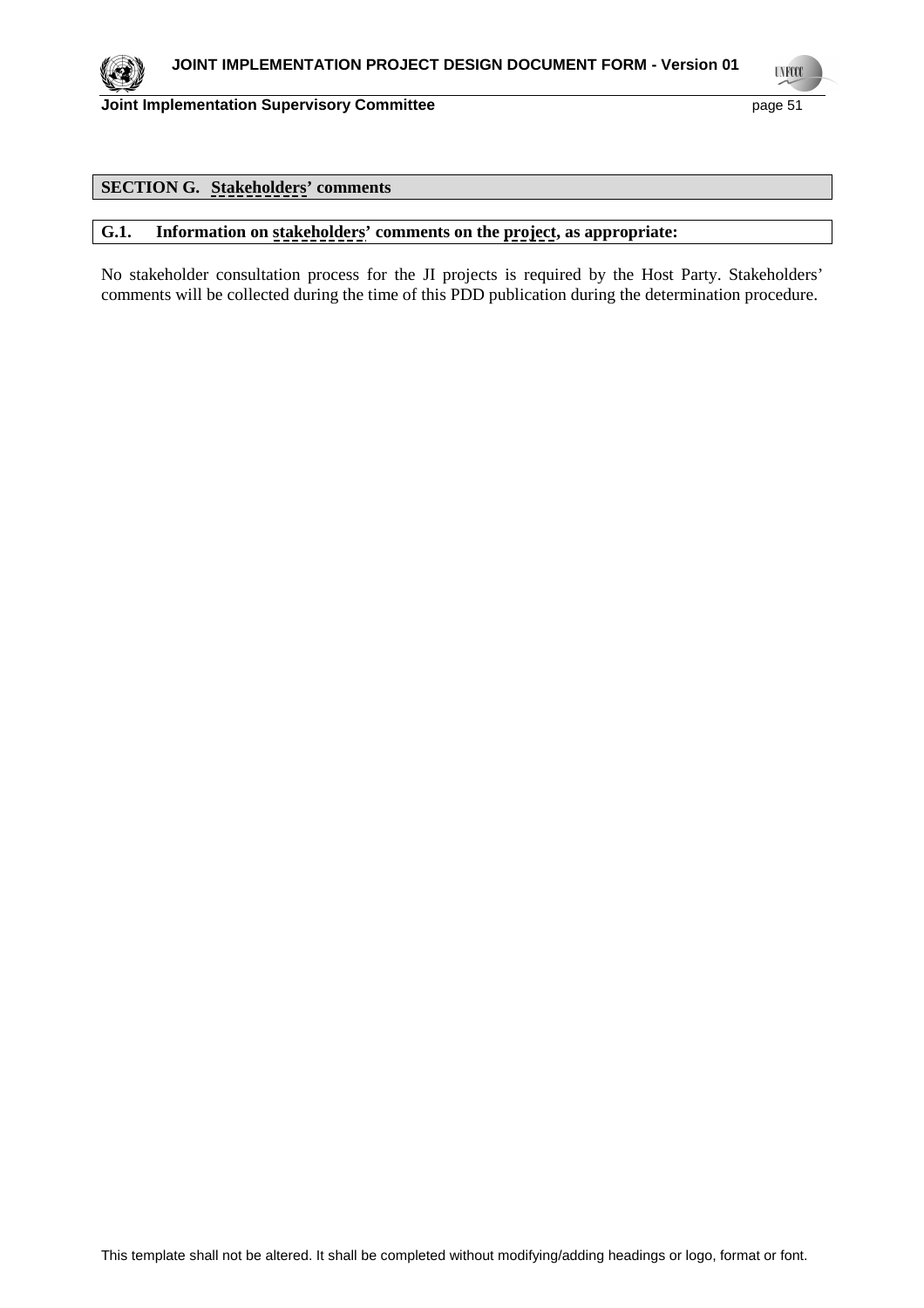**UNFCCC** 

## Annex 1

## **CONTACT INFORMATION ON PROJECT PARTICIPANTS**

| Organisation:    | LLC "Karpatnaftohim"    |
|------------------|-------------------------|
| Street/P.O.Box:  | Promyslova              |
| Building:        | 4                       |
| City:            | Kalush                  |
| State/Region:    | Ivano-Frankivsk region  |
| Postal code:     | 77306                   |
| Country:         | Ukraine                 |
| Phone:           | +38 03472 73102         |
| Fax:             | +38 03472 60425         |
| E-mail:          |                         |
| URL:             |                         |
| Represented by:  |                         |
| Title:           | <b>Director General</b> |
| Salutation:      | Mr.                     |
| Last name:       | Shulyndin               |
| Middle name:     | Volodymyrovych          |
| First name:      | Volodymyr               |
| Department:      |                         |
| Phone (direct):  | +38 03472 73109         |
| Fax (direct):    | +38 03472 60425         |
| Mobile:          |                         |
| Personal e-mail: | mail@knh.com.ua         |

Entry number at Uniform State Register of Enterprises and Organizations of Ukraine – 33129683. Economic activity types according to Ukrainian Classification for Economic Activities (KVED): 20.11 production of industrial gases; 20.13 production of others basic non organic chemical products; 20.14 production of others basic organic chemical products; 20.16 production of plastic material in primary moulds; 49.20 cargo rail transportation; 71.20 technical tests and examinations.

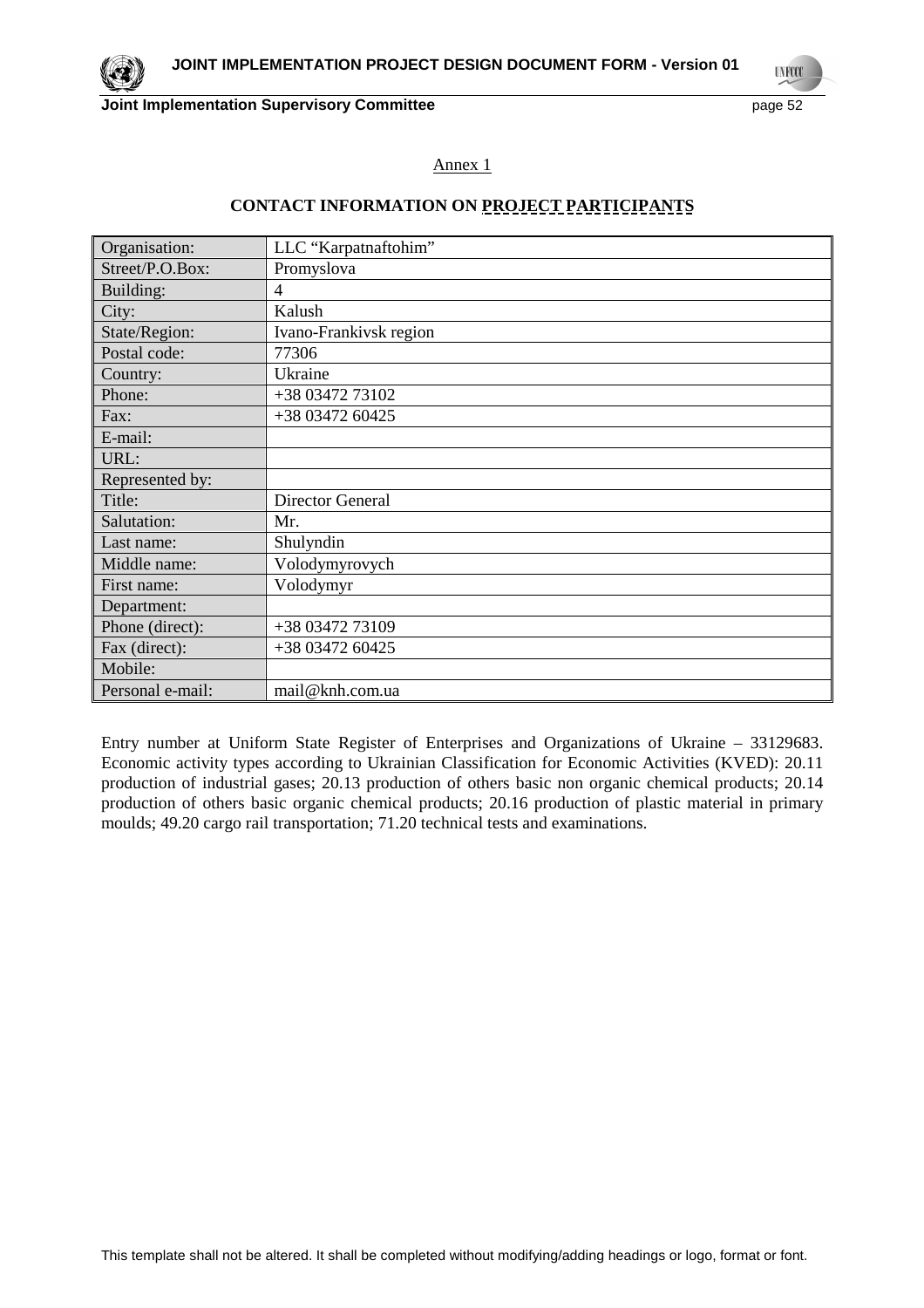

**UNFCCC** 

# **Joint Implementation Supervisory Committee** page 53

| Organisation:    | <b>LITASCO SA</b>       |
|------------------|-------------------------|
| Street/P.O.Box:  | Rue du Conseil General  |
| Building:        | 9                       |
| City:            | Geneve                  |
| State/Region:    |                         |
| Postal code:     | 1205                    |
| Country:         | Switzerland             |
| Phone:           |                         |
| Fax:             |                         |
| E-mail:          |                         |
| URL:             | www.litasco.com         |
| Represented by:  |                         |
| Title:           | <b>Emissions Trader</b> |
| Salutation:      | Mr.                     |
| Last name:       | da Silva                |
| Middle name:     |                         |
| First name:      | Nelson                  |
| Department:      |                         |
| Phone (direct):  | +41 22 705 2411         |
| Fax (direct):    |                         |
| Mobile:          |                         |
| Personal e-mail: | NDASILVA@litasco.ch     |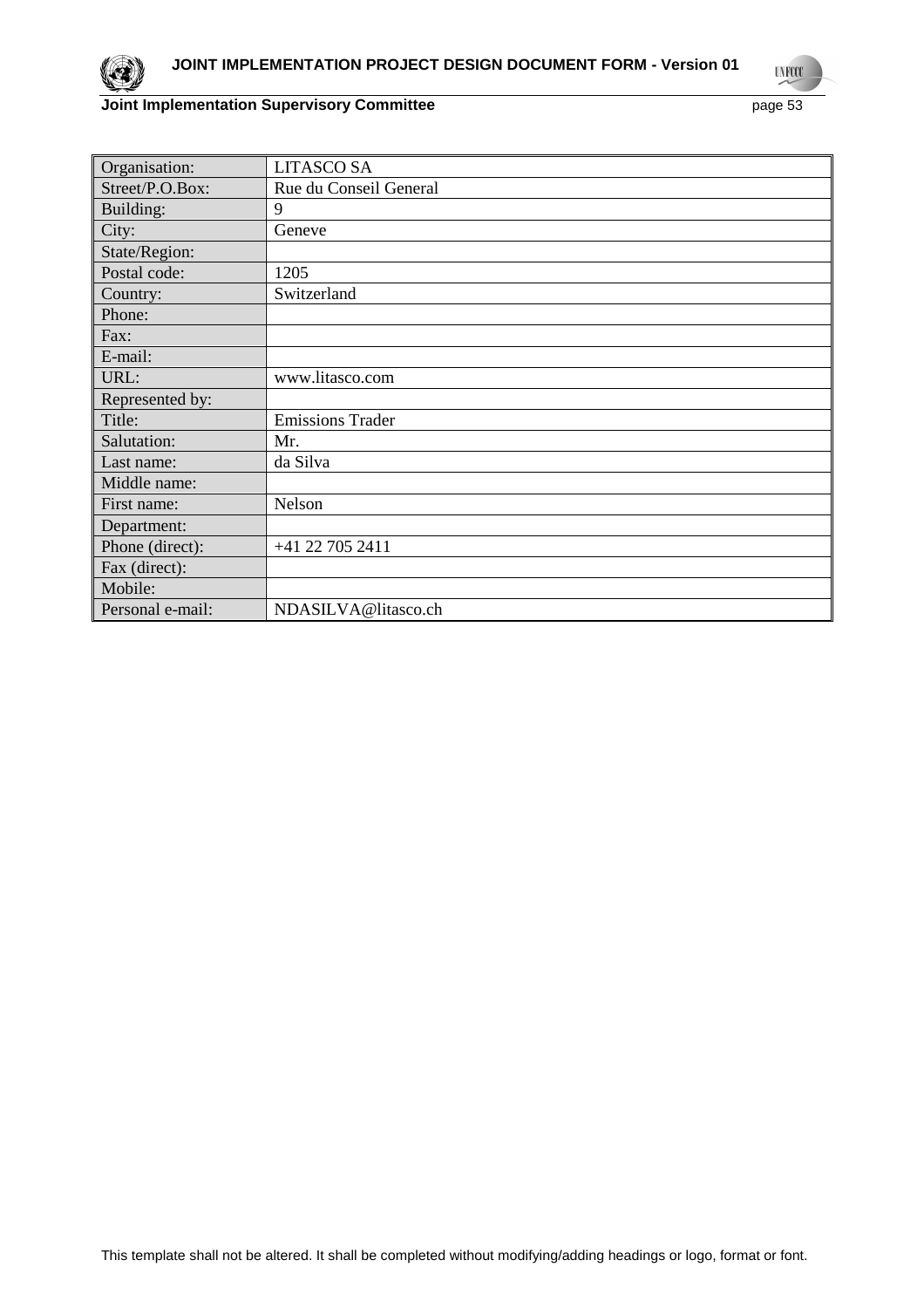

**UNFCCC** 

Annex 2

# **BASELINE INFORMATION**

See Section B.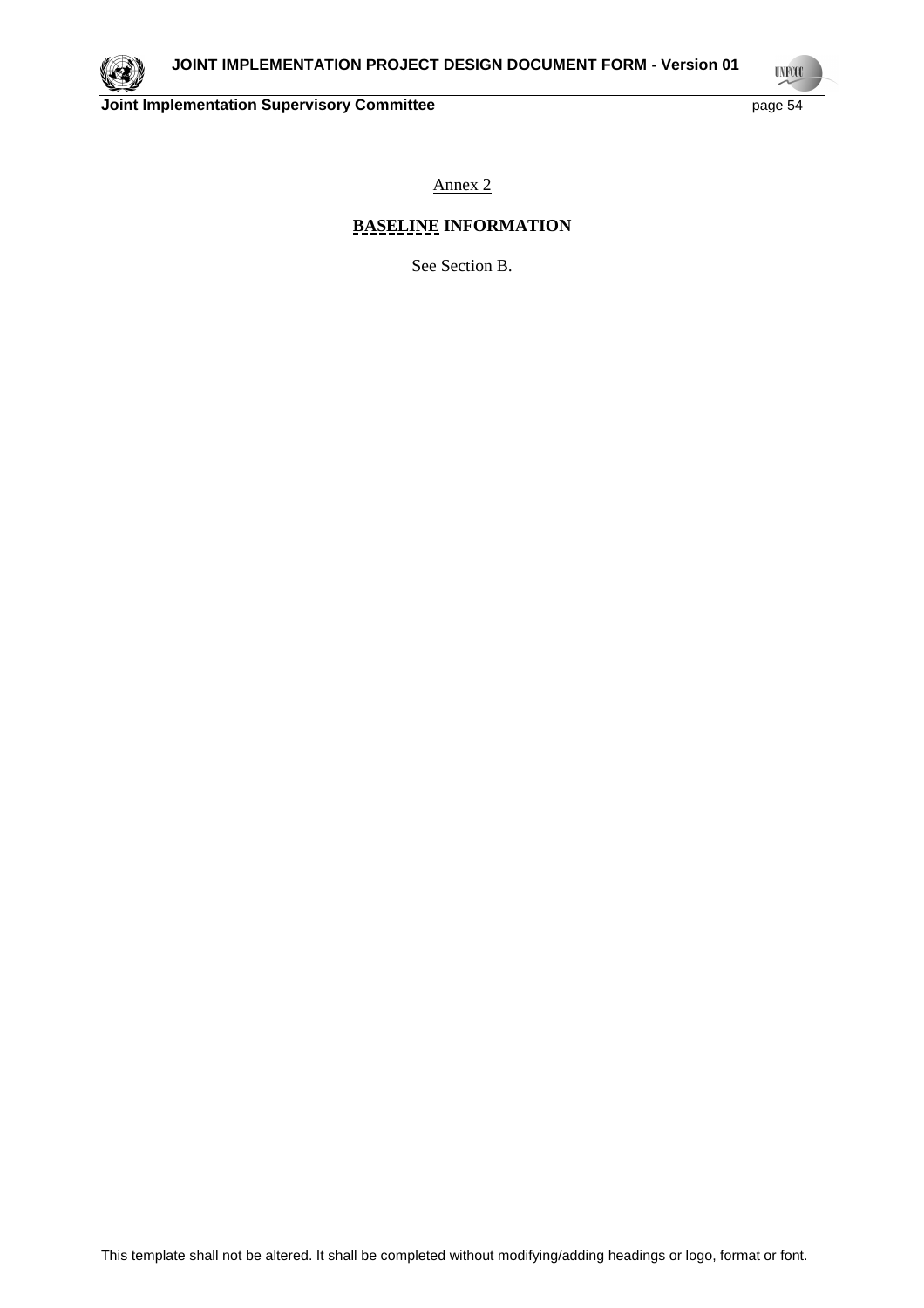

**UNFCCC** 

Annex 3

# **MONITORING PLAN**

See Section D. **- - - - -**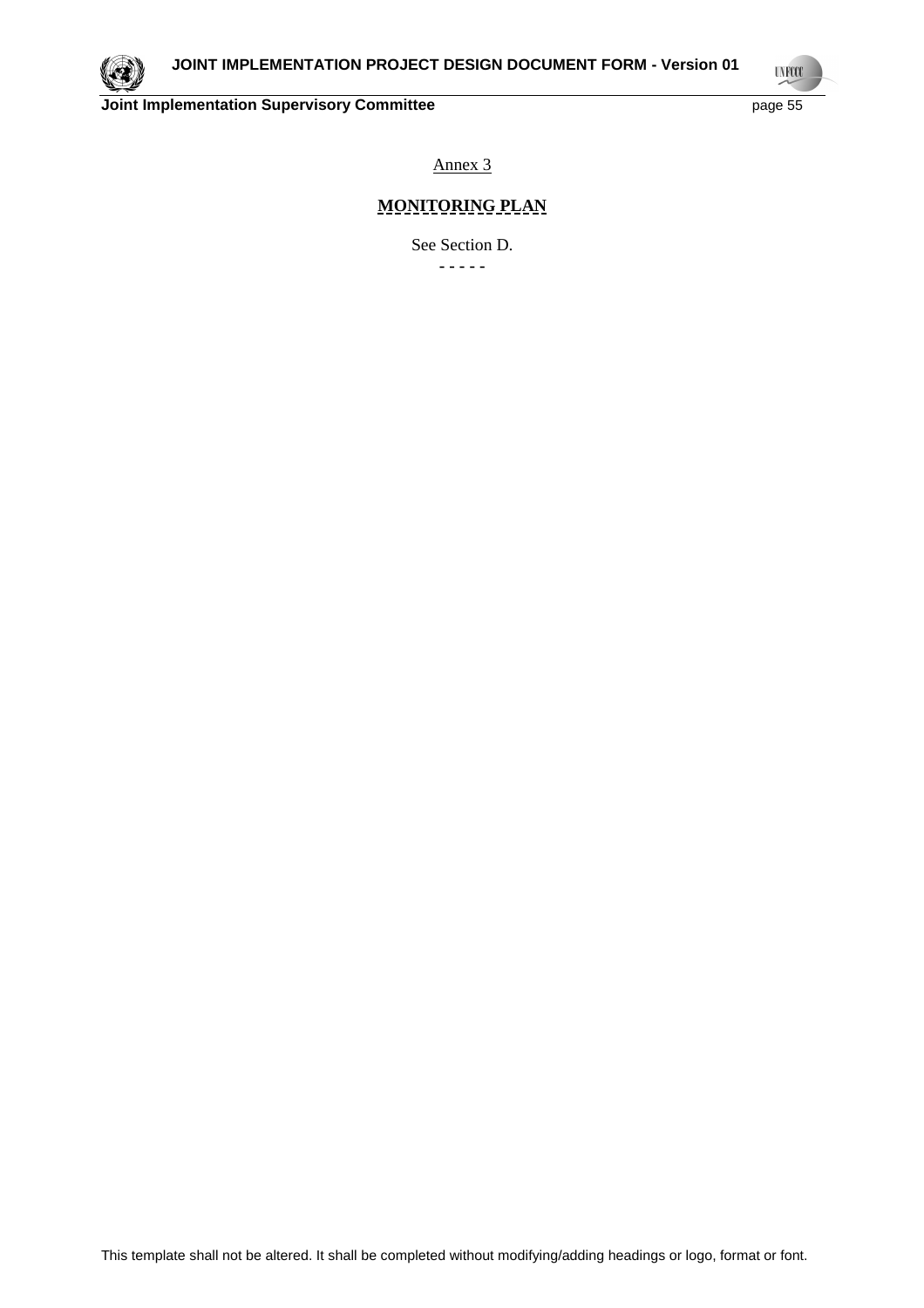**UNFCCC** 

#### Annex 4 **SPECIFIC CARBON DIOXIDE NON DIRECT EMISSION FACTORS FOR CONSUMPTION OF ELECTRICITY GENERATED BY POWER STATIONS OF UNITED ENERGY SYSTEM OF UKRAINE**

| <b>DATA</b>                                                                                                                                                                                                                    | <b>VALUE</b> | <b>SOURCE</b>                                                                                    |  |
|--------------------------------------------------------------------------------------------------------------------------------------------------------------------------------------------------------------------------------|--------------|--------------------------------------------------------------------------------------------------|--|
| Specific carbon dioxide non direct<br>emissions factor for consumption of<br>electricity generated by power stations of<br>united energy system of Ukraine for 1st<br>class consumers for 2010, tonne<br>CO <sub>2e</sub> /MWh | 1,093        | Order #43 from 28th of March, 2011, of<br>National Environmental Investment Agency of<br>Ukraine |  |
| Specific carbon dioxide non direct<br>emissions factor for consumption of<br>electricity generated by power stations of<br>united energy system of Ukraine for 1st<br>class consumers for 2011, tonne<br>CO <sub>2e</sub> /MWh | 1,090        | Order #75 from 12th of May, 2011, of<br>National Environmental Investment Agency of<br>Ukraine   |  |

For the years 2012-2025 the value of specific carbon dioxide non direct emissions factor for consumption of electricity generated by power stations of united energy system of Ukraine approved for the year 2011 was used in the calculations. At the stage of monitoring report preparation and in case of approval of specific carbon dioxide non direct emissions factor for consumption of electricity generated by power stations of united energy system of Ukraine for the year 2012 and forthcoming years calculations will be properly adjusted.